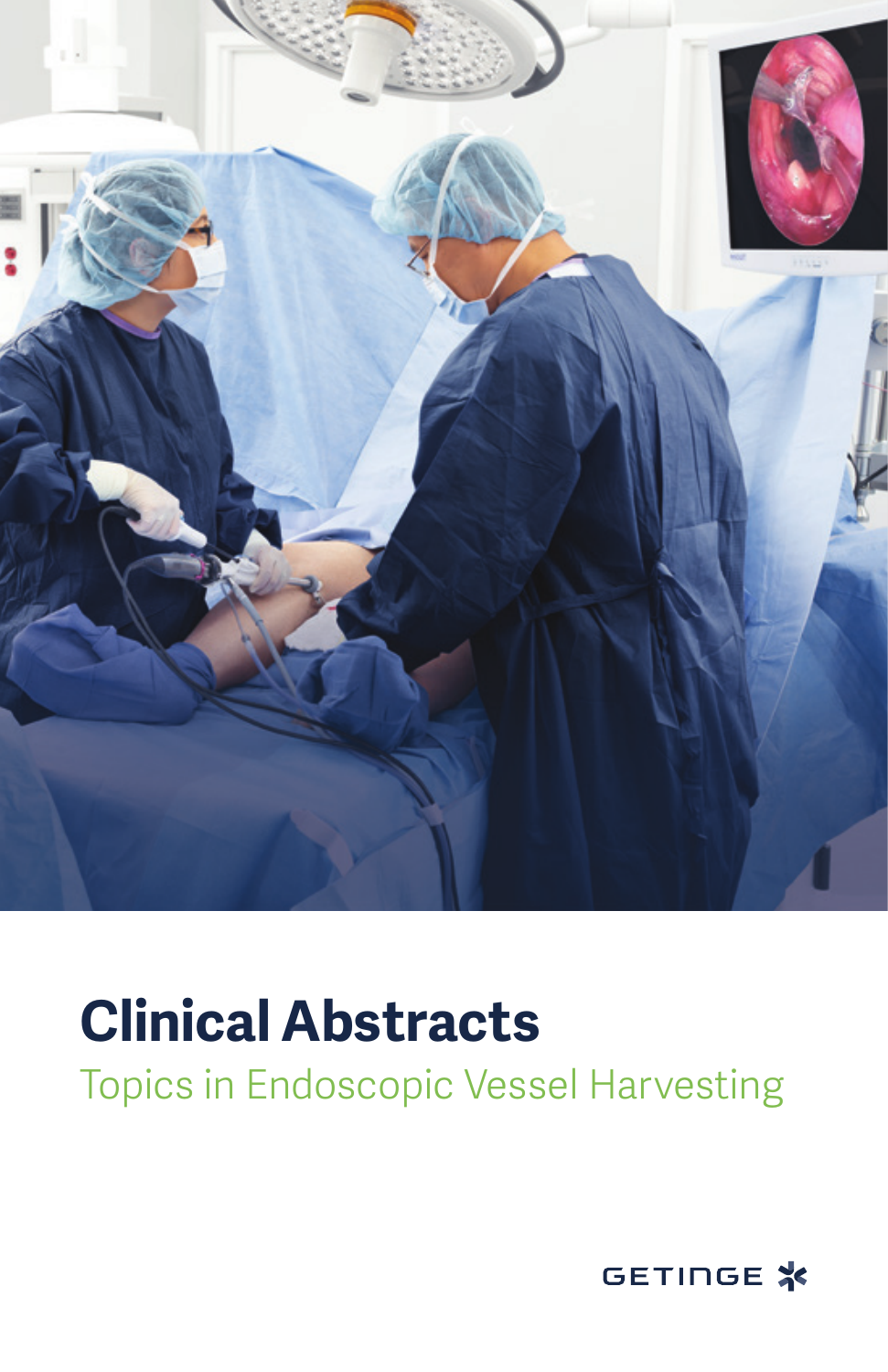# **Table of Contents**

#### **Innovation for better outcomes**

#### **The clinical advantage of EVH**

| Reduced readmissions and postoperative wound-related care11 |  |
|-------------------------------------------------------------|--|
|                                                             |  |
|                                                             |  |
|                                                             |  |
|                                                             |  |
|                                                             |  |
|                                                             |  |
| Expanded patient benefits with                              |  |
|                                                             |  |
|                                                             |  |

#### **Intraoperative considerations**.........................................................................44

#### **Innovation for better outcomes**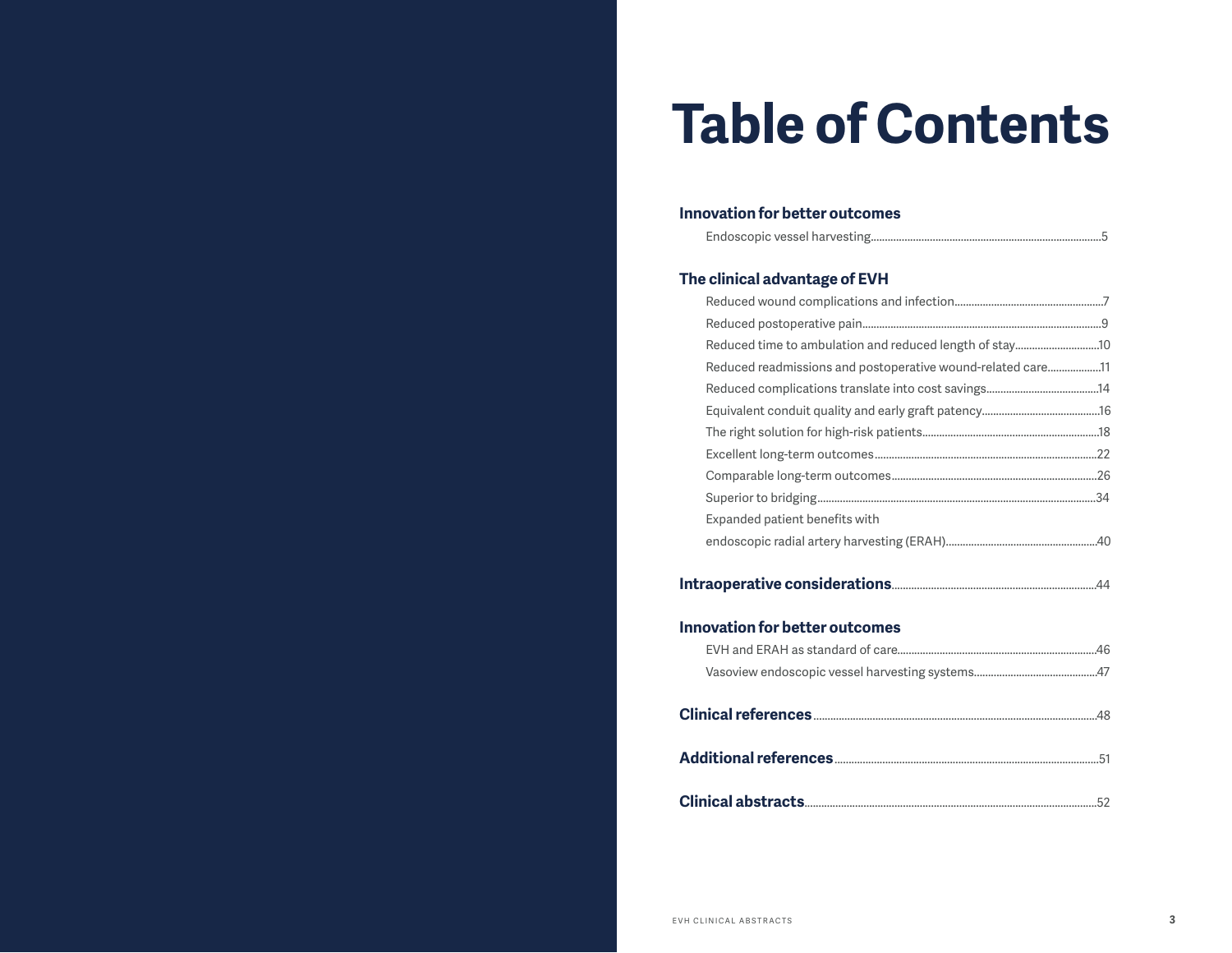

# **Innovation for better outcomes**

## Endoscopic vessel harvesting

Advances in surgical technology make it possible to perform vessel harvesting procedures for coronary artery bypass graft (CABG) surgery in ways that result in reduced pain and less scarring—while also leading to faster recovery, better clinical outcomes, reduced costs, and enhanced patient satisfaction.

The endoscopic vessel harvesting (EVH) procedure enables saphenous vein and radial artery bypass conduits to be obtained using smaller incisions than with traditional, open vessel harvesting (OVH) procedures. The first EVH system was launched in 1997.

With over 2,500,000 Vasoview procedures performed through 2018, Getinge has led the efforts to establish endoscopic vessel harvesting as the standard of care.\*



\*Data on file, Maquet Cardiovascular; 2018.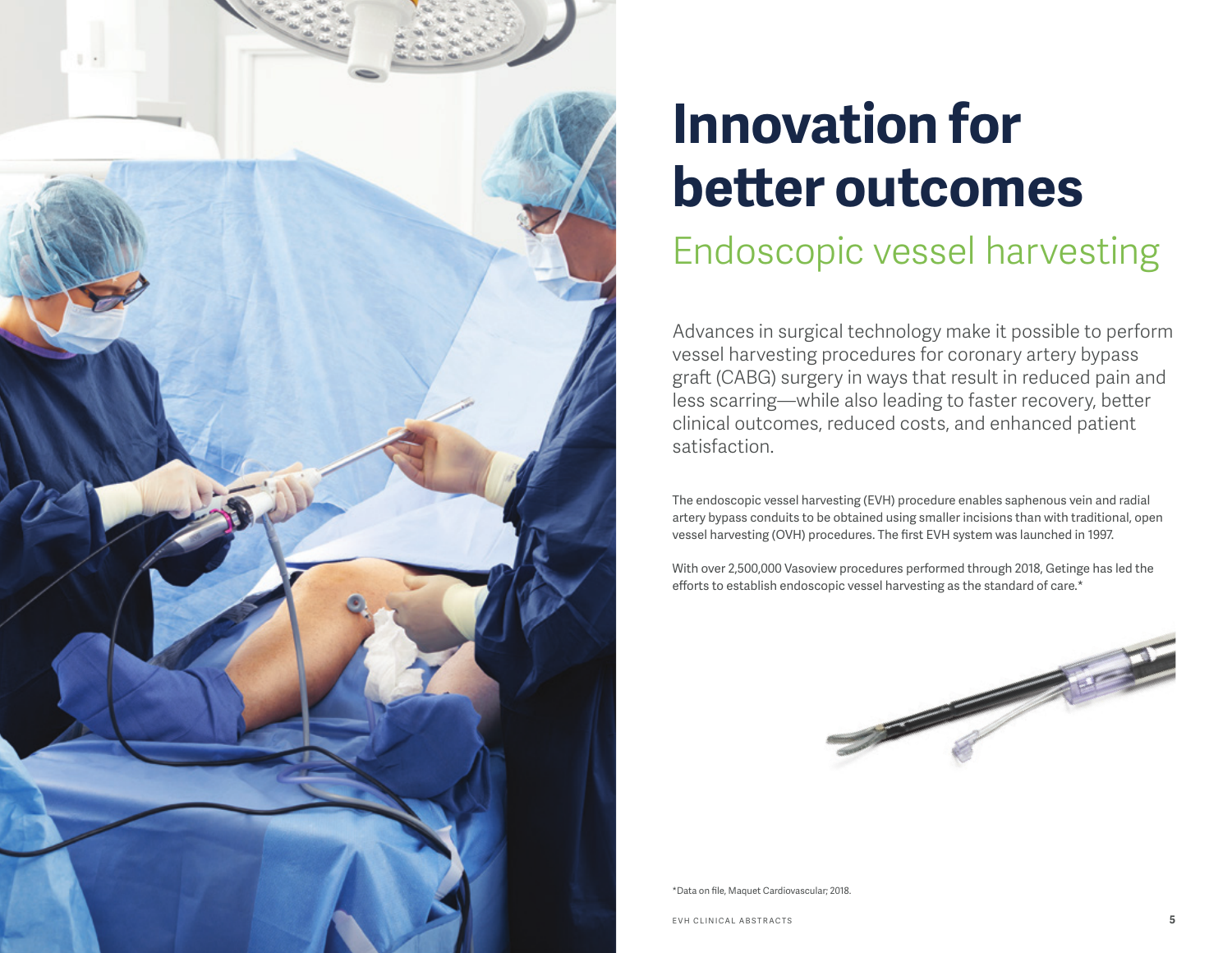Clinical studies demonstrate significant advantages of EVH. These patient benefits and advantages in cost savings are obtained without sacrificing conduit quality or longterm clinical outcomes.

#### **The advantages of EVH**

- Reduced wound complications and infection<sup>1</sup>
- $\bullet$  Reduced postoperative pain<sup>1</sup>
- Reduced time to ambulation and hospital length of stay<sup>2-3</sup>
- Reduced hospital readmission<sup>4</sup>
- $\bullet$  Reduced wound-related postoperative care and costs<sup>3,5-6</sup>
- Equivalent conduit quality and graft patency<sup>3,7-10</sup>
- Equivalent long-term revascularization outcomes<sup>1,11-12</sup>
- Improved patient satisfaction<sup>1</sup>
- Superior conduit quality and postoperative recovery vs. bridging technique<sup>13-14</sup>

## **The clinical advantages of EVH**

Reduced wound complications and infection

Results from numerous studies show that EVH significantly decreases the incidence of wound complications when compared with open vessel harvesting (OVH) and bridging techniques.

#### **Open vessel harvesting: wound complications are common**

Impaired healing of saphenous vein graft (SVG) harvest wounds has been reported in up to 24% of CABG patients.<sup>15</sup> These complications represent a significant cause of patient discomfort, prolonged postoperative length of stay, hospital readmission, and increased healthcare expenditures.

#### **EVH reduces leg wound complications and infections**

A comprehensive review and meta-analysis published by the International Society for Minimally Invasive Cardiac Surgery (ISMICS)<sup>1</sup> concluded that EVH reduces post-harvest leg wound complications and infections by 71% compared with OVH (p < 0.001).

#### **EVH reduces leg wound complications and infections by 71%**

|                        | Odds Ratio |                    |
|------------------------|------------|--------------------|
| Wound<br>Complications | 0.29       | [95% CI 0.22-0.37] |
| Infection              | 0.29       | [95% CI 0.22-0.39] |

Odds ratio for wound complications is based on pooled analysis of 29 studies (11 919 patients). Odds ratio for infection is based on pooled analysis of 42 studies (31 677) patients. For a complete list of citations for studies included in these analyses, please see additional references on page 51.

Odds Ratio: The odds of event occurring in one group versus the odds of event occurring in another.

OR = 1.0 indicates event equally likely.

- OR > 1.0 indicates event more likely.
- OR < 1.0 indicates event less likely.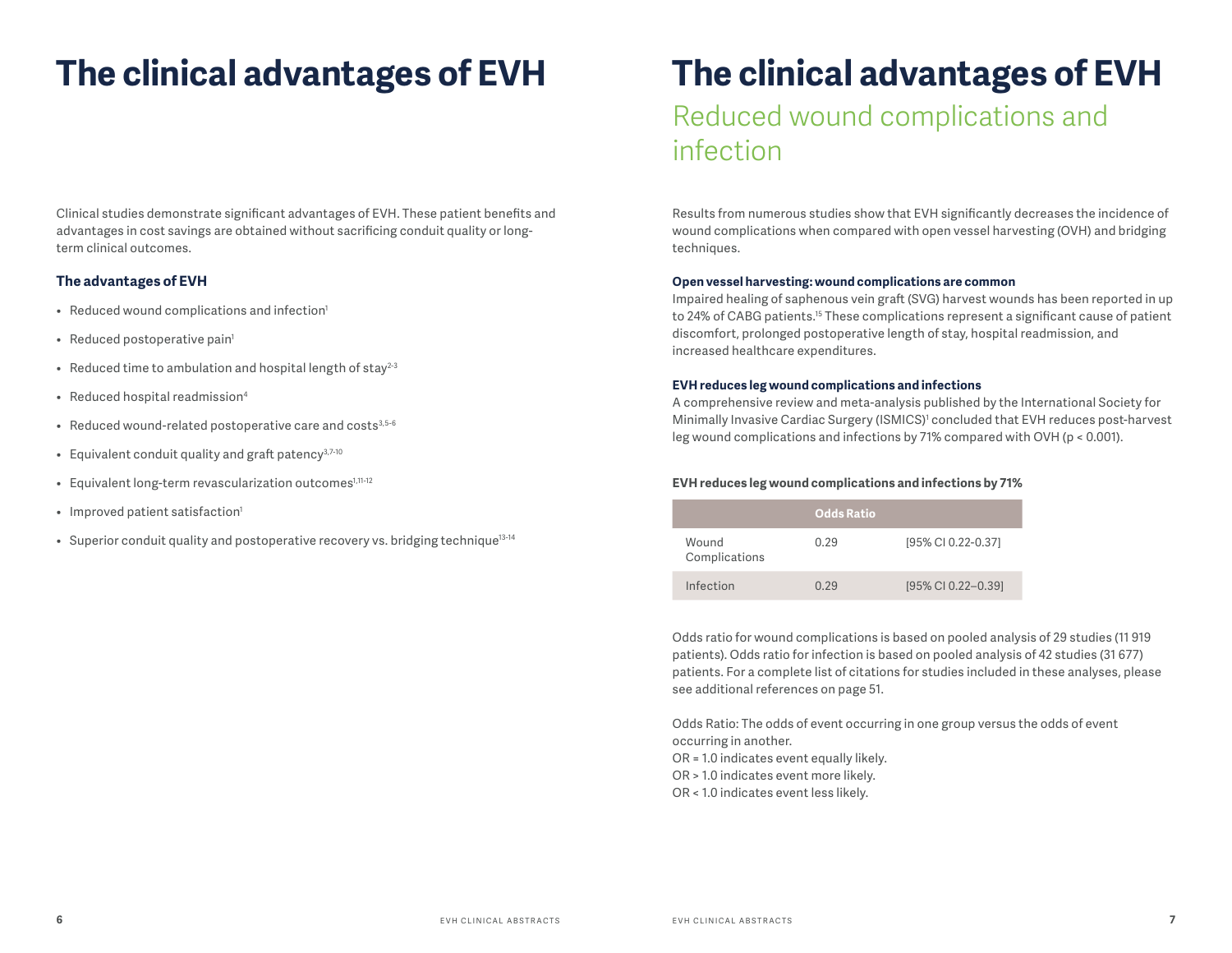#### **8** EVH CLINICAL ABSTRACTS EVH CLINICAL ABSTRACTS **9**

#### **Large single- and multi-center studies also support EVH advantage**

The significant reduction in wound complications achieved by EVH is substantiated by six (6) large single- and multi-center studies published between 2010 and 2018. Four (4) of these studies demonstrated a 50% or greater reduction in wound complications as assessed across a total of 17,729 patients.<sup>6, 16-18</sup>

#### **50% or > reduction in wound complications in studies of >17,000 patients**



EVH **Den** harvest

### **The clinical advantages of EVH**

### Reduced postoperative pain

Several studies have documented that patients who undergo EVH report less postoperative pain than patients who undergo OVH. This reduction in pain has important implications for patient comfort and mobilization as well as for expediting hospital discharge.

The ISMICS systematic review and meta-analysis reported that EVH reduced the incidence of moderate to severe post-saphenectomy pain by 81%. In addition, disturbances in mobility resulting from pain were reduced by 69%, and postoperative neuralgia was reduced by 74% at 3-6 weeks and 82% at 3-6 months.<sup>1</sup>



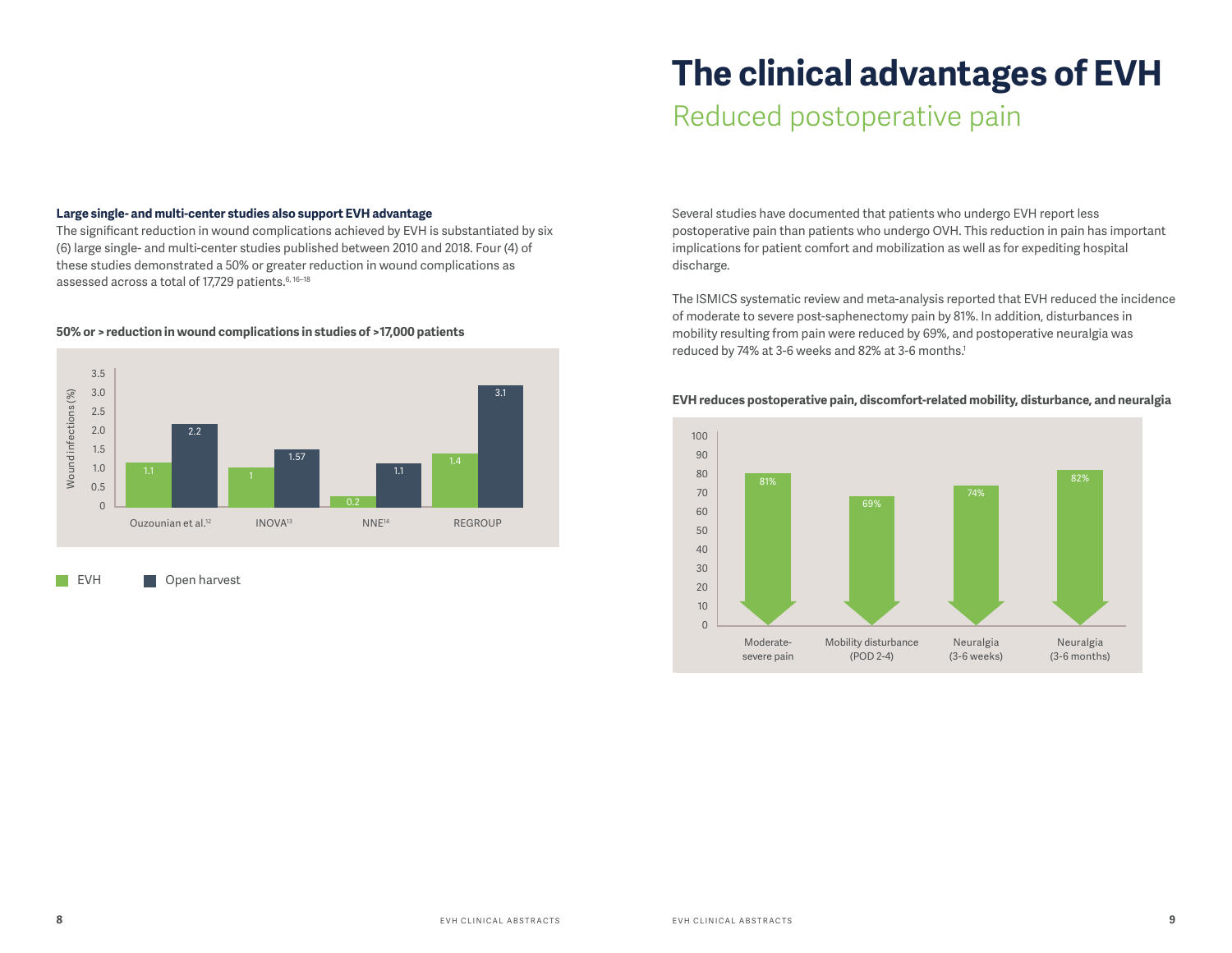### Reduced time to ambulation and reduced length of stay

EVH improves mean time to ambulation and reduces hospital length of stay.

#### **Reduced time to ambulation**

Morris et al. reported that, on average, EVH allowed patients to ambulate to a predischarge goal of 300 feet 2 days earlier than patients who underwent OVH.2

#### **Reduced length of stay**

Significant reduction in hospital length of stay is another important benefit of EVH.

In 1999, Crouch et al. reported an approximate 1 day reduction in total length of stay ( $p =$ 0.08) for patients who underwent EVH compared with OVH.3 More recently, results from a United Kingdom study published by Luckraz et al. in 2016 documented a similar 1 day shorter length of stay attributable to EVH among CABG patients at high risk for leg wound infection ( $p = 0.01$ )<sup>5</sup>

#### **Comparison of length of stay (mean days) between EVH and OVH**



**The clinical advantages of EVH**

### Reduced readmissions and postoperative wound-related care

EVH patients experience lower rates of hospital readmission and postoperative wound care visits when compared to patients treated using open vessel harvesting.

#### **Reduced hospital readmissions**

SVG harvest site infections are a significant cause of hospital readmission. A multicenter study of 2,174 patients documented that OVH doubled the risk of SVG harvest site infection after accounting for patient risk factors (adjusted hazard ratio 2.12; 95% confidence interval 1.28-3.48), with 86% of infections being diagnosed after discharge. Hospital readmission was doubled among CABG patients who developed harvest site infections compared with those who did not, with a median readmission length of stay of 7 days.4

#### **Patient readmission due to wound complications**



**Gulack BC et al.** *J Thorac Cardiovasc Surg.* 2018 Apr.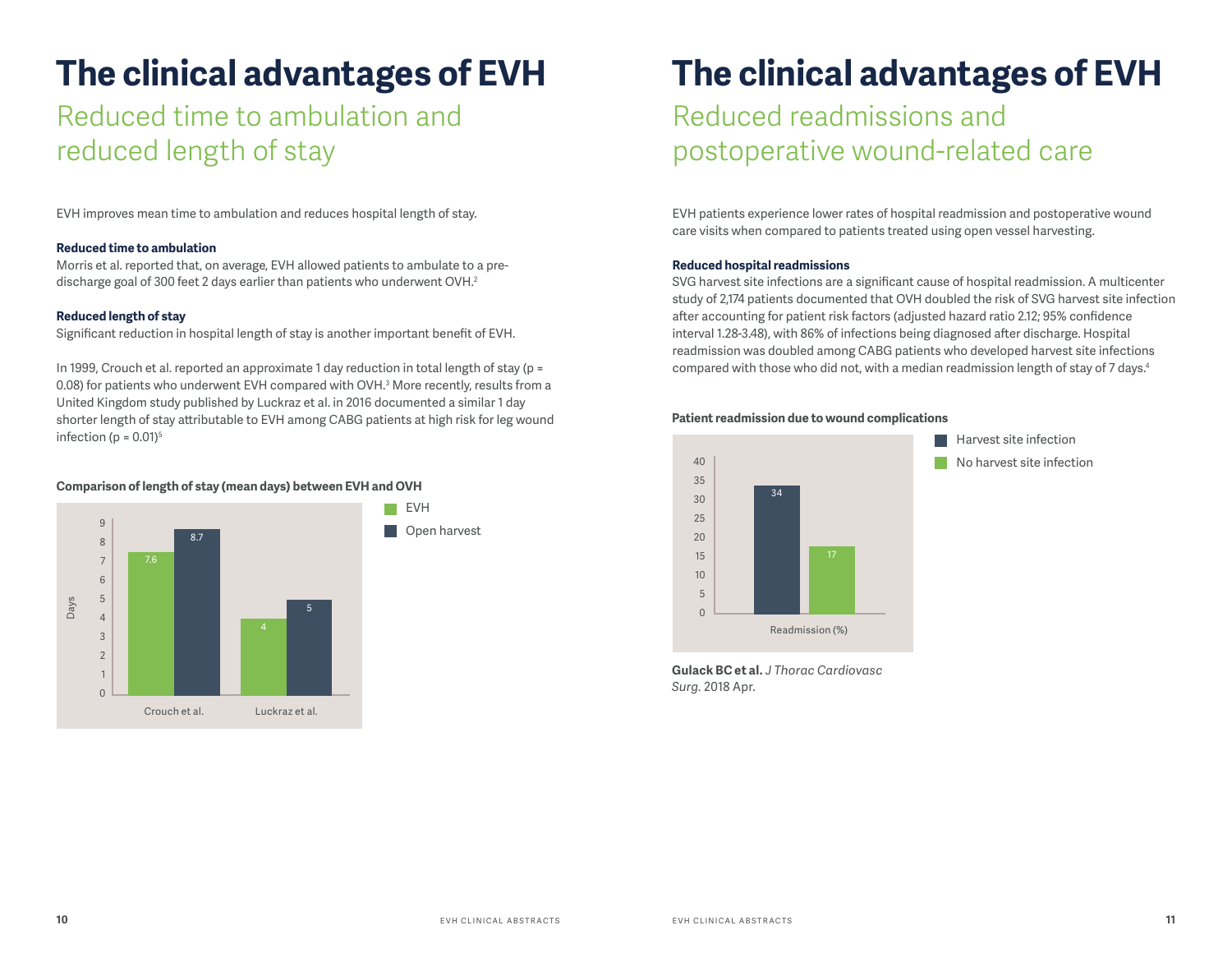#### **Reduced wound care**

Several studies document that EVH is associated with reduced need for postoperative harvest site wound care.

Crouch et al. showed that the reduction in wound complications achieved by EVH was accompanied by an 82% reduction in inpatient antibiotics (1.1% vs. 6.2%, p = 0.003) and a 72% reduction in outpatient antibiotics (3.2% vs. 11.6%, p = 0.007).<sup>3</sup>

In a prospective study of 100 patients at high risk for leg wound infection conducted by Luckraz et al., CABG patients treated using EVH made 97% fewer total wound clinic visits (10 vs. 290,  $p \le 0.01$ ) and received 99% fewer home nursing visits (5 vs. 462,  $p \le 0.01$ ) than comparable patients treated using OVH.5 (chart below)

#### **EVH reduces wound care visits**



Most recently, a randomized comparison conducted at 16 Veterans Affairs cardiac centers demonstrated a 68% reduction in requirements for both antibiotics and home nursing care among patients whose CABGs were performed using EVH vs. OVH.<sup>6</sup>



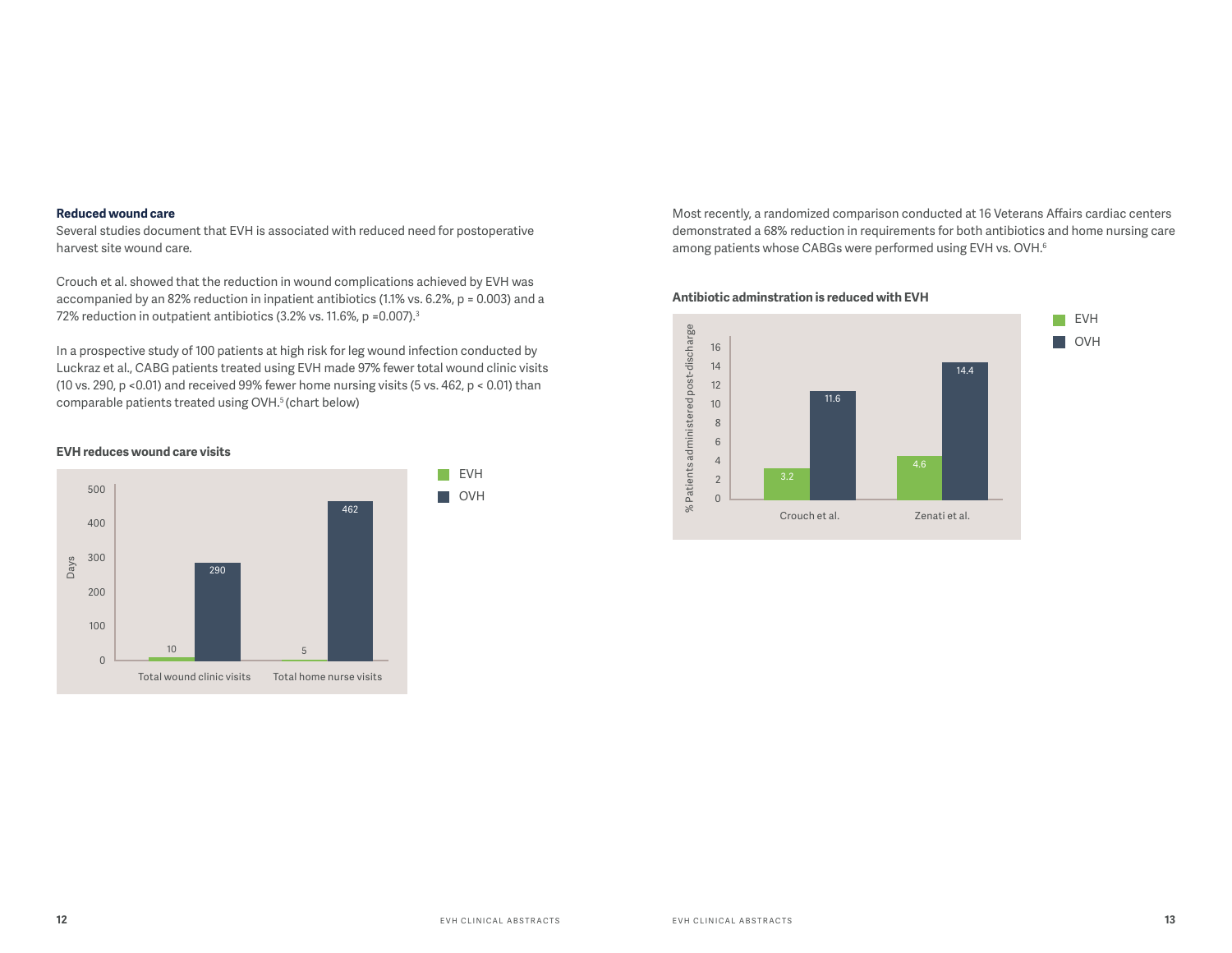### Reduced complications translate into cost savings

Recent evidence confirms that EVH is not only cost-effective but that the cost of EVH devices is offset by the savings accrued from the reduction in wound care, additional medications and supplies, and readmissions stemming from significantly fewer wound complications.

#### **Reduced complications translate into reduced costs**

Because the majority of wound complications occur after discharge and may not be treated by the original cardiac surgery center, it has been difficult to precisely quantify cost savings associated with EVH. To address this, the Cardiothoracic Surgery, Heart & Lung Centre, Wolverhampton, UK prospectively tracked costs of care in 100 CABG patients (50 EVH, 50 OVH) deemed to be high risk for wound complications.<sup>5</sup> Patients were evaluated pre-discharge, then followed at the outpatient wound clinic until their leg wounds had completely healed. Costs of treatments, wound care supplies, medications, and home nursing were collected, along with hospital length of stay and readmissions.

Compared with OVH patients with comparable risk factors, patients who underwent EVH had:

- 92% fewer wound complications (4% vs.  $48\%$ , p < 0.01)
- $\bullet$  1 day shorter postoperative lengths of stay (4 vs. 5, p = 0.01)
- • 97% fewer total wound clinic visits (10 vs. 290, p < 0.01)
- 99% fewer total home nursing visits (5 vs. 462,  $p < 0.01$ )



#### **EVH reduction in wound care visits**

As a result of reduced treatment requirements, total wound care costs were 96% lower for EVH patients. After accounting for the additional cost of the device (£650/kit), EVH was associated with a net cost savings of £856 per patient.



#### **EVH is associated with significant reduction in wound care costs**

EVH (n=50) OVH (n=50)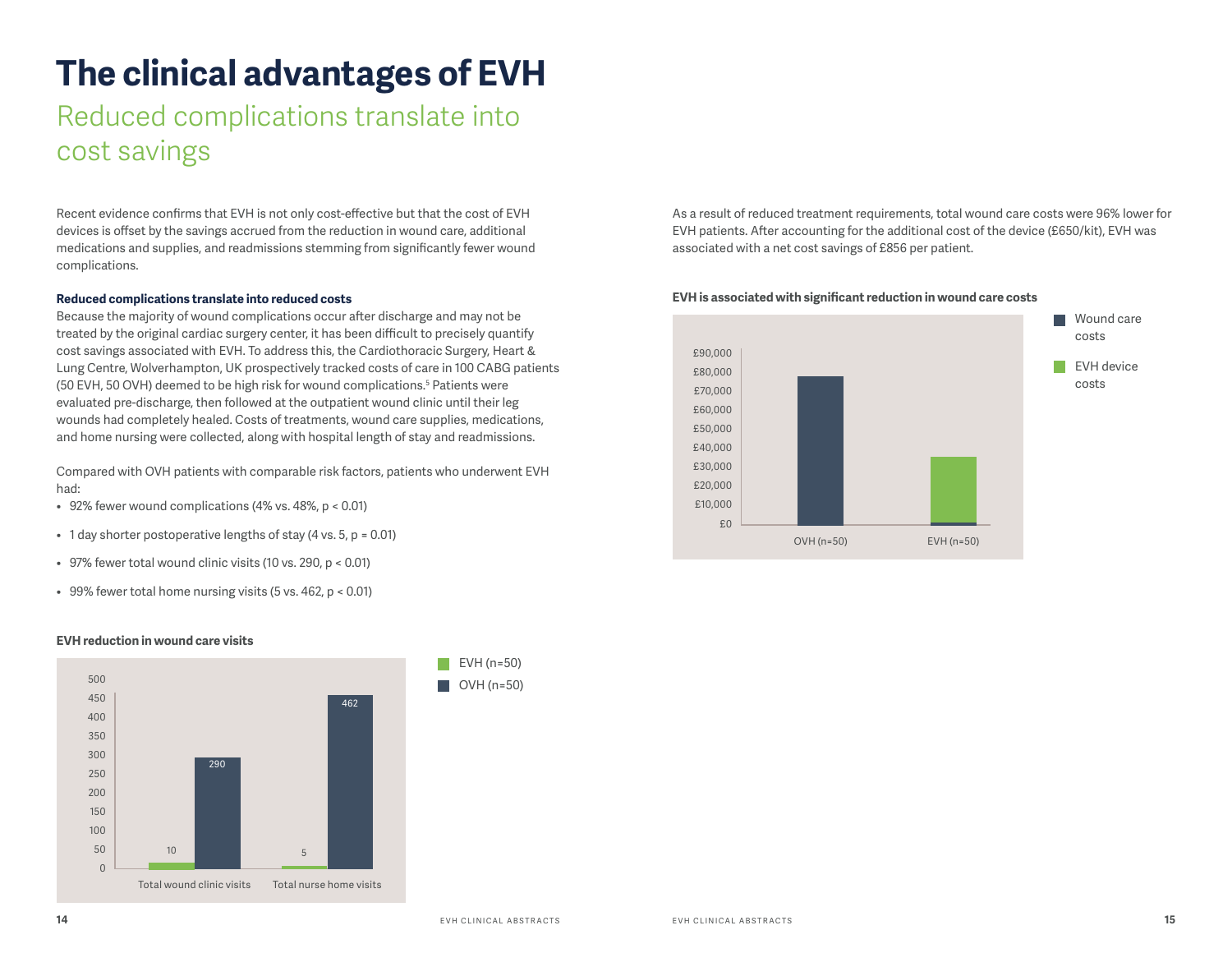### Equivalent conduit quality and early graft patency

#### **EVH preserves endothelial integrity**

The preponderance of studies show that EVH preserves endothelial integrity.

#### **Number of studies**



#### Equivalent

Non-equivalent

#### **Equivalent EVH conduit quality**

- 1. Morris RJ et al. *Ann Thorac Surg.* 1998;66:1026–1028
- 2. Patel AN et al. *Am J Surg.* 2001;182:716–719
- 3. Aziz O et al. *Ann Thorac Surg*. 2005;80:2407–2414
- 4. Crouch JD et al. *Ann Thorac Surg*. 1999;68:1513–1516
- 5. Griffith GL et al. *Ann Thorac Surg*. 2000;69:520–523
- 6. Meyer DM et al. *Ann Thorac Surg*. 2000;70:487–491
- 7. Kiaii B et al. *J Thorac Cardiovasc Surg.* 2002;123:204–212
- 8. Alrawi SJ et al. *Heart Surg Forum*. 2000;3:241–245
- 9. Alrawi SJ et al. *Heart Surg Forum*. 2001;4:47–52
- 10. Alrawi SJ et al. *Heart Surg Forum*. 2001;4:120–127
- 11. Alrawi SJ et al. *JSLS*. 2002;6:5–9
- 12. Alrawi SJ et al. *JSLS*. 2001;5:37–45
- 13. Nowicki M et al. *Eur J Vasc Endovasc Surg*. 2004;27:244–250

#### **Non-equivalent conduit quality**

1. Rousou LJ et al. *Ann Thorac Surg*. 2009;87:62–70

A 200-patient randomized trial conducted by Yun et al. documented that EVH reduces leg wound complications compared with open vein harvest without compromising 6-month angiographic patency rates.9

Similarly, a randomized study by Perrault et al. found that angiographic patency and stenosis rates did not differ for SVGs harvested endoscopically compared with those harvested using an open incision. OVH.10

#### **Randomized studies show equivalent early patency for endoscopically harvested SVGs**

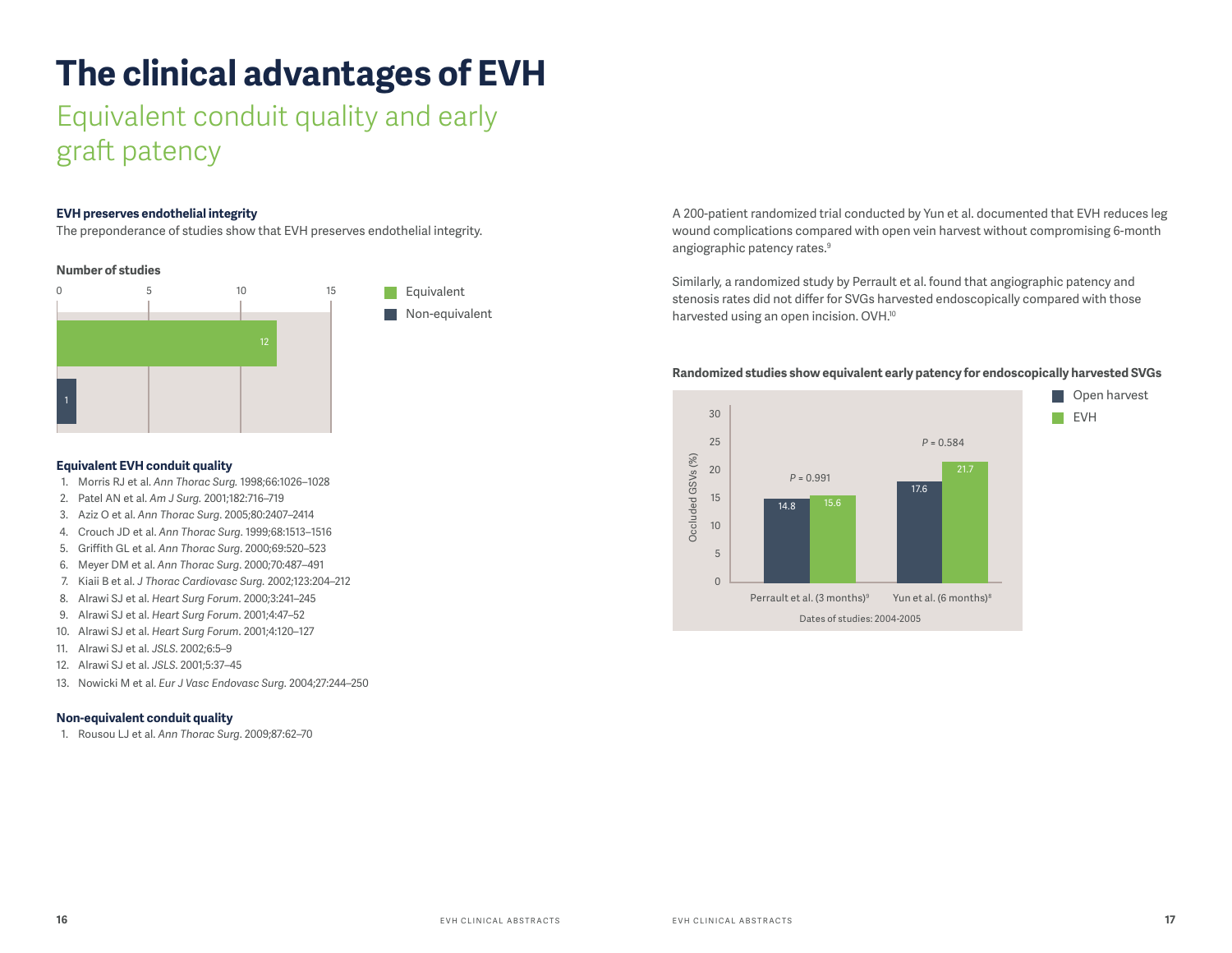### The right solution for high-risk patients

#### **EVH is ideal for patients at greater risk for developing leg wound complications**

CABG patients who are obese or diabetic are at elevated risk for surgical wound infections.15,19 These high-risk patients experience four (4) times fewer infections with EVH compared with open harvest.<sup>20</sup>

#### **An increasing number of CABG patients are at high risk for wound complications**

As diabetes and obesity become increasingly prevalent, a growing proportion of CABG patients are at high risk for saphenectomy wound complications and infections.<sup>21-25</sup>



#### **Prevalence of diabetes among isolated CABG patients**

#### **Prevalence of obesity (BMI >35) among isolated CABG patients**

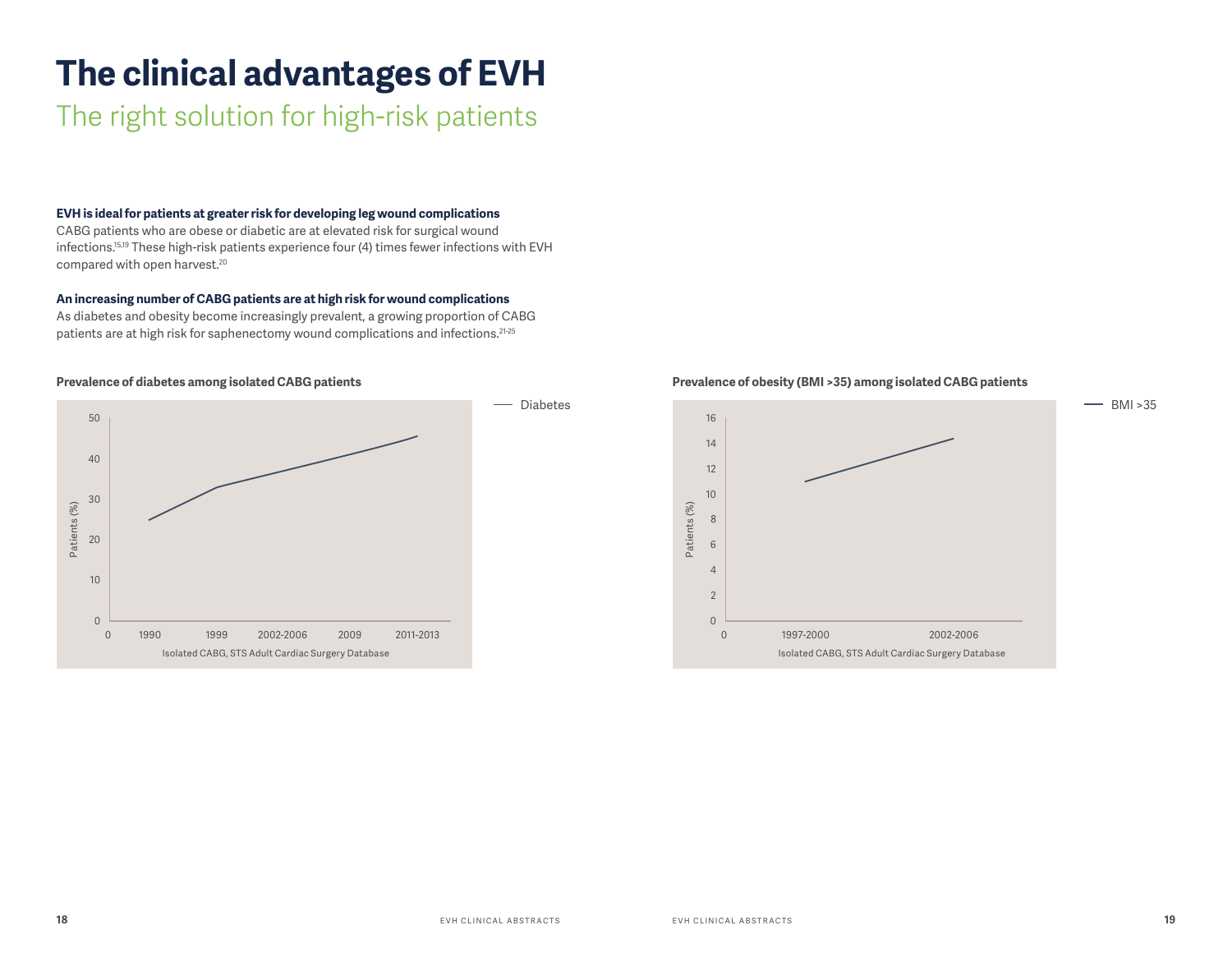#### **Wound complications in high-risk patients can have serious repercussions**

Unhealed leg wound in 67-year-old female insulin-dependent diabetic CABG patient:26



Saphenectomy site 1.5 months post-op following return to wound clinic and debridement.



1.5 months 6 months

#### **Reducing wound infections in patients with diabetes or obesity**

Carpino et al. randomized 132 high-risk patients (diabetic, obese, or both) to undergo vein harvest via EVH (n = 66) or OVH (n = 66). EVH reduced infections by 78%, with 4.5% of patients who underwent EVH experiencing wound infections versus 20% of patients who underwent open vessel harvest ( $P = 0.01$ ).<sup>20</sup>

#### **EVH reduced wound infections in diabetic and/or obese patients by 78%**



Saphenectomy site approximately 6 months post-op after debridement and application of bioengineered skin replacement graft.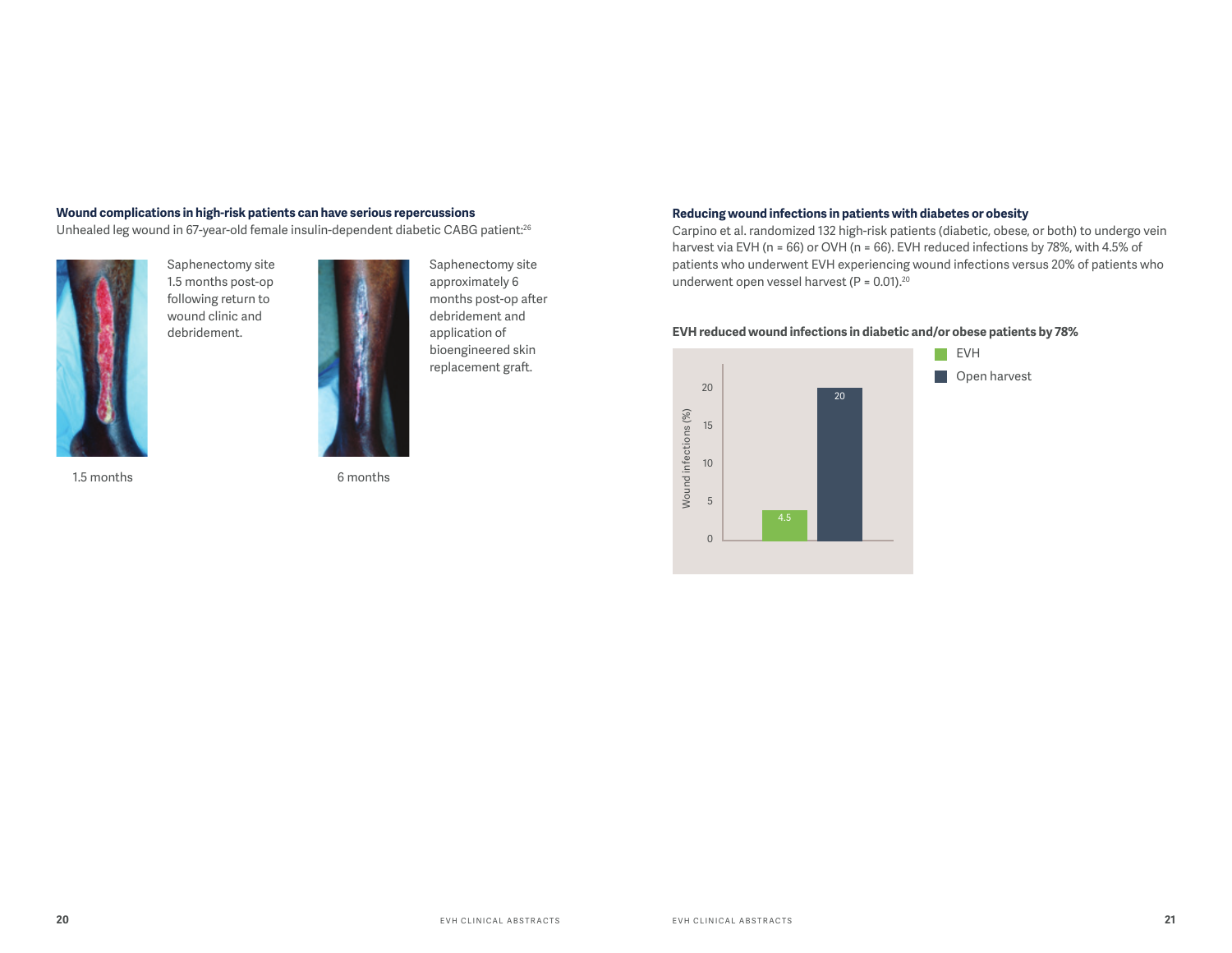### Excellent long-term outcomes

#### **Multiple studies have confirmed excellent long-term clinical outcomes following EVH**

Negative clinical outcomes associated with EVH were reported by two post hoc analyses of previously conducted randomized trials: PREVENT IV and ROOBY.27-28 Because neither was designed to evaluate EVH, both of these trials have significant design shortcomings that limit the validity of their findings regarding EVH.

#### **PREVENT IV: understanding the study context and limitations**

The EVH subset analysis of the PREVENT IV study published in 2009 reported higher rates of vein graft failure and mortality for patients who underwent EVH compared with open vein harvest, raising concern about the safety of the EVH procedure. However, it is important to keep a number of considerations in mind when interpreting the results of this analysis as they apply to EVH.

- • The EVH analysis was a post hoc analysis of the PREVENT IV data not a randomized comparison of endoscopic vs. open vessel harvesting.
- The PREVENT IV trial was designed to evaluate the effect of a gene therapy drug (edifoligide) on SVG patency; it was not designed to study EVH. As a result, patients were randomized to drug vs. placebo, not EVH vs. OVH.
- • Resulting EVH and OVH patient groups differed significantly on risk factors known to impact long-term outcomes.
- • There was no standardization of harvest technique, harvester experience, or center volume. Further, bridging techniques were categorized under EVH.
- • There have been significant advances in both EVH technology and technique since PREVENT IV patients were enrolled in 2002–2003.

#### **ROOBY: understanding the study context and limitations**

A sub-analysis of the ROOBY off-pump vs. on-pump CABG trial published in 2011 reported that EVH was associated with lower 1-year saphenous vein graft patency and higher 1-year revascularization rates compared with open vein harvest. Similar to PREVENT IV, ROOBY was not designed to compare EVH with OVH and, therefore, suffers from a number of the same design shortcomings.

- • Patients were not randomized to EVH vs. OVH, but rather to off-pump vs. on-pump CABG.
- • Surgeons were encouraged to use whichever SVG harvest method they preferred, leaving open the possibility of selection bias and the impact of confounding patient factors.
- • There was no standardization of harvester experience, harvest technique, or center volume.
- • Data collection regarding SVG harvest technique began in 2003, a time when EVH adoption was low and both EVH technology and technique were in their early stages. As a result, study findings may not be representative of contemporary EVH practices and outcomes.

#### **Key points for clinicians**

Because of study design shortcomings, it is important to consider negative EVH outcomes from the PREVENT IV and ROOBY EVH analyses in the context of other clinical studies.<sup>29-30</sup> Since publication of the PREVENT IV and ROOBY analyses, the safety and effectiveness of EVH have been confirmed by several large studies and meta-analyses.<sup>1,6,11-12,16-18,30-33</sup>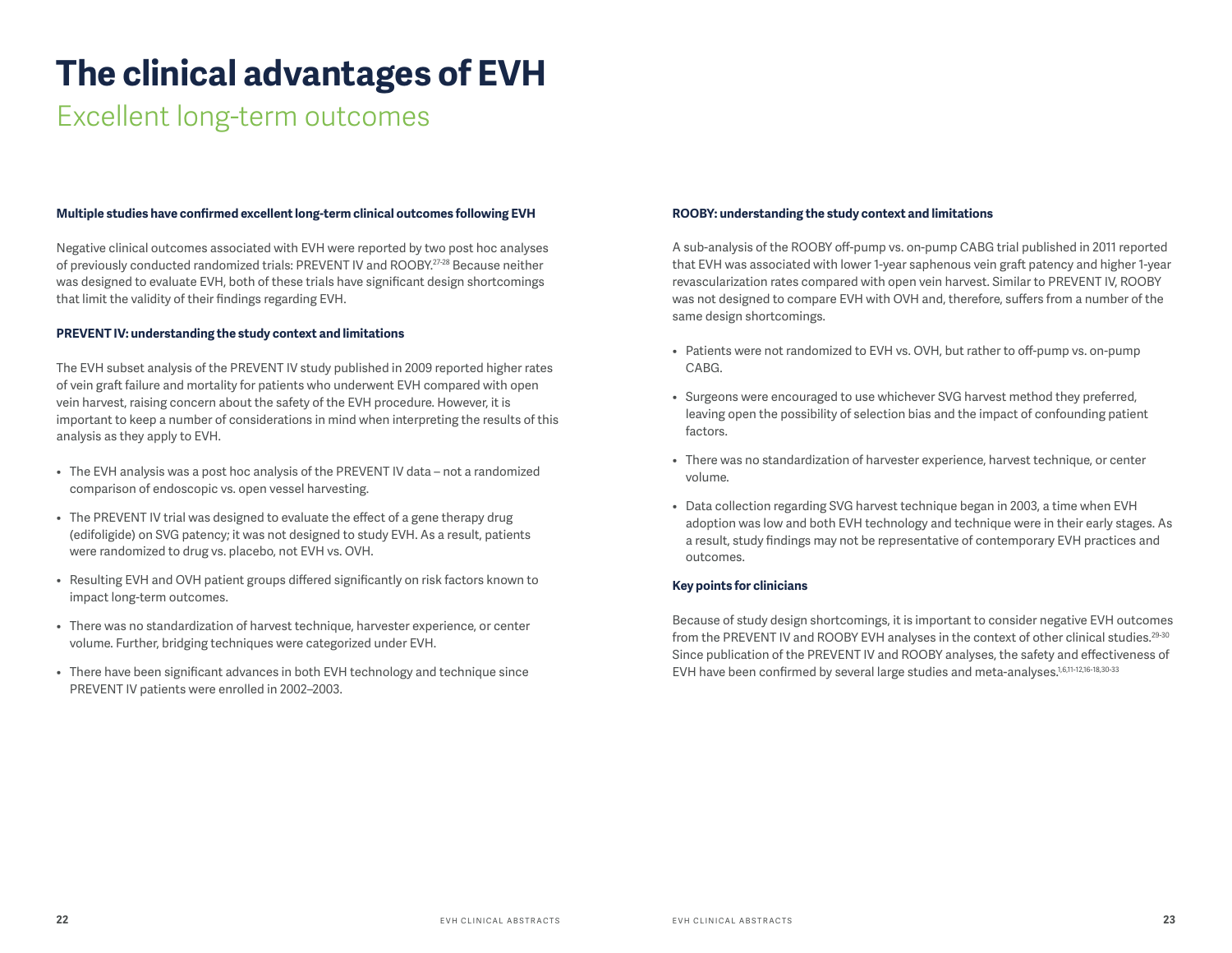#### **EVH long-term clinical outcomes reaffirmed by six large studies: no increased mortality or adverse cardiac events**

Since publication of the PREVENT IV subset analysis, EVH safety and effectiveness have been reaffirmed by six studies (one randomized multicenter trial and five large population studies) that conducted longitudinal follow-up of more than 257,000 patients. These studies documented no increase in mortality or other adverse cardiac outcomes associated with EVH. Further, a significant reduction in wound complications was documented with EVH in all studies that examined this outcome.<sup>6, 16-18,30-32</sup>

### »Endoscopic vein - graft havest is safe for CABG surgery — Dacey 2012«

| <b>First Author</b><br><b>Study Group</b>                                                                            | <b>Study Type</b>    | <b>Number of</b><br><b>Patients</b> | <b>Publication</b><br>Date | Average<br><b>Follow-Up</b> | <b>Findings</b>                                             |
|----------------------------------------------------------------------------------------------------------------------|----------------------|-------------------------------------|----------------------------|-----------------------------|-------------------------------------------------------------|
| Ouzounian et al. <sup>12</sup><br>Queen Elizabeth II<br><b>Health Sciences</b><br>Center<br>Halifax. Nova Scotia     | Non-<br>Randomized   | 5825                                | February<br>2010           | 2.6 years                   | No TMortality<br>Wound<br>infection<br>150%                 |
| Ad et al. <sup>13</sup><br><b>INOVA Heart and</b><br>Vascular Inst.<br>Falls Church, VA                              | $Non-$<br>Randomized | 1988                                | June<br>2010               | 1.8 years                   | No TMortality<br>Wound<br>infection<br>138%                 |
| Dacey et al. <sup>14</sup><br>Northern New<br>England<br>Cardiovascular<br>Disease Group                             | Non-<br>Randomized   | 8542                                | January<br>2011            | 4 years                     | No TMortality<br><b>Wound</b><br>infection<br>182%          |
| Grant et al. <sup>22</sup><br>Manchester<br>Academic<br><b>Health Science</b><br>Centre<br>Manchester, UK            | $Non-$<br>Randomized | 4709                                | January<br>2012            | 1.8 years                   | No Î Mortality<br><b>Wound</b><br>infection not<br>assessed |
| Williams et al. <sup>23</sup><br>Duke Cardiovascular<br>Research Institute<br>Analysis of STS &<br>CMS Databases     | Non-<br>Randomized   | 235,394                             | July<br>2012               | 3 years                     | No TMortality<br><b>Wound</b><br>infection<br>117%          |
| Zenati et al.<br><b>REGROUP Trial</b><br>Conducted at 16 US<br><b>Veterans Affairs</b><br>Cardiac Surgery<br>Centers | Randomized           | 1.188                               | November<br>2018           | 2.78 years                  | No Î Mortality<br>Wound<br>infection<br>155%                |

- • A total of 257,646 patients with an average follow-up of 1.8 to 4 years
- • No increased mortality
- $\bullet\ \downarrow$  Wound complications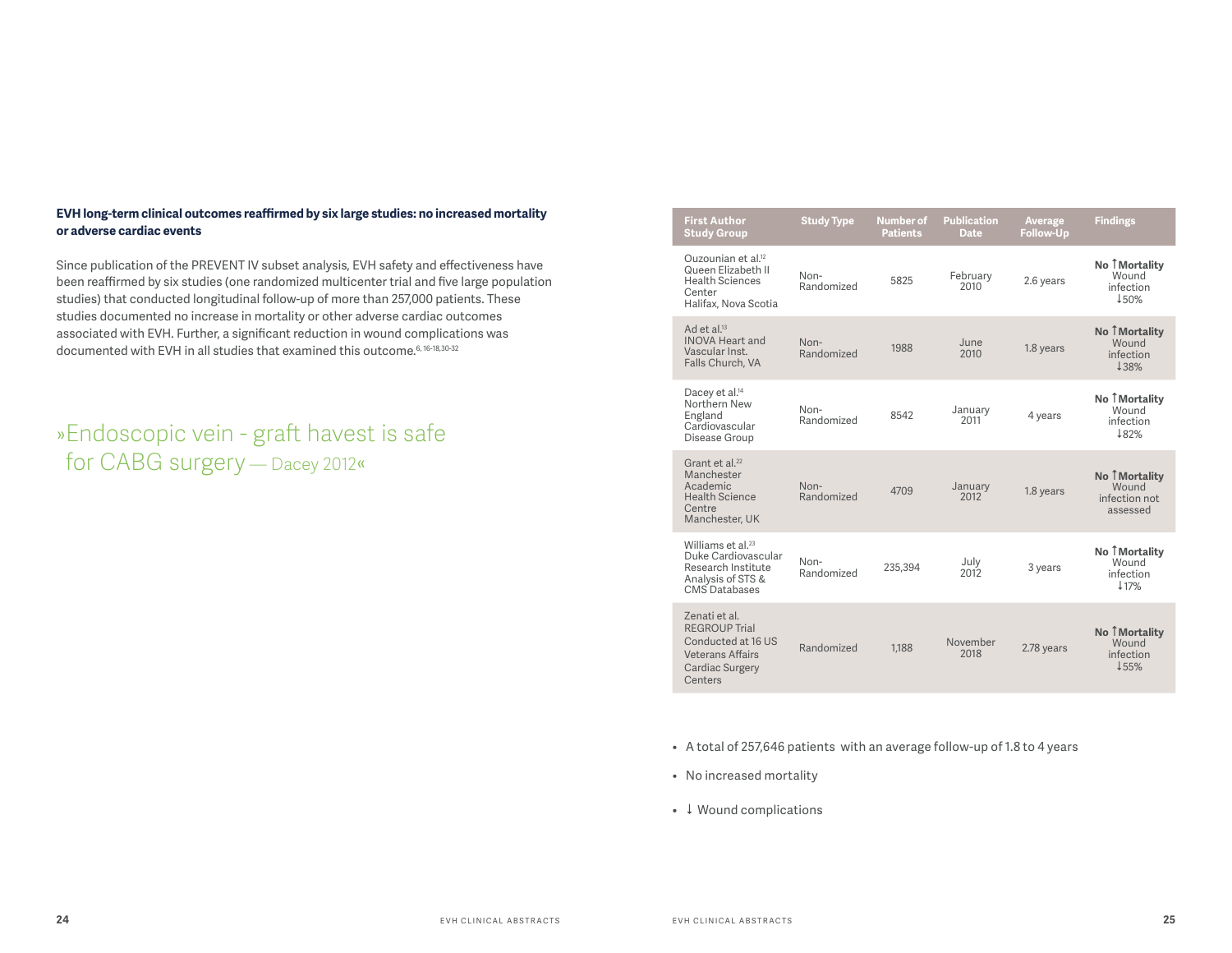### Comparable long-term outcomes

#### **Ouzounian et al.: EVH shows reduced infections and equivalent long-term survival16**

In this retrospective, observational study, 5825 patients were observed for an average of **2.6** years. **34.4**% of these patients (n = 2004) had EVH procedures, while **65.6**% (n = 3821) underwent open vessel harvesting.

The results showed that EVH was associated with significantly lower rates of leg infection (OR 0.48, P = 0.003). Specifically, patients who underwent EVH had half the risk of infection of OVH patients.

Additionally, EVH and OVH patients did not differ on in-hospital adverse outcomes (OR 0.93, P = 0.56) or midterm freedom from death and readmission (hazard ratio [HR] 0.93, P = 0.22).





## **The clinical advantages of EVH**

### Comparable long-term outcomes

#### **Ad et al.: EVH shows reduced infections and equivalent long-term morbidity and mortality17**

In this retrospective, observational study, 1988 CABG patients were followed for 2 years (n = 1734 EVH, n = 254 OVH).

The findings demonstrated that EVH patients had significantly fewer infections. Additionally, EVH was not associated with increased morbidity or mortality as assessed by the number of vein closures, incidence of myocardial infarction, or the rate of death.

#### **Survival to MI/death after discharge17**

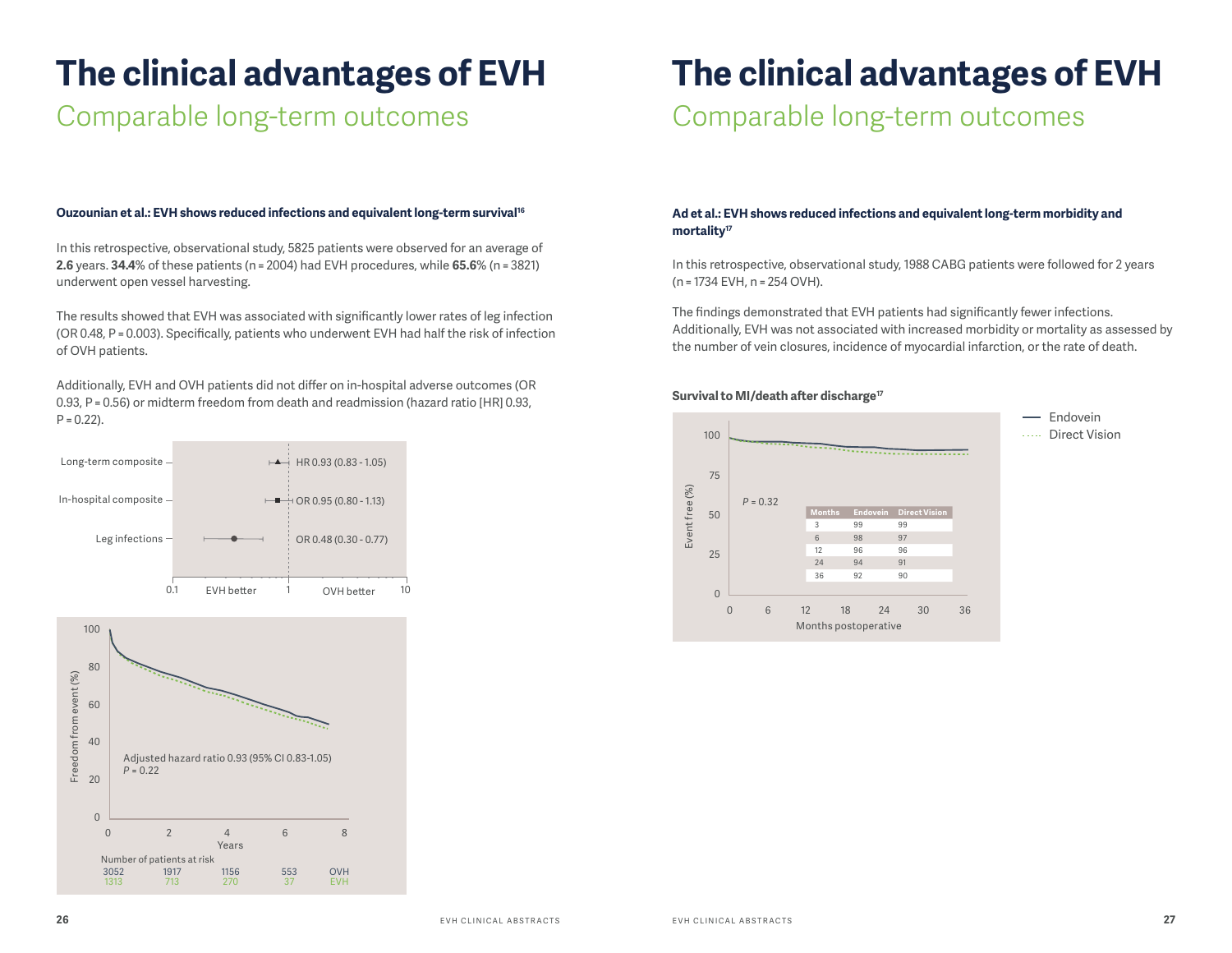### Comparable long-term outcomes

## **The clinical advantages of EVH**

Comparable long-term outcomes

#### **Dacey et al.: EVH shows reduced infections and no increased mortality18**

In this retrospective, observational, propensity-adjusted study, 8542 patients were followed for **5.4** years. EVH leg wound infections were **5** times lower (0.2% versus 1.1%, P < 0.001), and there was **no** increase in mortality and **no** significant difference in repeat revascularization.

Importantly, it should be noted that long-term outcomes were excellent during a time when EVH adoption more than doubled (35% to 75%).





#### **Grant et al.: impact of EVH on clinical outcomes following CABG31**

"This multi-centre study demonstrates that at a median follow-up of 22 months, EVH was not associated with adverse short-term or mid-term clinical outcomes."

- • 4709 consecutive isolated CABG patients EVH (n = 586) OVH (n = 4123)
- • EVH was **not** associated with increased risk of death/repeat revascularization/ myocardial infarction (MI) at 22 months (HR 1.15, 95% CI 0.76–1.74)
- • EVH was **not** associated with increased risk of in-hospital morbidity, in-hospital mortality (0.9% versus 1.1%, P = 0.71), or midterm mortality (HR 1.04, 95% CI 0.65–1.66)



#### **Mortality, repeat revascularization, and MI (%)31**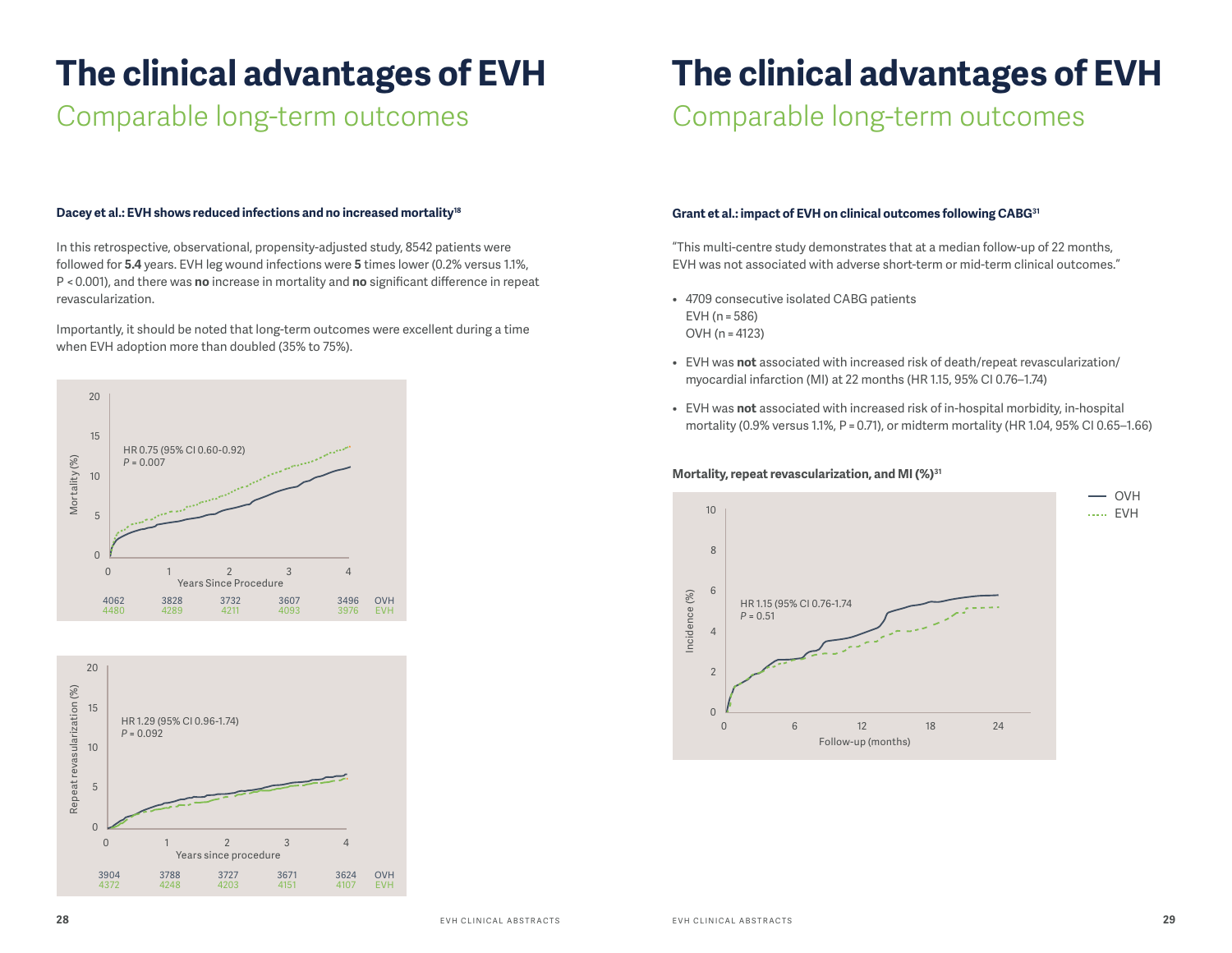### Comparable long-term outcomes

#### **Williams et al.: EVH shows no increase in mortality or adverse cardiac events in nearly a quarter million patients at 3 years32**

"Our observational study found no evidence of an association of endoscopic vein-graft harvest with long-term mortality or a composite of death, MI, or repeat revascularization. Endoscopic technique was found to be associated with significantly reduced wound complications."32

- • Commissioned by the US Food and Drug Administration (FDA) to evaluate EVH safety in direct response to the EVH subset analysis of PREVENT IV
- • Followed nearly a quarter million Medicare patients who underwent isolated CABG for a median of 3 years: EVH (n = 122,899) OVH (n = 112,495)
- No difference in mortality between EVH and OVH (hazard ratio = 1.0, P > 0.99)
- **• No difference in the combined endpoint of death, MI, or repeat revascularization** between EVH and OVH (HR = 1.0, P = 0.34)
- • EVH was associated with a **significantly lower rate of wound complications** compared to OVH (HR = 0.83, P < 0.001)

This study provides strong reassurance that EVH reduces wound complications without compromising long-term patient outcomes.

### **The clinical advantages of EVH**

Comparable long-term outcomes



#### **Risk-adjusted outcomes of death, MI, or revascularization: EVH vs. open for CABG patients32**

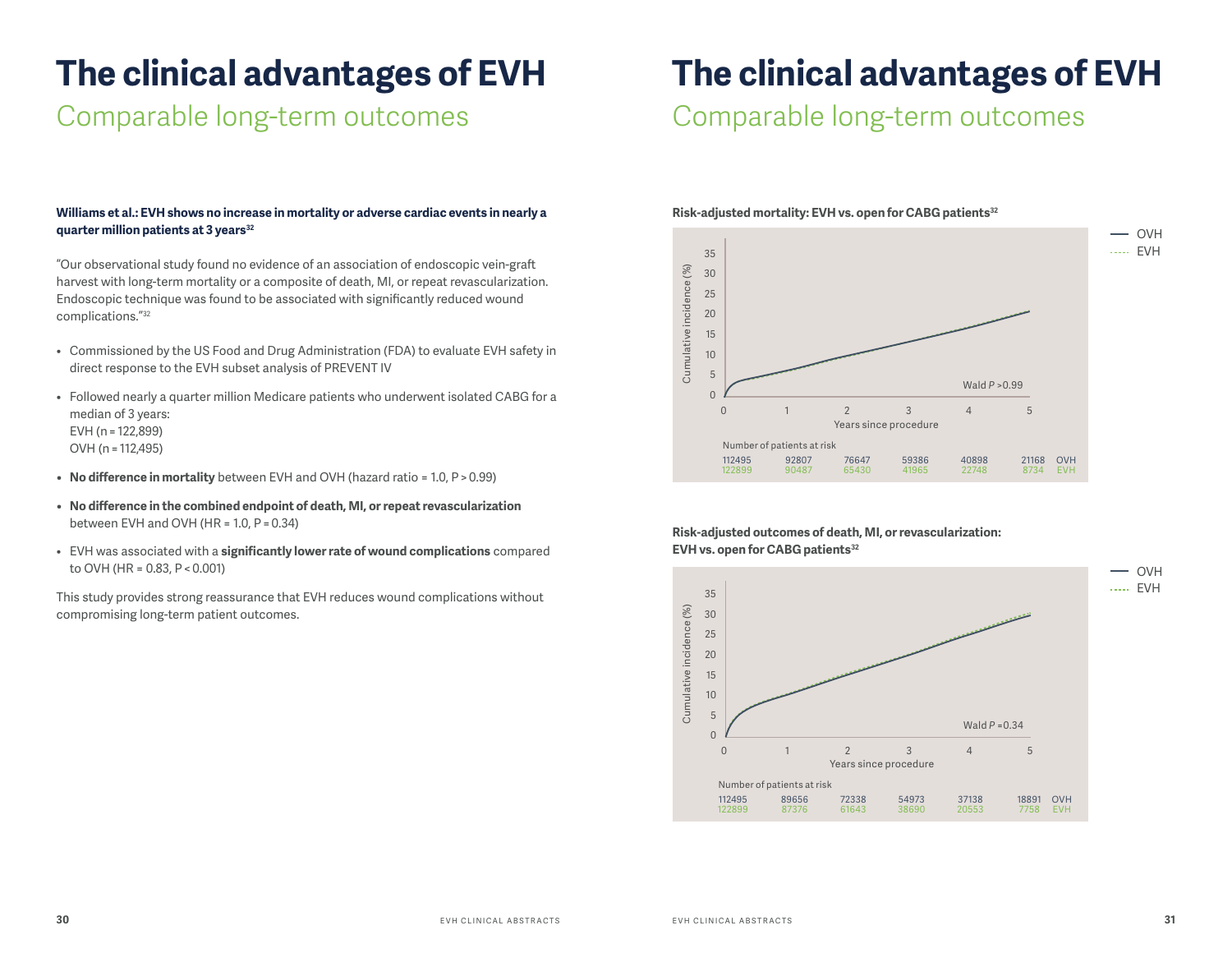### Comparable long-term outcome

#### **Zenati et al.: EVH significantly reduces wound infections without increasing adverse cardiac events6**

REGROUP was a randomized trial comparing EVH with OVH in 16 US Veterans Affairs cardiac surgery centers. A total of 1,188 patients (574 OVH, 576 EVH) were followed for a median duration of 2.7 years.

EVH was not associated with a statistically significant increase in the composite endpoint of all-cause mortality/non-fatal myocardial infarction/repeat revascularization (hazard ratio, 1.12; 95% CI 0.83 to 1.51; P = 0.47) or any individual adverse cardiac event. EVH reduced postoperative leg wound infection by 55%.



 $\mathbb{R}^n$ EVH **Den** Open harvest

The beneficial impact of EVH on infection was accompanied by a 68% reduction in antibiotic administration, a 45% reduction in reported decrease in physical function due to incision pain, and a 68% reduction in home nursing visits for leg wound care.



 $\Box$  OVH (n=574)  $\Box$  EVH (n=576)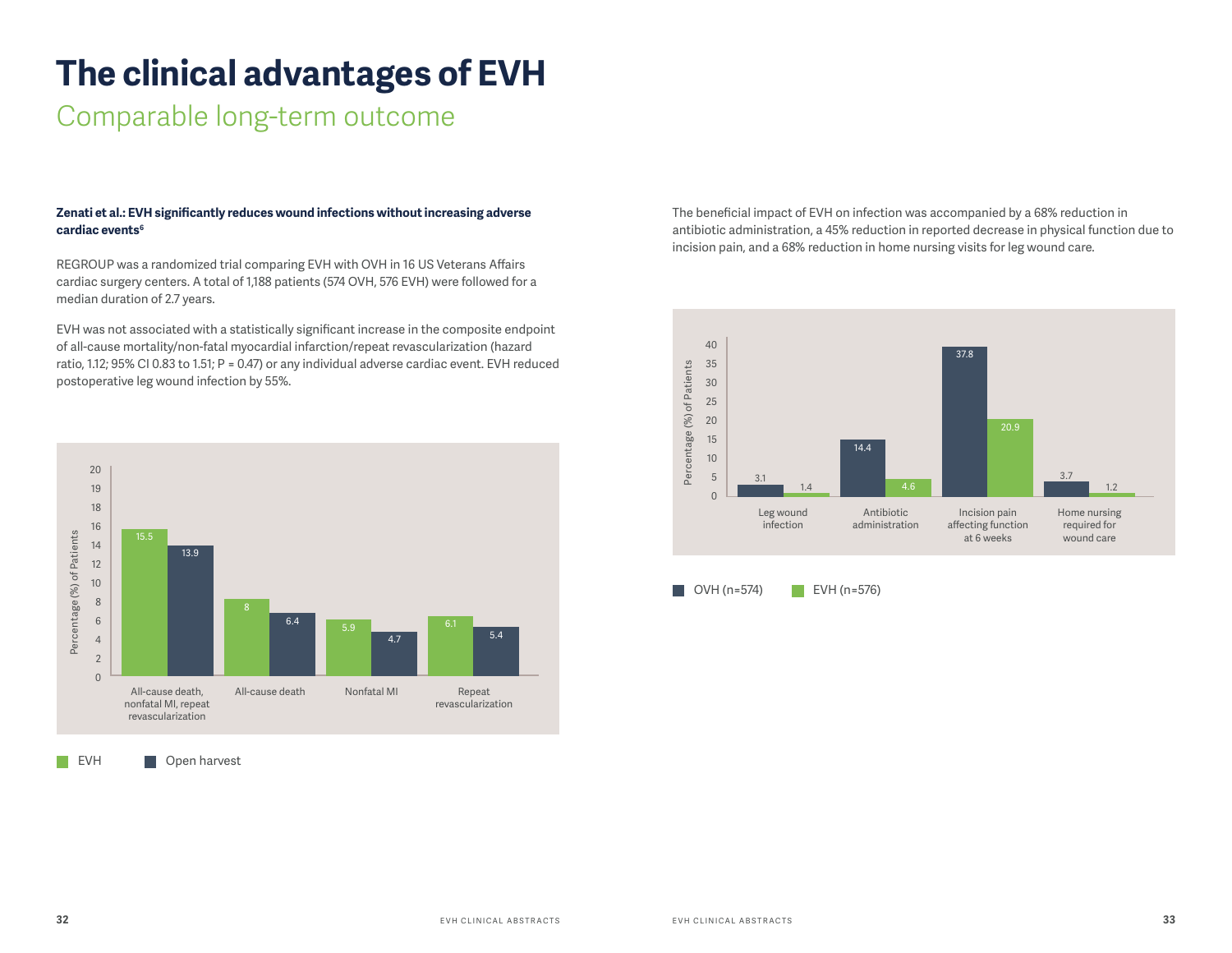### Superior to bridging

Studies have shown the bridging technique to be inferior to the EVH technique in many aspects. The bridging approach, which replaces one long incision with a series of small incisions, is not clinically equivalent to EVH.

#### **Separate studies confirms the following for EVH compared to bridging:13-14**

- • Lower wound complication rate
- • Better endothelial quality
- • Reduced time to ambulation
- • Shorter hospital stays
- • Improved cosmesis

Patel et al. showed that EVH patients experienced significantly fewer wound complications, fewer average days to ambulation, and a shorter total length of hospital stay ( $P < 0.05$ ) when compared to bridging.<sup>13</sup>

#### **Bridging provides reduced clinical benefit compared to EVH**



## **The clinical advantages of EVH**

### Superior to bridging

#### **Fewer wound complications**

Patel et al. demonstrated that the bridging technique had a wound complication rate of 12% compared to 2% with EVH.13

#### **Percentage of patients with wound complications**

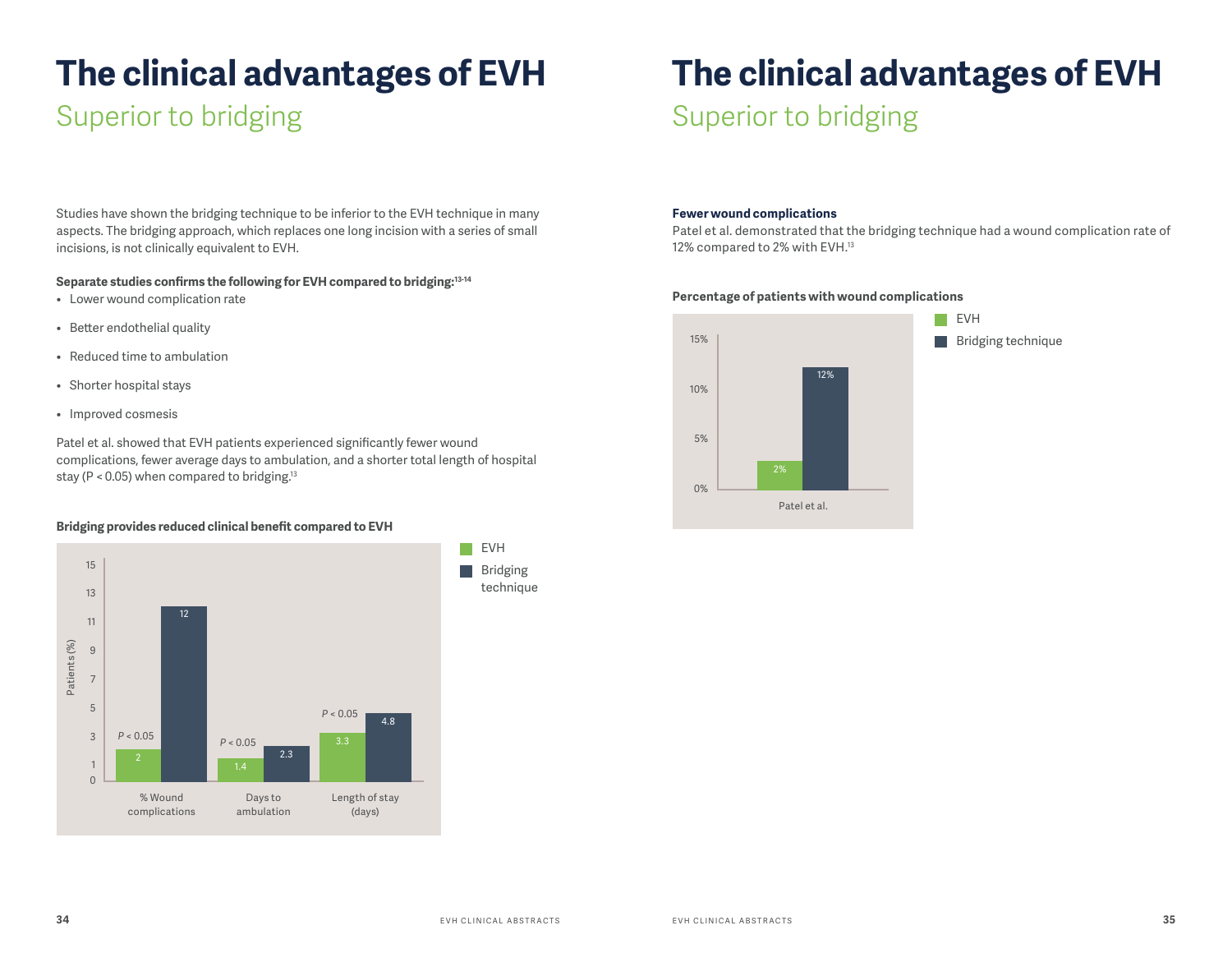### Superior to bridging

#### **Reduced time to ambulation**

Patel et al. showed that patients who had EVH ambulated **1 day** sooner than patients who underwent vessel harvesting using the bridging technique. On average, EVH patients ambulated **1.4 days** postoperatively while patients who had the bridging technique ambulated on average **2.3 days** postoperatively.13

#### **EVH reduced days to ambulation**



## **The clinical advantages of EVH**

Superior to bridging

#### **Shorter hospital stays**

EVH has been shown to reduce the length of hospital stay by **1.5 days**. Patel et al. reported an average length of stay of **4.8 days** for patients undergoing the bridging technique versus an average of **3.3 days** for patients who had EVH.13



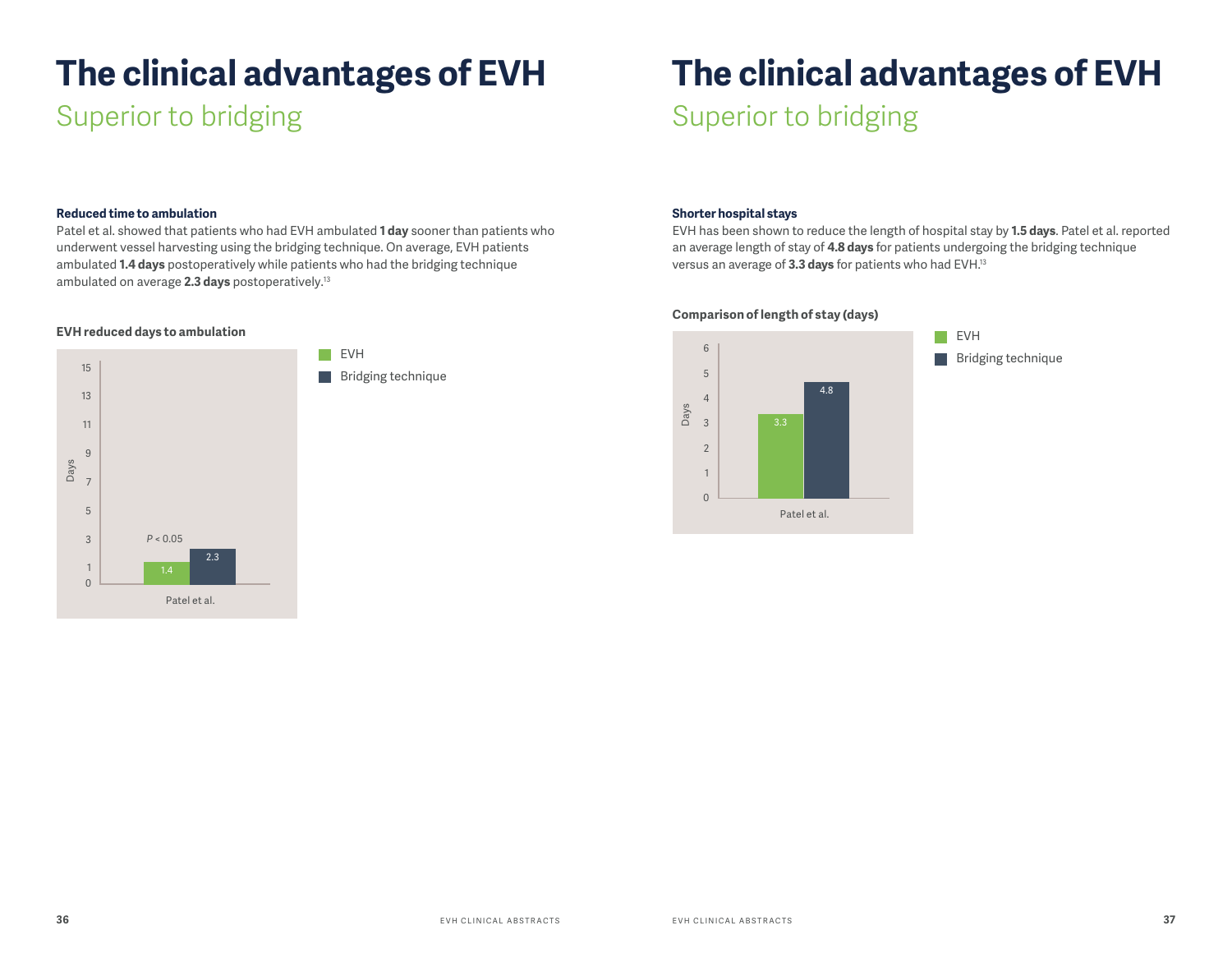### Superior to bridging

#### **Improved cosmesis**

Requiring only a single 2-cm incision close to the patient's knee, EVH offers less scarring than bridging. Bridging requires multiple incisions along the patient's leg.

#### **Bridging vessel harvesting**



#### **Endoscopic vessel harvesting (EVH)**



## **The clinical advantages of EVH** Superior to bridging

#### **Better endothelial quality**

Studies have indicated less endothelial damage when the EVH technique was used for vein harvesting compared to the bridging technique. A study by Cook et al. revealed impaired endothelial function of the vein following harvesting with the bridging technique. This result was attributed to application of high traction forces on the vein with the bridging method.<sup>14</sup>



Operative photo of the bridging technique during a saphenous vein harvest. Note that the vein is wrapped around the finger to expose it through a small incision in the leg.

Photo reprinted from *The Journal of Thoracic and Cardiovascular Surgery*, Volume 127, Number 1, Cook RC, Crowley CM, Hayden R, Gao M, Fedoruk L, Lichtenstein SV, van Breemen C, "Traction injury during minimally invasive harvesting of the saphenous vein is associated with impaired endothelial function," page 66, ©2004, with permission from the American Association for Thoracic Surgery.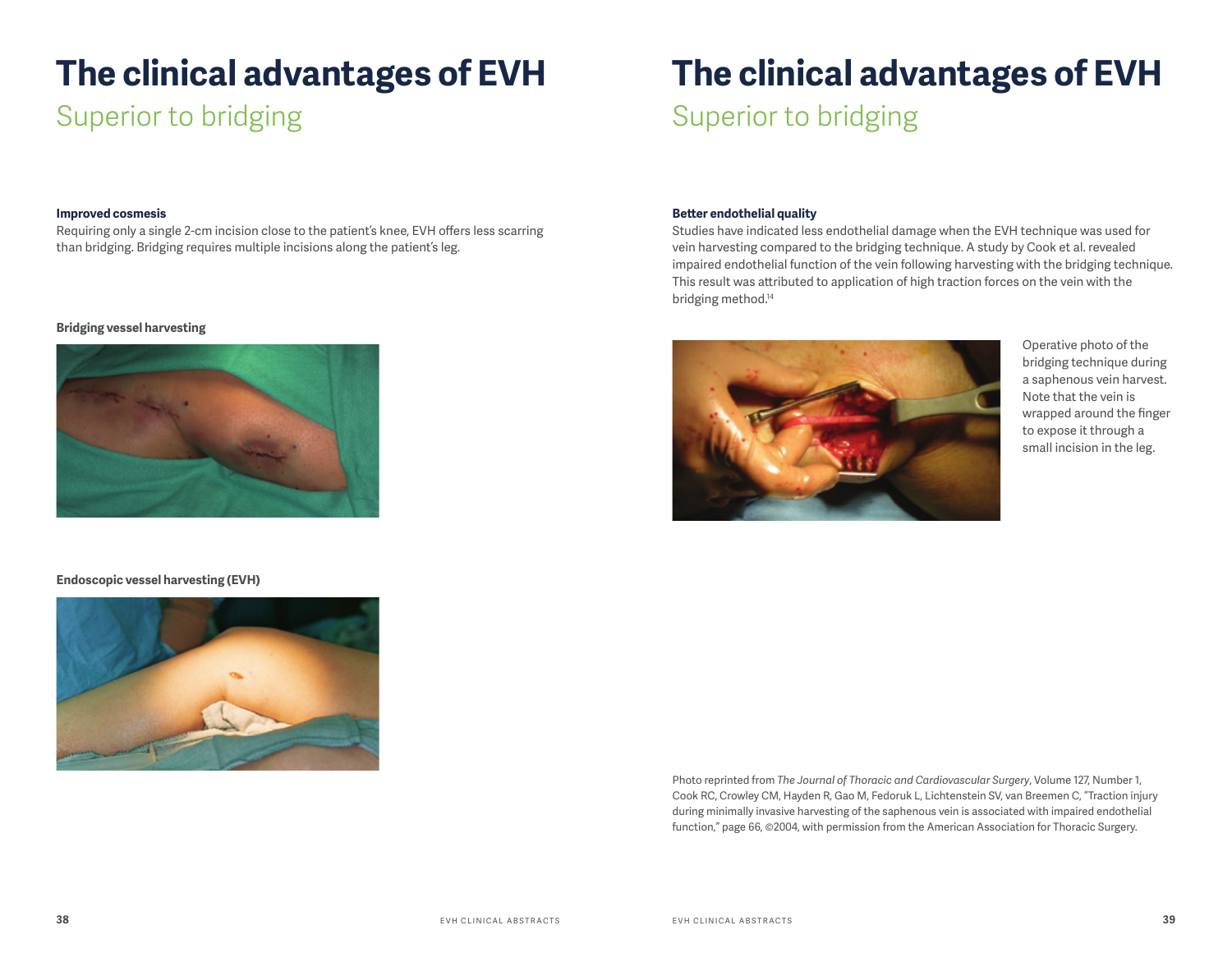Expanded patient benefits with endoscopic radial artery harvesting (ERAH)

#### **The clinical benefits of EVH can also be applied to harvesting the radial artery**



Photo courtesy of Wausau Heart & Lung Surgeons/Wausau Heart Institute (Wausau, WI).

Traditional Open Harvest

There is a growing interest in the radial artery as a conduit in CABG surgery due to its potential for superior long-term angiographic and clinical outcomes. Multiple practice guidelines currently recommend the use of radial artery as an additional conduit.34-35

#### **Endoscopic radial artery harvest is safe, reduces wound complications and increases patient satisfaction**

Clinical studies have shown that endosocopic radial artery harvest (ERAH) can be performed safely with only infrequent, minor complications. In addition to improved patient satisfaction due to superior cosmetic results, ERAH reduces wound infections and decreases neurologic complications compared to the open harvest technique.<sup>36-40</sup>

#### **Wound infection following open radial artery harvest is underestimated**

Recent evidence suggests that the incidence of infection following conventional radial artery harvest are dependent on the intensity and duration of post-discharge surveillance.<sup>41</sup> Infection rates were assessed in 309 CABG patients who underwent open radial artery harvesting during periods of routine vs. heightened post-discharge surveillance. The rate of radial artery harvest site infections detected during heightened surveillance was four times greater than was detected during routine surveillance (12.3% vs. 3.1%; RR 3.9; p = 0.002). These results indicate that radial artery harvest site infections are a frequent complication of CABG surgery and may occur at a rate as high as 12%.

#### **ERAH reduces wound infection, hematoma formation and paresthesia compared with open radial artery harvest**

A 2014 meta-analysis of 12 studies involving 3,314 patients concluded that patients who undergo ERAH are nearly two thirds less likely to have a wound infection (RR 0.36; 95% CI 0.16-0.82; p = 0.01), less than half as likely to have hematoma formation (RR 0.45; 95% CI 0.26-0.77; p = 0.004), and nearly one quarter less likely to have postoperative paresthesia (RR 0.77; 95% CI 0.61-0.99; p = 0.04) compared with patients who undergo open radial artery harvest. Overall mortality, incidence of myocardial infarction and graft patency were ERAH ERAH EXAMPLE FOR THE COMPONENT COMPONENT COMPONENT COMPONENT COMPONENT COMPONENT COMPONENT COMPONENT COMPONENT COMPONENT COMPONENT COMPONENT COMPONENT COMPONENT COMPONENT COMPONENT COMPONENT COMPONENT COMPONENT COMPON

> »...existing evidence suggests that endoscopic harvesting of the radial artery is a safe procedure that can potentially offer superior perioperative outcomes related to wound infection, hematoma formation, and paresthesia, without clearly demonstrating any increased major adverse events such as mortality, myocardial infarction, and graft occlusion. — Cao et al., 2014«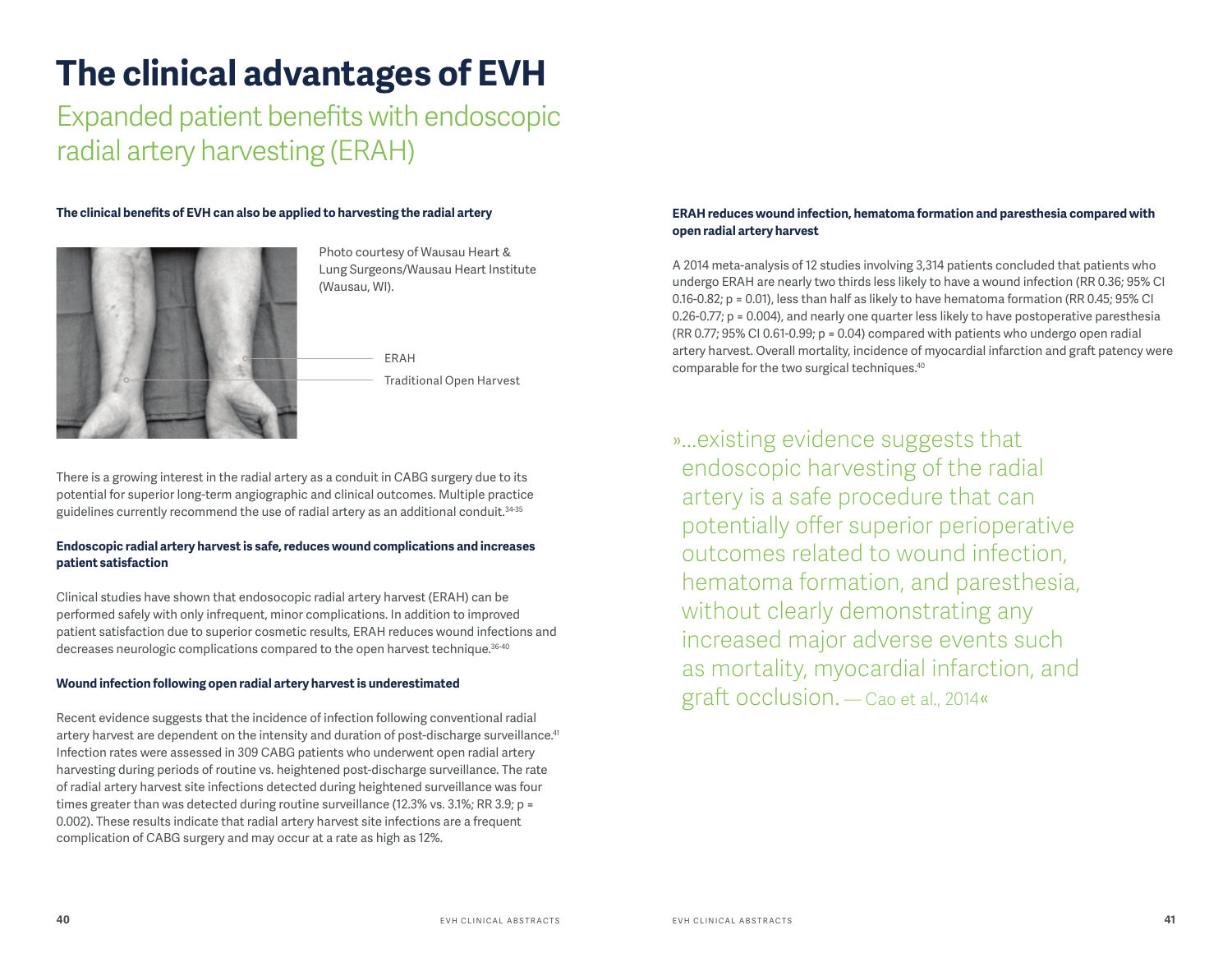#### **ERAH reduces postoperative pain and improves patient satisfaction**

In 2017, Kiaii et al. published the results of a prospective, randomized comparison of ERAH vs. conventional radial artery harvesting conducted in 119 CABG patients (60 ERAH, 59 conventional).39

Wound infection occurred in 10.2% of the conventional harvest group compared with 1.7% of the ERAH group (p = 0.061). ERAH patients reported significantly less pain than conventional harvest patients during hospitalization (p < 0.001) and at discharge (p < 0.001).

Patient satisfaction was significantly greater for ERAH compared with open harvest at all time points assessed (p < 0.001).

Six-month angiographic patency did not differ for endoscopically vs. conventionally harvested radial artery grafts. Five-year follow up of these patients showed continued equivalence of graft patency.42



Open (n=59) ERAH (n=60)

#### **ERAH demonstrates graft patency and revascularization outcomes comparable to open harvest**

Dimitrova et al. reported a series of 1,577 consecutive CABG patients who underwent ERAH between January 2000 and October 2012. In the isolated primary CABG patients, survival at 1, 5, and 10 years was 99%, 95%, and 90%. Angiographic follow up of symptomatic patients conducted at a mean of  $3.3 \pm 2.7$  years documented a radial artery graft patency rate of 82%.43

Based on their meta-analysis of 12 studies (3,314 patients), Cao et al. concluded that graft patency (RR 1.03; 95% CI 0.97-1.11), mortality (RR 0.67; 95% CI 0.17-2.55) and myocardial infarction (RR 0.79; 95% CI 0.30-2.04) were comparable for ERAH and conventional open radial artery harvest.40

» endovascular harvest of the RA is a technically feasible method that provides a superb arterial conduit for coronary revascularization, excellent cosmesis, and rapid return to normal activity. — Dimitrova et al., 2013 «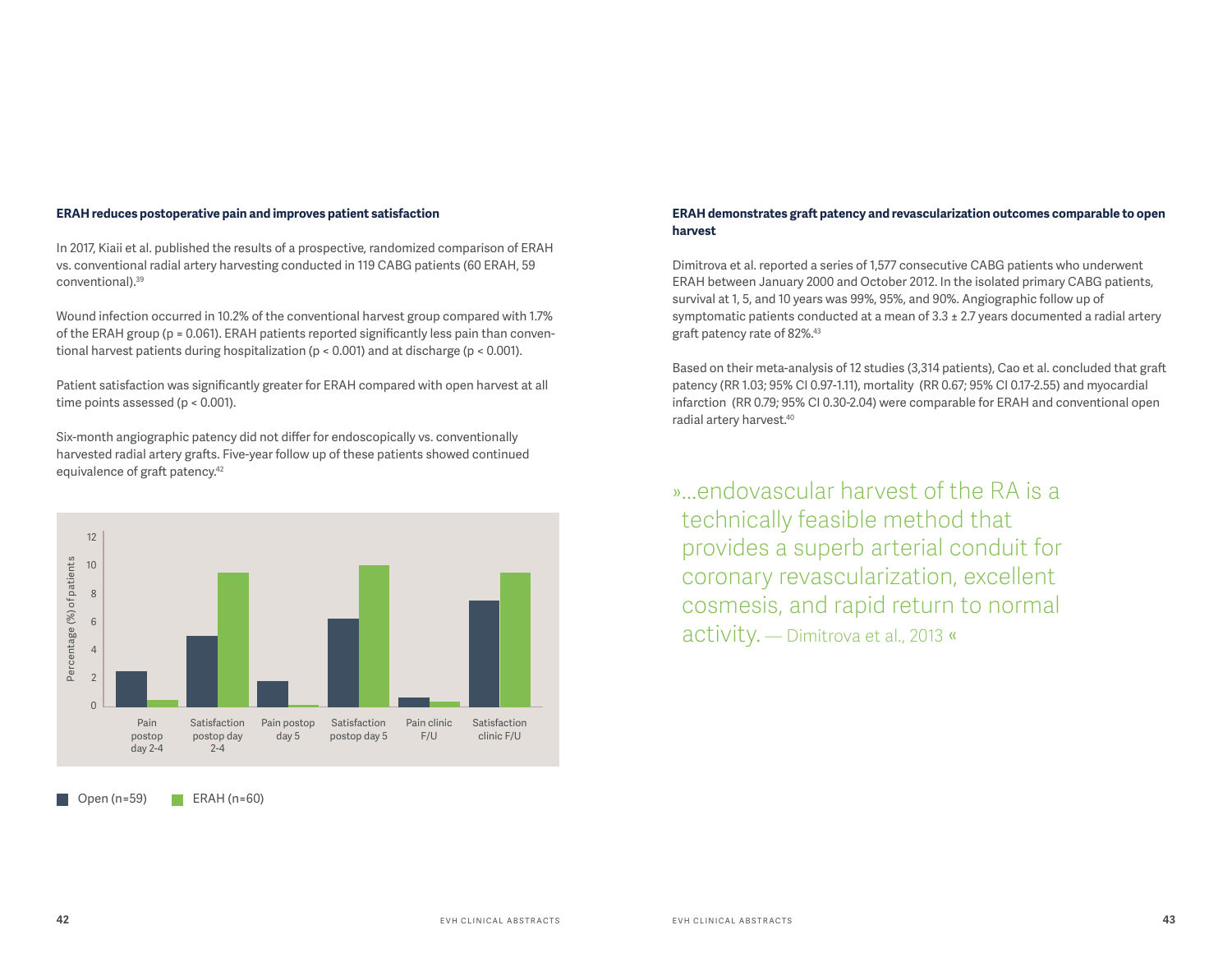## **Intraoperative considerations**

As with all surgical procedures, there is a learning curve for EVH.<sup>44</sup> This learning curve can be overcome safely without compromising conduit quality or long-term outcomes when adhering to the following principles:

- • Procedure volume, frequency, and commitment to the technology are critical to successfully mastering the procedure
- • During the early portion of the learning curve, patient selection is key to harvester confidence and good patient outcomes
- Structured training, progressive learning and supervision lead to successful adoption
- • EVH is most successfully introduced by training a single champion—he or she can then train others
- Specialized non-surgeon personnel can serve as dedicated harvesters
- • Surgeon support of new harvesters is important during the learning curve

**Percentage of isolated CABG procedures using EVH between 2001 and 2004 across eight medical centers in Northern New England with 95% CI18**



The Northern New England Study confirmed that in time of rapid adoption, mortality was NOT increased.<sup>18</sup>

#### **Maintaining conduit quality by avoiding overdistension**

Distending the harvested vessel by flushing it with solution prior to grafting is a common practice. Overdistension of the vessel, however, can damage the endothelium and reduce graft patency.45-46

As a result, maintenance of controlled, low-level irrigation pressure is now advised.

#### **Internal pressure during graft preparation**<sup>46</sup>



#### **Low-dose heparin**

Many clinicians have incorporated routine administration of low-dose heparin at the start of the EVH procedure based on evidence that this practice limits retained clot in the vessel lumen and is associated with improved EVH graft patency.47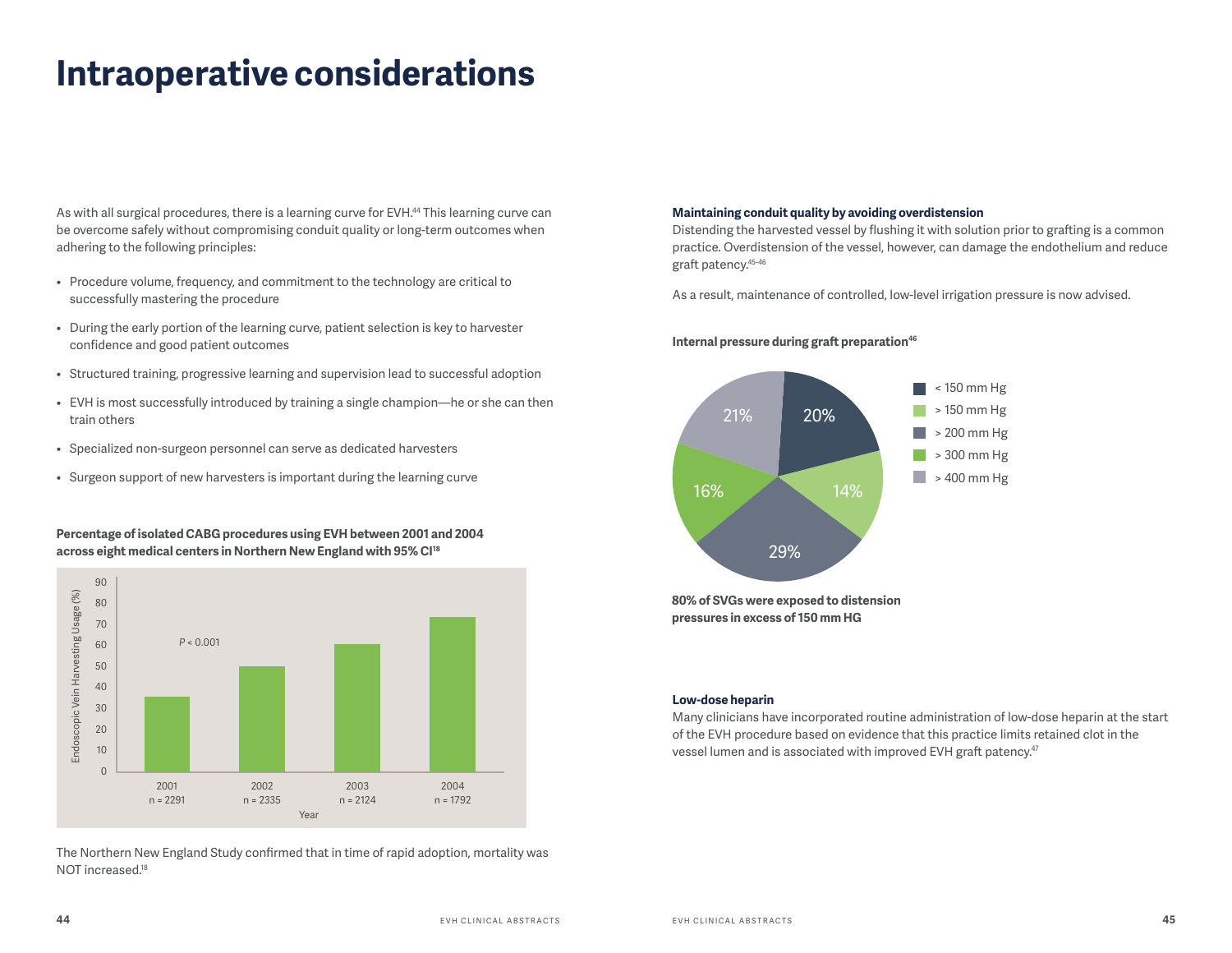### **Innovation for better outcomes**

### EVH and ERAH as standard of care

#### **EVH is the standard of care for CABG in the United States, currently being performed in more than 90% of hospitals**

Based on abundant clinical evidence that the procedure enhances clinical outcomes and patient satisfaction when compared with open vessel harvesting techniques without compromising clinical outcomes, several international practice guidelines for myocardial revascularization now recommend EVH.

EVH has been included in the ESC/EACTS Guidelines on Myocardial Revascularization as a Class IIa, Level A recommendation to reduce the incidence of wound complications since 2014.48 In addition, the National Institute for Health and Care Excellence (NICE) reaffirmed its previous recommendation for EVH in its 2014 Guidance based on current evidence regarding the safety and efficacy of the procedure.<sup>49</sup>

In 2017, the International Society for Minimally Invasive Cardiac Surgery (ISMICS) published a consensus statement on endoscopic harvesting of bypass conduit for CABG based on a systematic review of 76 studies across a total of 281,459 patients.<sup>1</sup> In addition to reaffirming the highly significant impact of endoscopic conduit harvest in reducing postoperative wound complications, the consensus panel concluded that EVH and ERAH were associated with significant reductions in postoperative pain and disability and superior patient satisfaction compared with traditional, open incisions. These benefits, in combination with an absence of detrimental impact on conduit quality and revascularization outcomes, led the panel to conclude that EVH and ERAH should be the standard of care in CABG patients who require saphenous vein and radial artery bypass conduits.

»…EVH and ERAH should be the standard of care for patients who require these conduits for coronary revascularization. — ISMICS, 2017 «

## **Innovation for better outcomes** Vasoview endoscopic vessel harvesting

systems

#### **With over 2,500,000 Vasoview procedures performed through 2018, Getinge has led the efforts to make endoscopic vessel harvesting the standard of care\***

Getinge's endoscopic vessel harvesting systems are designed with unique features to meet the needs of both the most skilled and novice users.

Getinge Vasoview Hemopro 2 helps harvesters efficiently and safely acquire highquality conduits to improve outcomes in cardiac surgery. It represents the gold standard in vessel harvesting for both the saphenous vein and radial artery. Vasoview Hemopro 2 is inspired by the hands-on experience of clinicians who performed vessel harvest procedures every day.

\*Data on file, Maquet Cardiovascular; 2018.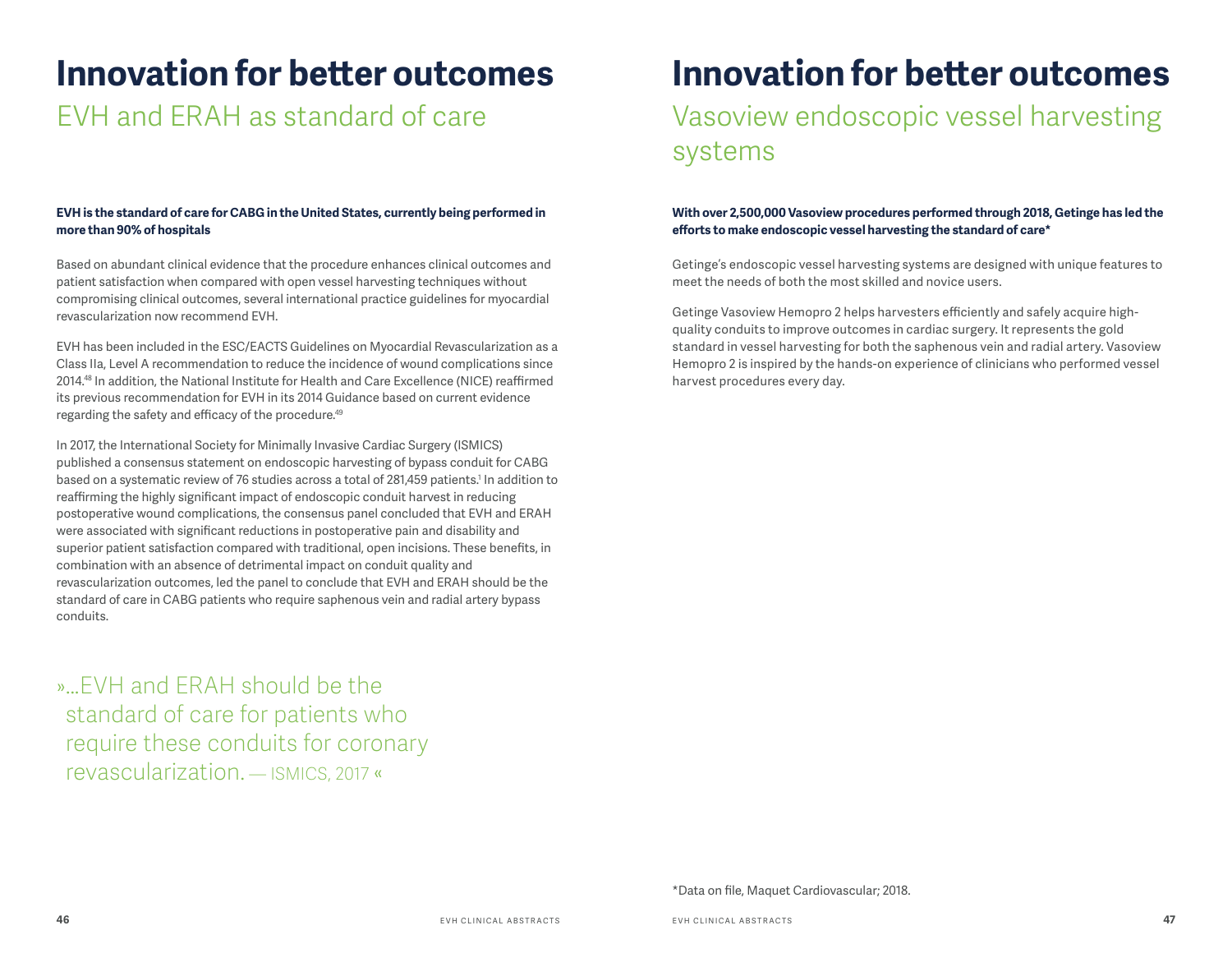### **Clinical references**

**1. Ferdinand FD et al.** Endoscopic Conduit Harvest in Coronary Artery Bypass Grafting Surgery: An ISMICS Systematic Review and Consensus Conference Statements. *Innovations* (Phila). 2017 Sep/ Oct;12(5):301-319.

**2. Morris RJ et al.** Minimally invasive saphenous vein harvesting. *Ann Thorac Surg.* 1998;66:1026–1028.

**3. Crouch JD et al.** Open versus endoscopic saphenous vein harvesting: wound complications and vein quality. *Ann Thorac Surg.* 1999;68:1513–1516.

**4. Gulack BC et al.** Secondary surgical-site infection after coronary artery bypass grafting: A multi-institutional prospective cohort study. *J Thorac Cardiovasc Surg.* 2018 Apr;155(4):1555-1562.

**5. Luckraz H et al.** Endoscopic vein harvest in patients at high risk for leg wound complications: A cost-benefit analysis of an initial experience. *Am J Infect Control.* 2016 Dec 1;44(12):1606-1610.

**6. Zenati MA et al.** Randomized Trial of Endoscopic or Open Vein-Graft Harvesting for Coronary-Artery Bypass. *N Engl J Med.* 2019 Jan 10;380(2):132-141.

**7. Kiaii B et al.** A prospective randomized trial of endoscopic versus conventional harvesting of the saphenous vein in coronary artery bypass surgery. *J Thorac Cardiovasc Surg.* 2002;123:204–212.

**8. Meyer DM et al.** Histologic evidence of the safety of endoscopic saphenous vein graft preparation. *Ann Thorac Surg.* 2000;70:487–491.

**9. Yun KL et al.** Randomized trial of endoscopic versus open vein harvest for coronary artery bypass grafting: six-month patency rates. *J Thorac Cardiovasc Surg.* 2005;129:496–503.

**10. Perrault LP et al.** A prospective randomized angiographic study of open versus endoscopic saphenectomy for CABG. *Heart Surg Forum.* 2003;6(suppl 1):S48.

**11. Deppe AC et al.** Endoscopic vein harvesting for coronary artery bypass grafting: a systematic review with meta-analysis of 27,789 patients. *J Surg Res.* 2013 Mar;180(1):114-24.

**12. Sastry P et al.** The influence of endoscopic vein harvesting on outcomes after coronary bypass grafting: a meta-analysis of 267,525 patients. *Eur J Cardiothorac Surg.* 2013 Dec;44(6):980-9.

**13. Patel AN et al.** Prospective analysis of endoscopic vein harvesting. *Am J Surg.* 2001;182:716–719.

**14. Cook RC et al.** Traction injury during minimally invasive harvesting of the saphenous vein is associated with impaired endothelial function. *J Thorac Cardiovasc Surg.* 2004;127:65–70.

**15.** Utley JR, Thomason ME, Wallace DJ, Mutch DW, Staton L, Brown V, Wilde CM, Bell MS. Preoperative correlates of impaired wound healing after saphenous vein excision. *J Thorac Cardiovasc Surg.* 1989 Jul;98(1):147-9.

**16. Ouzounian M et al.** Impact of endoscopic versus open saphenous vein harvest techniques on outcomes after coronary artery bypass grafting. *Ann Thorac Surg.* 2010;89:403–408.

**17. Ad N et al.** The impact of endoscopic vein harvesting on outcome of first time coronary artery bypass grafting surgery. *J Cardiovasc Surg.* 2011;52:739–748.

**18. Dacey LJ et al.** For the Northern New England Cardiovascular Disease Study Group. Long-term outcomes of endoscopic vein harvesting after coronary artery bypass grafting. *Circulation*. 2011;123:147–153.

**19. Olsen MA et al.** Risk factors for leg harvest surgical site infections after coronary artery bypass graft surgery. *J Thorac Cardiovasc Surg.* 2003 Oct;126(4):992-9.

**20. Carpino PA et al.** Clinical benefits of endoscopic vein harvesting in patients with risk factors for saphenectomy wound infections undergoing coronary artery bypass grafting. *J Thorac Cardiovasc Surg.* 2000;119:69–76.

**21. Ferguson TB et al.** STS National Database Committee. A decade of change—risk profiles and outcomes for isolated coronary artery bypass grafting procedures, 1990–1999: a report from the STS National Database Committee and the Duke Clinical Research Institute. Society of Thoracic Surgeons. *Ann Thorac Surg.* 2002 Feb;73:480–489; discussion 489–490.

**22. Shahian DM et al.** Society of Thoracic Surgeons Quality Measurement Task Force. The Society of Thoracic Surgeons 2008 cardiac surgery risk models: part 1—coronary artery bypass grafting surgery. *Ann Thorac Surg.* 2009;88(suppl 1):S2–22.

**23. ElBardissi AW et al.** Trends in isolated coronary artery bypass grafting: an analysis of the Society of Thoracic Surgeons adult cardiac surgery database. *J Thorac Cardiovasc Surg.* 2012 Feb;143(2):273-81.

**24. Likosky DS et al.** Sources of Variation in Hospital-Level Infection Rates After Coronary Artery Bypass Grafting: An Analysis of The Society of Thoracic Surgeons Adult Heart Surgery Database. *Ann Thorac Surg.* 2015 Nov;100(5):1570-5;

**25. Prabhakar G et al.** The risks of moderate and extreme obesity for coronary artery bypass grafting outcomes: a study from the Society of Thoracic Surgeons' database. *Ann Thorac Surg.* 2002 Oct;74(4):1125-30;

**26. Treadwell T.** Management of saphenous vein harvest wound complications following coronary artery bypass grafting. *Wounds.* 2003;15:83–91. (Abstract not included.)

**27. Lopes RD et al.** Endoscopic versus open vein-graft harvesting in coronary-artery bypass surgery. *N Engl J Med.* 2009;361:235–244.

**28. Zenati MA et al.** Impact of endoscopic versus open saphenous vein harvest technique on late coronary artery bypass grafting patient outcomes in the ROOBY (Randomized On/Off Bypass) Trial. *J Thorac Cardiovasc Surg.* 2011 Feb;141(2):338-44.

**29. Kempfert J et al.** Current perspectives in endoscopic vessel harvesting for coronary artery bypass grafting. *Expert Rev. Cardiovasc Ther.* 2011;9:1481–1488.

**30. Ouzounian M & Ali IS.** Endoscopic versus open saphenous vein harvest technique in the Randomized On/Off Bypass (ROOBY) trial. J Thorac Cardiovasc Surg. 2011 Sep;142(3):724-5;

**31. Grant SW et al.** What is the impact of endoscopic vein harvesting on clinical outcomes following coronary artery bypass graft surgery? *Heart.* 2012;98:60–64.

**32. Williams JB et al.** Association between endoscopic versus open vein-graft harvesting and mortality, wound complications, and cardiovascular events in patients undergoing CABG surgery. *JAMA*. 2012;308:475–484.

**33. Dacey LJ.** Endoscopic vein-graft harvest is safe for CABG surgery. *JAMA*. 2012;308:512–513.

**34.** Head SJ, Milojevic M, Taggart DP, Puskas JD. Current Practice of State-of-the-Art Surgical Coronary Revascularization. *Circulation.* 2017 Oct 3;136(14):1331-1345.

**35. Gaudino M et al.** Radial-Artery or Saphenous-Vein Grafts in Coronary-Artery Bypass Surgery. *N Engl J Med.* 2018 May 31;378(22):2069-2077.

**36. Connolly MW et al.** Endoscopic radial artery harvesting: results of first 300 patients. *Ann Thorac Surg.* 2002;74:502–505; discussion 506.

**37. Patel AN et al.** Endoscopic radial artery harvesting is better than the open technique. *Ann Thorac Surg.* 2004;78:149–153.

**38. Navia JL et al.** Endoscopic radial artery harvesting procedure for coronary artery bypass grafting. *Ann Cardiothorac Surg.* 2013 Jul;2(4):557-64.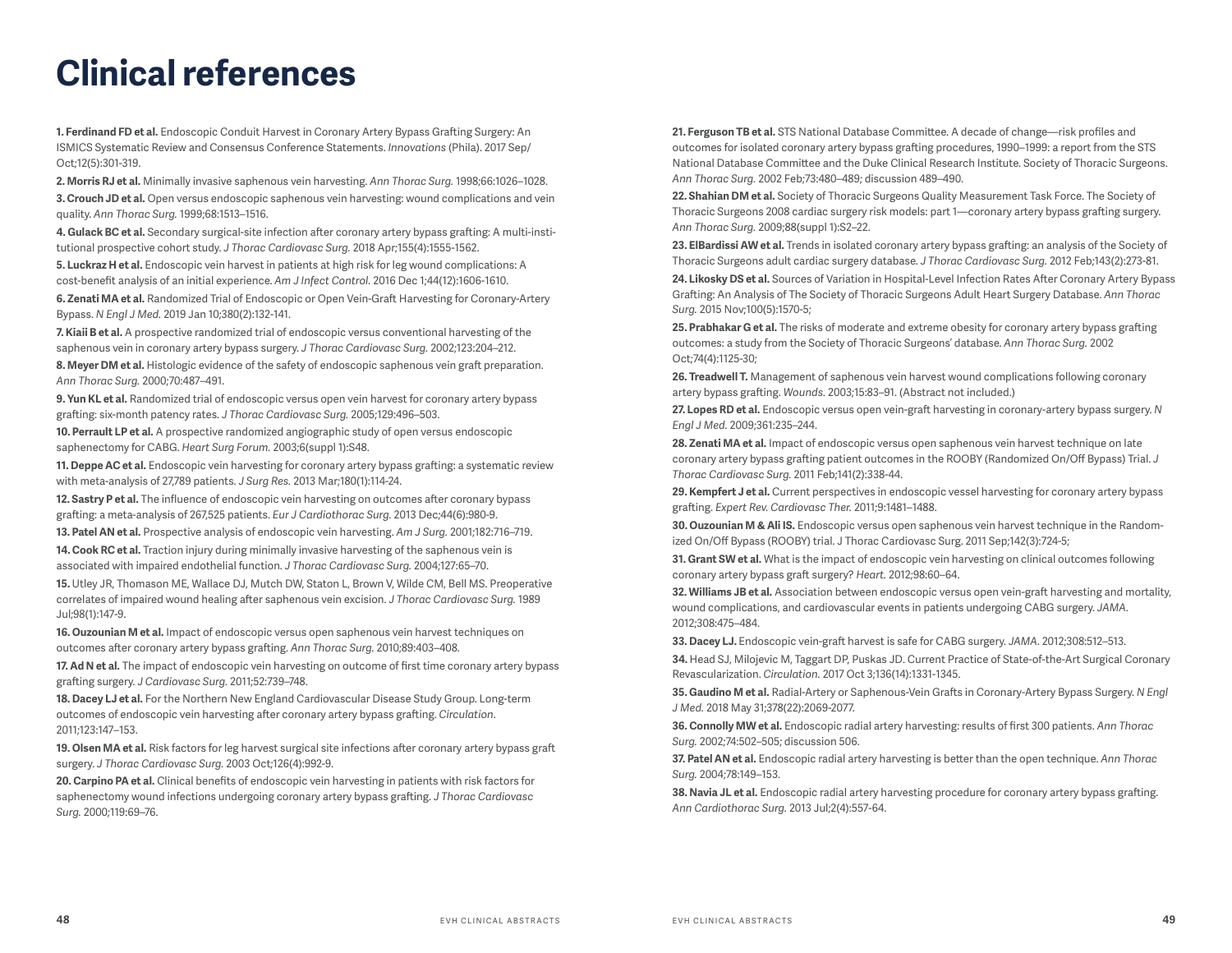**39. Kiaii BB et al.** Prospective Randomized Study of Endoscopic Versus Conventional Harvesting of the Radial Artery. *Innovations (Phila).* 2017 Jul/Aug;12(4):231-238.

**40. Cao C et al.** A meta-analysis of endoscopic versus conventional open radial artery harvesting for coronary artery bypass graft surgery. *Innovations (Phila).* 2014 Jul-Aug;9(4):269-75.

**41. Trick WE et al.** Risk factors for radial artery harvest site infection following coronary artery bypass graft surgery. *Clin Infect Dis.* 2000 Feb;30(2):270-5.

**42. Burns DJ et al.** Long-term patency of endoscopically harvested radial arteries: from a randomized controlled trial. *Innovations (Phila).* 2015 Mar-Apr;10(2):77-84.

**43. Dimitrova KR et al.** Results of endoscopic radial artery harvesting in 1577 patients. *Innovations (Phila).* 2013 Nov-Dec;8(6):398-402.

**44. Krishnamoorthy B et al.** A comprehensive review on learning curve associated problems in endoscopic vein harvesting and the requirement for a standardised training programme. *J Cardiothorac Surg.* 2016 Apr 8;11:45.

**45. Burris N et al.** Incidence of residual clot strands in saphenous vein grafts after endoscopic harvest. *Innovations.* 2006;1:323–327.

**46. Khaleel MS et al.** High-pressure distention of the saphenous vein during preparation results in increased markers of inflammation: a potential mechanism for graft failure. *Ann Thorac Surg.* 2012 Feb;93:552–558.

**47. Poston R, Desai P.** Heparin administration prior to EVH limits clot retention and improves graft patency. Paper presented at the 2009 annual meeting of the International Society of Minimally Invasive Cardiothoracic Surgery; June 3–6 2009; San Francisco, CA.

**48.** Task Force on Myocardial Revascularization of the European Society of Cardiology and the European Association for Cardio-Thoracic Surgery; European Association of Percutaneous Cardiovascular Interventions. 2014 ESC/EACTS Guidelines on myocardial revascularization: the Task Force on Myocardial Revascularization of the European Society of Cardiology (ESC) and the European Association for Cardio-Thoracic Surgery (EACTS). Eur J Cardiothorac Surg. 2014 Oct;46(4):517-92.

**49.** National Institute for Health Care Excellence (NICE). Endoscopic saphenous vein harvest for coronary artery bypass grafting. Interventional procedures guidance [IPG494]. June 2014. https://www. nice.org.uk/guidance/ipg494 (accessed XXXXXX)

## **Additional references**

#### **Studies referenced in graphic on page 16 discussion of endothelial integrity.**

- **Alrawi SJ et al.** *Heart Surg Forum.* 2000;3:241–245
- **Alrawi SJ et al.** *Heart Surg Forum.* 2001;4:120–127
- **Alrawi SJ et al.** *Heart Surg Forum.* 2001;4:47–52
- **Alrawi SJ et al.** *JSLS.* 2001;5:37–45
- **Alrawi SJ et al.** *JSLS.* 2002;6:5–9
- **Aziz O et al.** *Ann Thorac Surg.* 2005;80:2407–2414
- **Crouch JD et al.** *Ann Thorac Surg.* 1999;68:1513–1516
- **Griffith GL et al.** *Ann Thorac Surg.* 2000;69:520–523
- **Kiaii B et al.** *J Thorac Cardiovasc Surg.* 2002;123:204–212
- **Meyer DM et al.** *Ann Thorac Surg.* 2000;70:487–491
- **Morris RJ et al.** *Ann Thorac Surg.* 1998;66:1026–1028
- **Nowicki M et al.** *Eur J Vasc Endovasc Surg.* 2004;27:244–250
- **Patel AN et al.** *Am J Surg.* 2001;182:716–719
- **Rousou LJ et al.** *Ann Thorac Surg.* 2009;87:62–70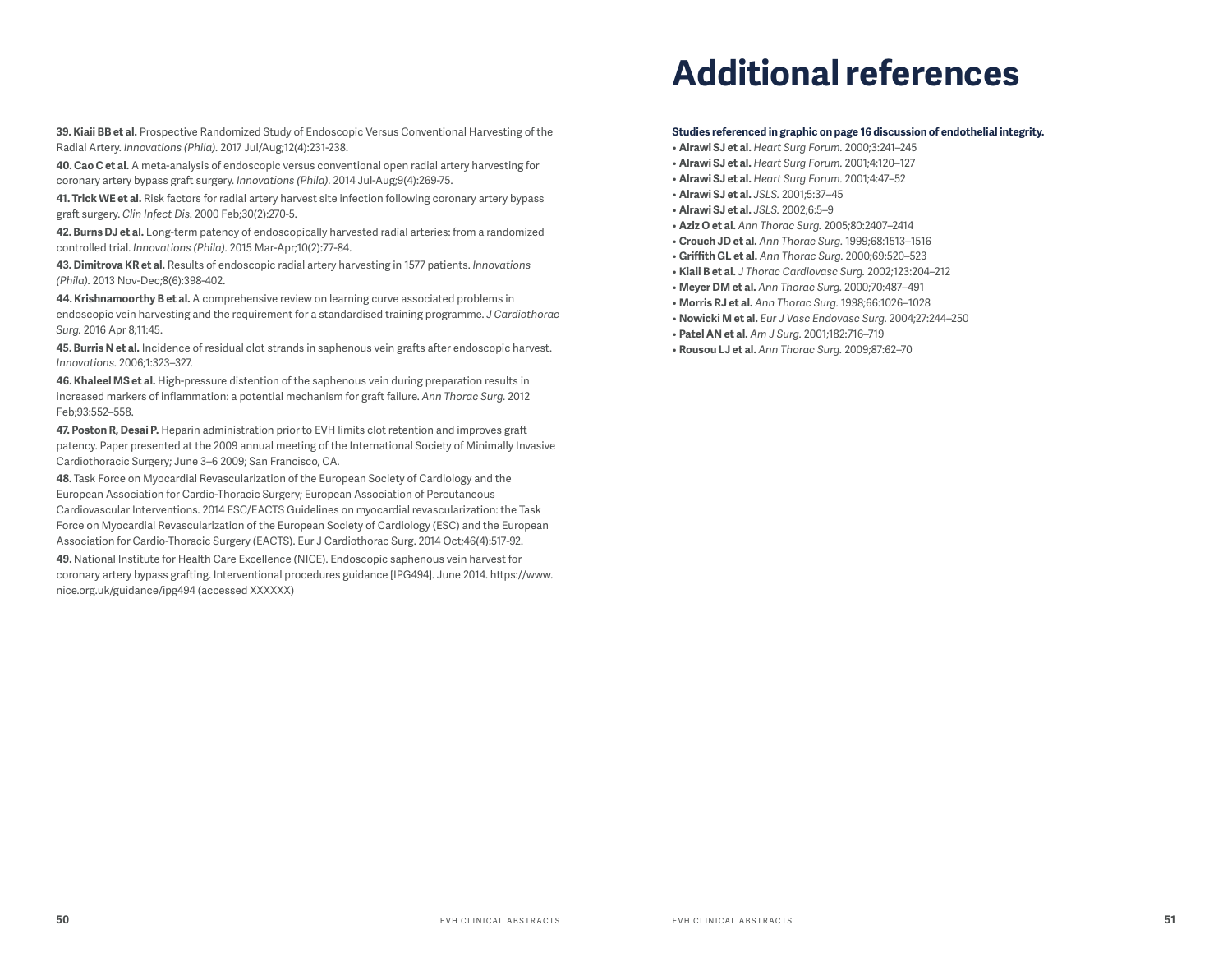### **Clinical abstracts**

#### **Endoscopic versus direct vision for saphenous vein graft harvesting in coronary artery bypass surgery**

Ad N, Henry L, Hunt S, Holmes S, et al.

**Objective:** Recent reports have suggested harvesting of the greater saphenous vein for coronary artery bypass (CABG) using endoscopic techniques (endoscopic) results in early graft closure, higher rates of myocardial infarction (MI) and death. We explored the impact of this technique performed by experienced operators on postoperative morbidities, MI and death in our CABG patients.

**Methods:** All non-emergent patients presenting for first time CABG surgery from 2006 to June 2009 were included. Data pertaining to surgery, readmissions, cardiac catheterization and interventions during long term follow-up were extracted from our local STS and ACC registries. Linear and logistic regressions with clinical covariates were conducted to determine if vein harvest technique group predicted the major outcomes. Propensity score matching (PSM) was completed to simulate randomization and improve covariate balance across the endoscopic and direct vision groups.

**Results:** One thousand nine hundred and eighty-eight (N = 1988) patients were evaluated in this study (N = 1734 endoscopic group and N = 254 direct vision group). The perioperative major adverse outcomes (mortality within 30 days, stroke, reoperation for bleeding, prolonged ventilation and readmission within 30 days) were 17.8% in the endoscopic group and 25.2% in the direct vision group. The rate of leg

infections was 0.3% for the endoscopic group and 1.6% for the direct vision group. After adjustment for covariates, the direct vision group had significantly greater risk for prolonged ventilation (P = 0.03), MACE (P = 0.02) and mortality within 30 days (P = 0.01), but only marginally greater risk for leg infections (P = 0.052). In the isolated CABG patients, operative death was 1% for the endoscopic group and 1.7% in the direct vision group (P = 0.62). After PSM the endoscopic group was similar on all outcomes except for having fewer MACE (P = 0.04). In a mean follow-up of 22.1 ± 10.5 months, there were no significant differences in the overall rate and time to event for repeat revascularization, death and myocardial infarction. With maximum follow up of 39.6 months, 84 deaths were documented (N = 67 endoscopic and N = 17 direct vision).

**Conclusion:** The outcomes captured by the number of postoperative morbidities, incidence of myocardial infarction and/or the rate of death for the endoscopic technique were comparable to patients in whom the open techniques was used. There was a trend towards a decrease in leg infections with the use of the endoscopic device. Based on this study we consider the device safe and effective with experienced operators.

*Journal of Cardiovascular Surgery (Torino). 2011;52:739–748.*

#### **Long-term patency of endoscopically harvested radial arteries: from a randomized controlled trial**

Burns DJ, Swinamer SA, Fox SA, et al.

**Objective:** From 2005 to 2007, 119 patients were enrolled in a prospective randomized controlled trial comparing open and endoscopically harvested radial arteries for coronary artery bypass grafting. The objective of the current study was to compare graft patency between intervention groups at more than 5 years from the initial trial. We hypothesized that endoscopically harvested radial arteries would show equivalent patency to those conventionally harvested.

**Methods:** At 5 years or greater from their operation, all consenting patients underwent a single-day anatomic and functional cardiac assessment with coronary computed tomography angiography and sestamibi myocardial perfusion scanning. Medical Outcomes Study 36-Item Short-Form Health Surveys and Seattle Angina Questionnaires were completed to assess the overall quality of life. All patients had received calcium channel blocker therapy for at least 6 months postoperatively.

**Results:** The mean (SD) duration of follow-up was 79.2 (8.6) months for all patients. One death occurred within 30 days of coronary artery bypass grafting in each treatment group, and eight additional noncardiac deaths occurred during the study time frame. Of 119 patients, 66 consented to follow-up. Thirty-two had open radial artery harvest, and 34 had endoscopic radial artery harvest. At more than 5 years, there were 28 patent conventionally harvested radial arteries (87.5%) and 31 patent endoscopically harvested radial arteries (91.2%) (P = 0.705). Measured quality of life was comparable between groups.

**Conclusion:** Endoscopic radial artery harvest is safe and effective when compared with open radial artery harvest, with excellent graft patency demonstrated at more than 5 years. Patency results are noninferior in endoscopic radial artery harvest.

*Innovations (Phila). 2015 Mar-Apr;10(2):77-84*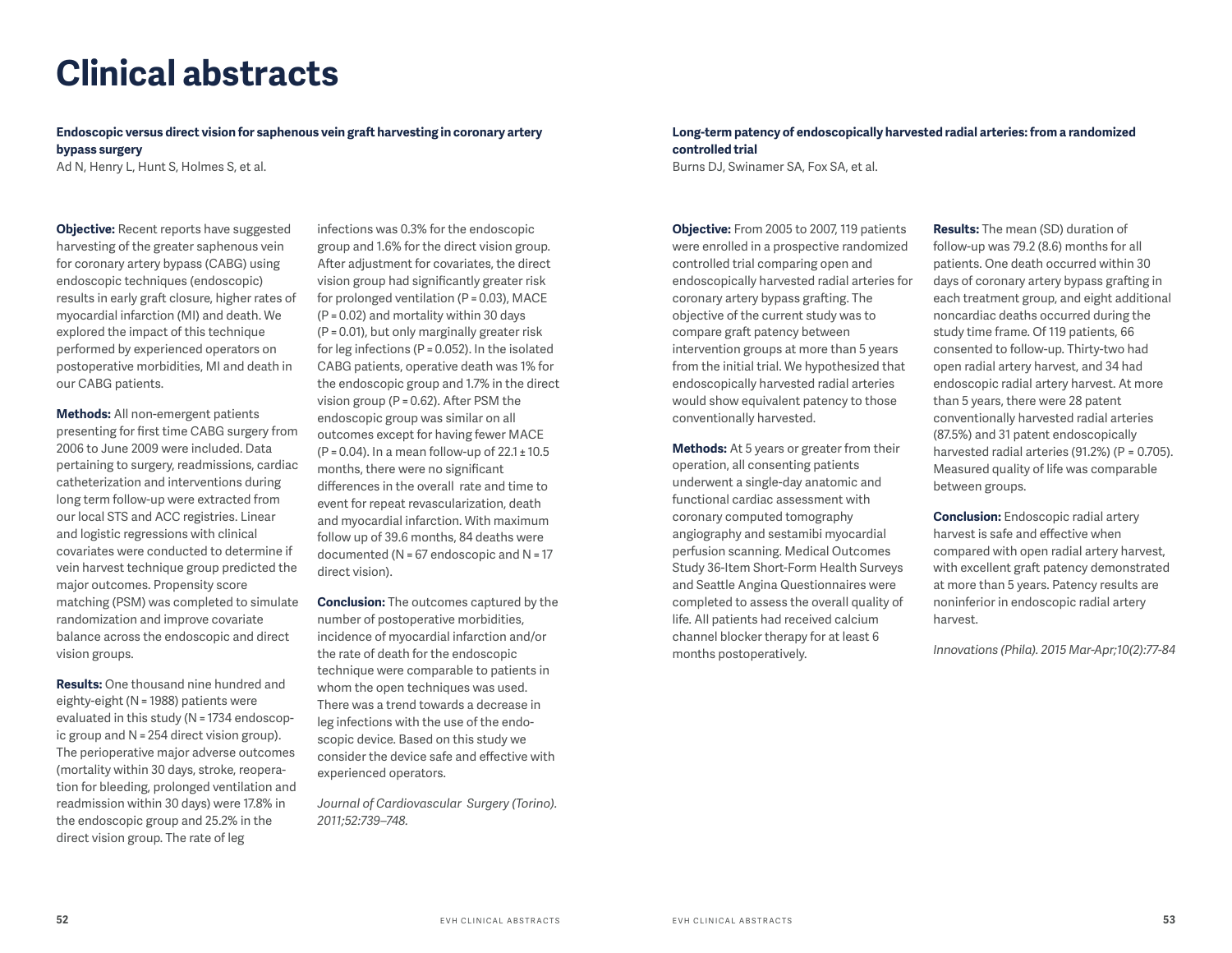#### **Incidence of residual clot strands in saphenous vein grafts after endoscopic harvest**

Burris N, Schwartz K, Brown J, et al.

**Objective:** Strands of clot are frequently flushed out of saphenous vein grafts (SVG) during preparation for grafting, particularly those that are endoscopically harvested. However, saline distention at uncontrolled pressures increases graft thrombogenicity and the risk of early failure after coronary artery bypass grafting. The purpose of this prospective investigation was to define the incidence of intraluminal clot within endoscopically harvested SVG and the effect of attempted removal by saline distention.

**Methods:** Endoscopically harvested SVG were intraoperatively prepared for grafting by using saline distention at uncontrolled pressure (n = 24) or without distension (n = 20). Optical coherence tomography, a catheter-based infrared imaging system, was used to identify and characterize intraluminal clot strands in surplus SVG segments (average length for analysis, 4.9 ± 2.6 cm). These segments were also assessed for luminal tissue factor activity and percent endothelial integrity by CD31-directed immunohistochemistry.

**Results:** Clot strands were observed in 45.4% (20 of 44) of imaged SVG segments (severity of observed clots: 54%, mild; 32%, moderate; 14%, severe). Compared with grafts distended with saline, vein segments that were not distended displayed significantly higher endothelial integrity (60.1% ± 27.2% versus 24.7% ± 24.1%, P < 0.05) and lower tissue factor activity (1.28 ± 0.95 versus12.3 ± 5.5 U/cm2, P < 0.001) despite having a higher incidence of clot stands (65.0% versus 29.1%, P < 0.02, Fisher exact test). Static flow was observed in veins during endoscopic harvest.

**Conclusion:** Clot strands of varying severity are a common finding after endoscopic vein harvest. Saline distension is not completely effective in removing clot strands and increases overall graft thrombogenicity. Therefore, prevention of clot or less traumatic methods of removing clot are indicated.

*Innovations. 2006;1:323–327.*

**A meta-analysis of endoscopic versus conventional open radial artery harvesting for coronary artery bypass graft surgery** Cao C, Tian DH, Ang SC, et al.

**Objective:** The radial artery has been demonstrated to provide superior long-term patency outcomes compared with saphenous veins for selected patients who undergo coronary artery bypass graft surgery. Recently, endoscopic radial artery harvesting has been popularized to improve cosmetic and perioperative outcomes. However, concerns have been raised regarding the effects on long-term survival and graft patency of this relatively novel technique. The present meta-analysis aimed to assess the safety and the efficacy of endoscopic radial artery harvesting versus the conventional open approach.

**Methods:** A systematic review of the current literature was performed on five electronic databases. All comparative studies on endoscopic versus open radial artery harvesting were included for analysis. Primary endpoints included mortality and recurrent myocardial infarction. Secondary endpoints included graft patency, wound infection, hematoma formation, and paresthesia.

**Results:** Twelve studies involving 3,314 patients were included for meta-analysis according to predefined selection criteria. There were no statistically significant differences in overall mortality, recurrent myocardial infarction, or graft patency between the two surgical techniques. However, patients who underwent endoscopic harvesting were found to have significantly lower incidences of wound infection, hematoma formation, and paresthesia.

**Conclusion:** Current literature on endoscopic harvesting of the radial artery for coronary artery bypass graft surgery is limited by relatively short follow-up periods as well as differences in patient selection and surgical techniques. In addition, there are currently no randomized controlled trials to provide robust clinical data. However, the available evidence suggests that the endoscopic approach is associated with superior perioperative outcomes without clear evidence demonstrating compromised patency or survival outcomes.

*Innovations (Phila). 2014 Jul-Aug;9(4):269-75.*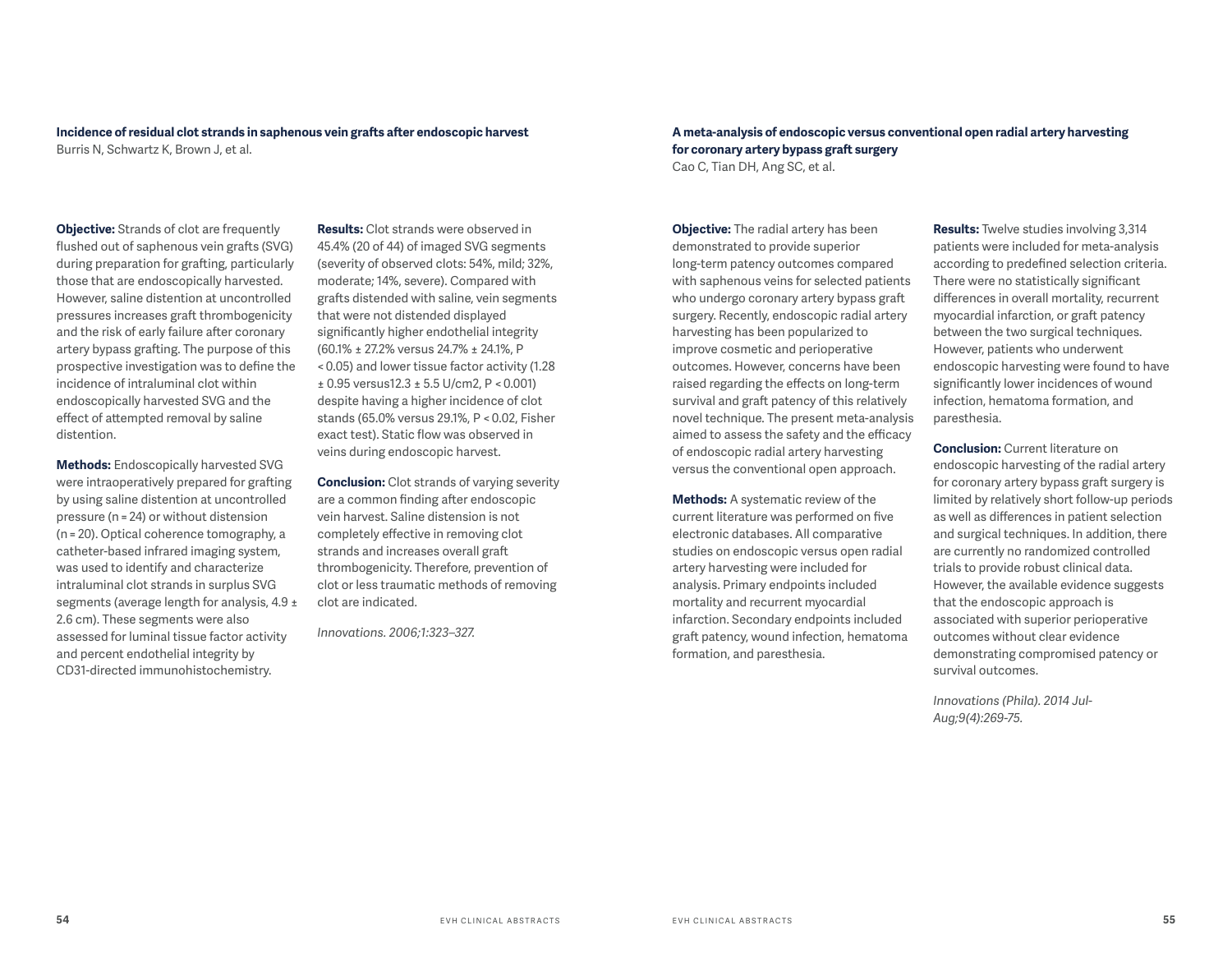#### **Clinical benefits of endoscopic vein harvesting in patients with risk factors for saphenectomy wound infections undergoing coronary artery bypass grafting** Carpino PA, Khabbaz KR, Bojar RM, et al.

**Objective:** The influence of endoscopic harvesting techniques on the prevalence of leg-wound complications after coronary artery bypass grafting remains to be defined for patients at high risk for the development of wound infections.

**Methods:** Among 1473 patients undergoing coronary artery bypass grafting who had the saphenous vein harvested by either a continuous incision or skip incisions leaving intact skin bridges, Carpino et al determined the prevalence of wound infections to be 9.6%. The following variables were entered into logistic regression analysis to identify significant risk factors that might be predictive of wound infection: diabetes, peripheral vascular disease, obesity, renal failure, steroid use, age, sex, and type of closure. The authors then prospectively randomized 132 patients found to be at high risk of wound infection to either endoscopic vein harvesting or a continuous open incision.

**Results:** Univariate analysis showed female sex (p = .04), diabetes (p < .001), and obesity (p < .001) to be predictors of wound infection. In a multivariate model diabetes (p = .02) and obesity (p = .001) were independent predictors. In patients at high risk, the prevalence of wound infection was 4.5% for the endoscopic group versus 20% for the open group (p = .01). Vein procurement time was greater in the endoscopic group (65 minutes versus 32 minutes, p < .001), as was the number of vein repairs required (2.5 versus 0.6, p < .001).

**Conclusion:** The use of endoscopic vein harvesting decreases the prevalence of postoperative leg-wound infections in high-risk patients with diabetes and obesity. Whether this translates into an economic benefit that justifies the additional cost of that technology requires further analysis.

*Journal of Thoracic and Cardiovascular Surgery. 2000;119:69–76.*

#### **Endoscopic radial artery harvesting: results of first 300 patients**

Connolly MW, Torrillo LD, Stauder MJ, et al.

**Background:** With the expanded use of the radial artery as a bypass conduit in patients undergoing coronary artery bypass grafting, an endoscopic radial artery harvesting method was used to improve esthetics and patient acceptance, and possibly, to decrease hand neurologic complications.

**Methods:** After informed consent and confirmation of adequate ulnar collateral blood flow, 300 consecutive patients undergoing coronary artery bypass grafting had their nondominant radial artery endoscopically removed through a small 3-cm incision just proximal to the radial styloid prominence. Standard endoscopic vein equipment (30-degree 5-mm endoscope, subcutaneous retractor, and vessel dissector) with ultrasonic harmonic coagulating shears were used. After radial artery isolation, the radial artery was proximally clipped and transected 1 to 2 cm distal to the visualized ulnar artery origin to the inferior end of the wrist incision.

**Results:** The mean age was 62.2 years; 23% of the patients were women, 39% had diabetes mellitus, and 28% had peripheral vascular disease. All 300 endoscopic radial arteries were grossly acceptable and used for grafting. Early in the series, 29 patients

(9.7%) required a second 3-cm incision proximally for vascular control. Only one wrist incision was required at the last 200 cases. The conduit length varied between 18 and 24 cm. Occurring early in the series, hospital complications were two tunnel hematomas requiring drainage and one brachial artery clipping repaired primarily without sequela. At 30 days postoperative follow-up, 5 patients (1.6%) had been treated with oral antibiotics for incisional cellulitis and 26 patients (8.7%) had objective dorsal thenar sensory numbness. No ischemic hand complication, perioperative myocardial infarction, reintervention in radial artery graft distribution, or numbness in the lateral forearm occurred. All patients expressed marked satisfaction with the small incision and cosmetic result.

**Conclusion:** In our initial experience, endoscopic radial artery harvesting can be performed safely, with minor, infrequent complications. A full-length radial artery conduit can be obtained with improved esthetics and patient satisfaction and acceptance. Late dorsal thenar paresthesias, although infrequent, continue to be a problem as with the open method.

*Annals of Thoracic Surgery. 2002;74:502– 505; discussion 506.*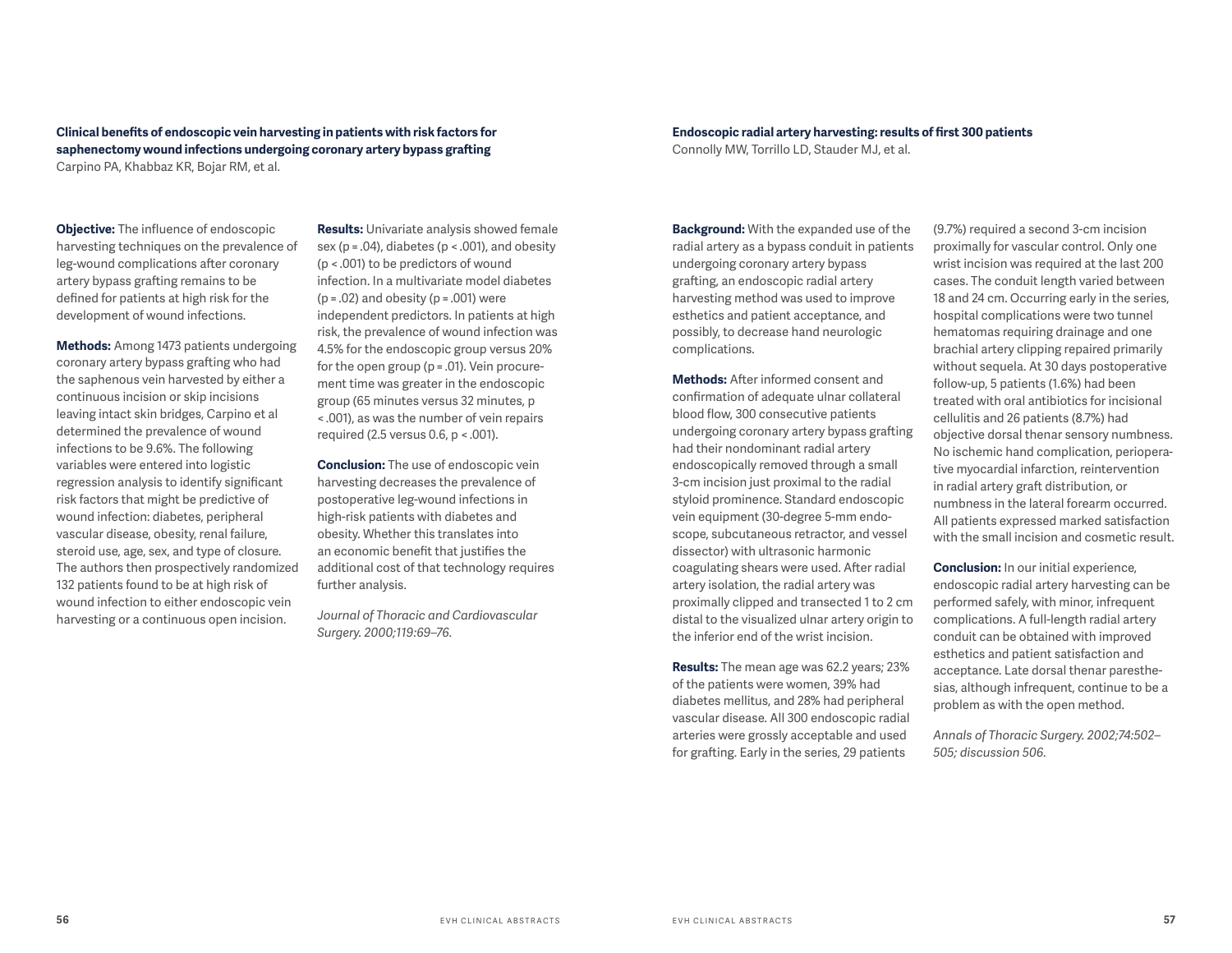#### **Traction injury during minimally invasive harvesting of the saphenous vein is associated with impaired endothelial function**

Cook RC, Crowley CM, Hayden R, et al.

**Objective:** Many methods of minimally invasive surgical harvesting of the great saphenous vein have been developed because of the morbidity related to the long skin incision after traditional (open) great saphenous vein harvesting. One such method involves the use of multiple small incisions separated by 10- to 15-cm skin bridges through which the saphenous vein is harvested. Cook et al hypothesized that this method of saphenous vein harvesting might subject the saphenous vein to considerable traction forces, resulting in impaired endothelial cell function.

**Methods:** Four-millimeter great saphenous vein segments were obtained from patients undergoing elective coronary artery bypass graft surgery. Group A (minimally invasive surgery) consisted of 23 rings from 20 patients (age, 65.8 + 11.1 years, mean + SD). Group B (open harvesting) consisted of 33 rings from 8 patients (age, 69.8 + 8.6 years). All great saphenous vein segments were undistended and were used within 24 hours of harvesting. Isometric tension experiments were performed on each ring of the great saphenous vein by using a forcedisplacement transducer to measure the force of contraction in grams. Measurements included developed force after exposure to high-potassium depolarizing solution and 50 micromol/L phenylephrine and decrease in force of contraction (relaxation) after exposure to 1 and 10 micromol/L acetylcholine.

**Results:** There were no differences between the minimally invasive surgery and open harvesting groups in their responses to high-potassium depolarizing solution or phenylephrine: high-potassium depolarizing solution, contractions of 4.26 + 0.72 g (mean + SEM) and 3.95 + 0.38 g, respectively (p = .70); phenylephrine, contractions of 3.49 + 0.63 g and 2.73 + 0.39 g, respectively (p = .41). There was no net relaxation in segments from the minimally invasive surgery group after exposure to 1.0 or 10 micromol/L acetylcholine. In contrast, rings from the open harvesting group demonstrated relaxation of -0.41 + 0.07 g and -0.32 + 0.09 g after exposure to 1.0 and 10 micromol/L acetylcholine, respectively.

**Conclusion:** In undistended saphenous vein segments isolated from patients undergoing minimally invasive surgical and open techniques of harvesting, there was no acetylcholine-mediated endotheliumdependent relaxation in the minimally invasive surgery group. Therefore, harvesting of the great saphenous vein through multiple small incisions might result in endothelial dysfunction, possibly caused by traction injury.

*Journal of Thoracic and Cardiovascular Surgery. 2004;127:65–70.*

#### **Open versus endoscopic saphenous vein harvesting: wound complications and vein quality**

Crouch JD, O'Hair DP, Keuler JP, et al.

**Background:** The saphenous vein is an important conduit for coronary artery bypass grafting. Wound complications from traditional open vein harvesting occur often. Minimally invasive endoscopic saphenous vein harvesting may decrease wound complications. Vein quality may be an issue with endoscopic harvesting.

**Methods:** The authors reviewed 568 patients who had bypass grafting and saphenous vein harvesting either endoscopic (group A, n = 180) versus open (group B, n = 388). Both groups were demographically similar and management identical. Wound complication was defined by the need for intervention and included lymphocele, hematoma, cellulitis, edema, eschar, and infection. Multiple vein segments were obtained from 8 patients, 4 from each group, and examined histologically.

**Results:** Wound complications were significantly less in group A (9/180, 5%) versus group B (55/388, 14.2%), p value equal to or less than 0.001. Open harvesting (p < 0.001), diabetes (p < 0.001), and obesity (p < 0.02) were risk factors for wound complication by univariate analysis. By multiple logistic analysis, open harvesting (p < 0.0007) and diabetes (p < 0.0001) were independent risk factors for wound infection. Histologic evaluation of vein samples showed that there was no difference between the groups and vascular structural integrity was maintained.

**Conclusion:** Endoscopic saphenous vein harvesting was associated with fewer wound complications and infections. Vein quality was not adversely affected because of endoscopic harvesting.

*Annals of Thoracic Surgery. 1999;68:1513– 1516.*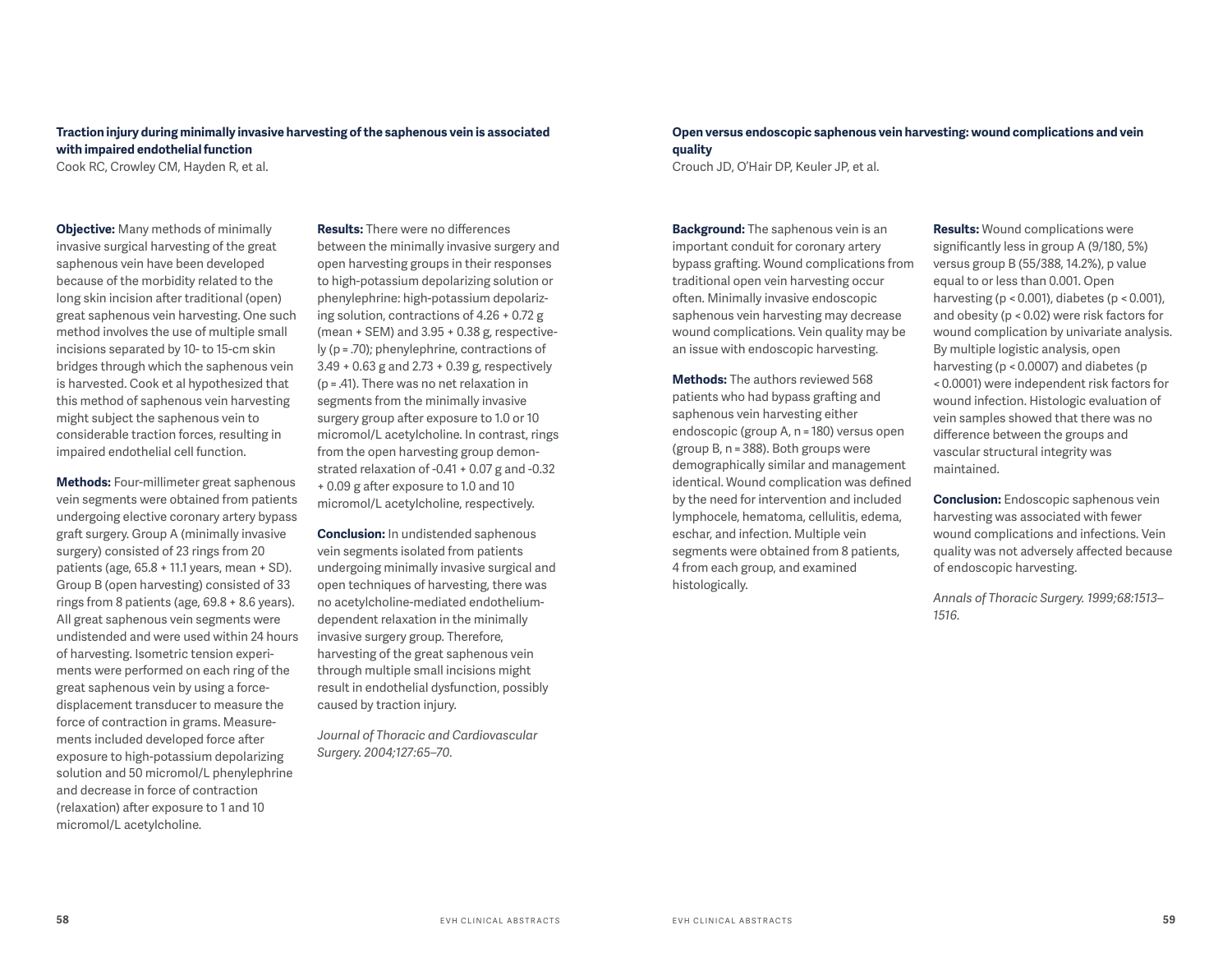#### **Long-term outcomes of endoscopic vein harvesting after coronary artery bypass grafting** Dacey LJ, Braxton JH Jr, Kramer RS, et al.

**Background:** Use of endoscopic saphenous vein harvesting has developed into a routine surgical approach at many cardiothoracic surgical centers. The association between this technique and long-term morbidity and mortality has recently been called into question. The present report describes the use of open versus endoscopic vein harvesting and risk of mortality and repeat revascularization in northern New England during a time period (2001 to 2004) in which both techniques were being performed.

**Methods:** From 2001 to 2004, 8542 patients underwent isolated coronary artery bypass grafting procedures, 52.5% with endoscopic vein harvesting. Surgical discretion dictated the vein harvest approach. The main outcomes were death and repeat revascularization (percutaneous coronary intervention or coronary artery bypass grafting) within 4 years of the index admission.

**Results:** The use of endoscopic vein harvesting increased from 34% in 2001 to 75% in 2004. In general, patients undergoing endoscopic vein harvesting had greater disease burden. Endoscopic vein harvesting was associated with an increased adjusted risk of bleeding requiring a return to the operating room (2.4 versus 1.7; P = 0.03) but a decreased risk of leg wound infections (0.2 versus 1.1; P < 0.001). Use of endoscopic vein harvesting was associated with a significant reduction in long-term mortality (adjusted hazard ratio, 0.74; 95% confidence interval, 0.60 to 0.92) but a nonsignificant increased risk of repeat revascularization (adjusted hazard ratio, 1.29; 95% confidence interval, 0.96 to 1.74). Similar results were obtained in propensity-stratified analysis.

**Conclusion:** During 2001 to 2004 in northern New England, the use of endoscopic vein harvesting was not associated with harm. There was a nonsignificant increase in repeat revascularization, and survival was not decreased.

*Circulation. 2011;123:147–153.*

#### **Endoscopic vein harvesting for coronary artery bypass grafting: a systematic review with meta-analysis of 27,789 patients**

Deppe AC, Liakopoulos OJ, Choi YH, et al.

**Background:** To determine the current strength of evidence for or against endoscopic vein harvesting (EVH) in patients undergoing coronary artery bypass grafting (CABG).

**Materials and methods:** A meta-analysis of randomized controlled trials (RCT) and observational trials (OT) was performed that reported the impact of EVH on adverse clinical outcomes after CABG. Analyzed postoperative outcomes included wound infection, postoperative pain, myocardial infarction (MI), vein graft failure, length of hospital stay, and mortality. Pooled treatment effects (OR or weighted mean difference (WMD), 95%CI) were assessed using a fixed or random effects model.

**Results:** A total of 27,789 patients from 43 studies (16 RCT, 27 OT) were identified who underwent saphenectomy by endoscopic (46%; n = 12,822) or conventional technique (54%; n = 14,967). Pooled effect estimates revealed a reduced incidence (P < 0.001) for wound infections (OR 0.27; 95% CI 0.22 to 0.32), pain (WMD -1.26, 95% CI -2.07 to -0.44; P = 0.0026), and length of hospital stay (WMD -0.6 d, 95% CI -1.08 to -0.12; P = 0.0152). EVH was associated to an increase of the odds for vein graft failure (OR 1.38; 95% CI 1.01 to 1.88; P = 0.0433), a finding that lost statistical difference after pooled analysis of RCT and studies with high methodological quality. Similarly, graft-related endpoints, including mortality and MI, did not differ between the harvesting techniques.

**Conclusion:** The present systematic review underscores the safety of EVH in patients undergoing CABG. EVH reduces leg wound infections without increasing the midterm risk for vein graft failure, MI, or mortality.

*J Surg Res. 2013 Mar;180(1):114-24.*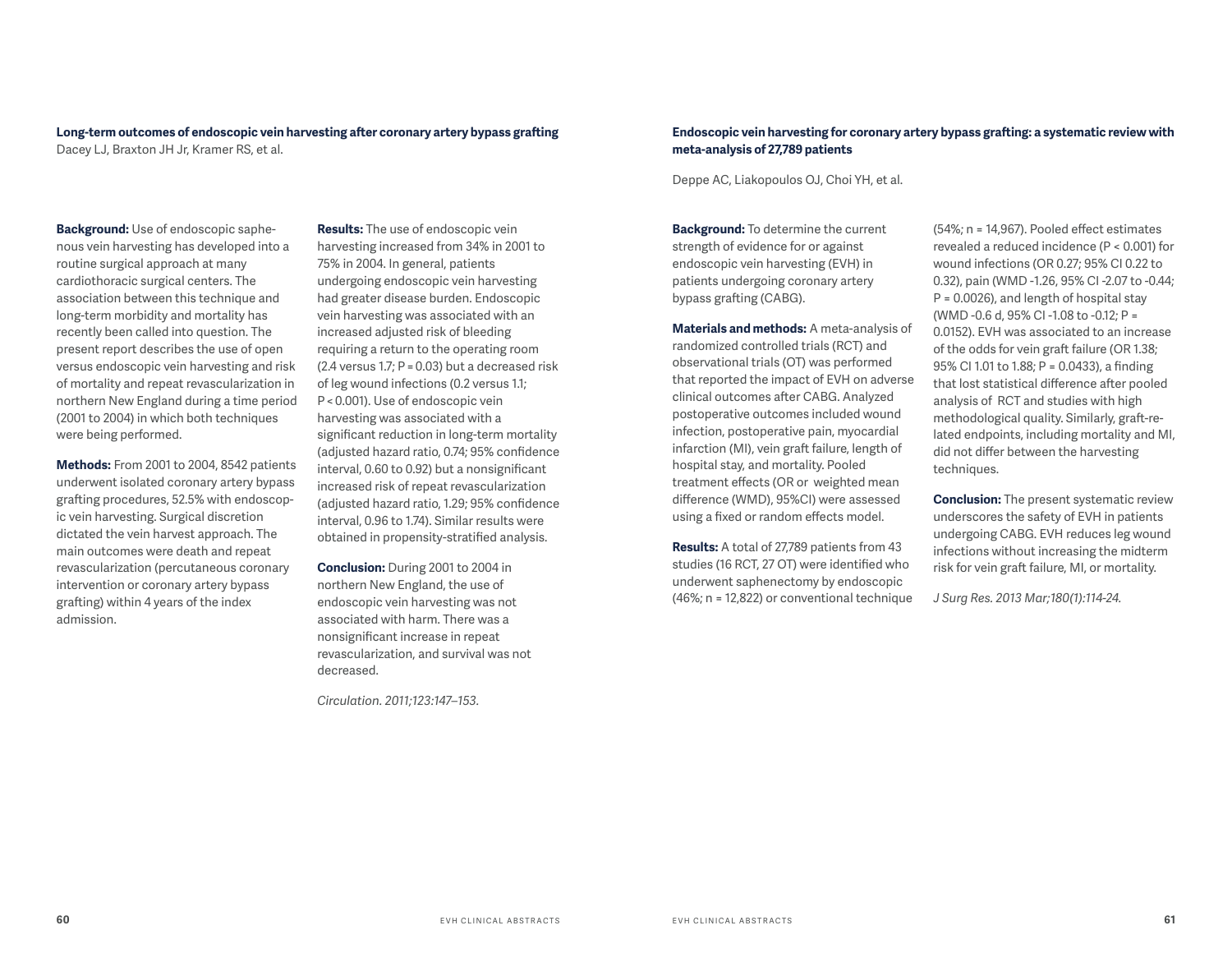#### **Results of endoscopic radial artery harvesting in 1577 patients**

Dimitrova KR, Dincheva GR, Hoffman DM, et al.

**Objective:** We reviewed 1577 consecutive patients undergoing coronary artery bypass grafting (CABG) using endoscopic harvesting of the radial artery (RA) to define our current results.

**Methods:** Since 2000, we have performed endoscopic RA harvest on 1577 consecutive patients; 1476 patients had isolated CABG, and 101 patients had CABG and other procedures. The mean ± SD age was 59.4 ± 9.0 years; 80.2% were men and 40% had diabetes mellitus. All data were prospectively collected. All-cause mortality was determined using the Social Security Death Index.

**Results:** There were nine in-hospital or 30-day deaths, for an operative mortality of 0.57%: mortality was 0.34% in isolated CABG and 3.85% in CABG/combined procedures. The overall estimated Kaplan-Meier survival at 1, 5, and 10 years was 99%, 95%, and 88%. In 37 patients, the

RAs were not harvested or were not used for grafting because of a positive Allen test, extensive calcification or dissection, intramural hematoma, and scarring from previous arterial lines or catheterization. During postoperative follow-up, five patients (0.32%) were treated for incisional infection, and there were no ischemic hand complications. Three patients had a perioperative myocardial infarction in the RA graft distribution, and 15 patients had a coronary artery reintervention in the RA graft distribution. Two other patients had a percutaneous coronary intervention of their RAs. The overall RA patency at 10 years was 82%.

**Conclusion:** Endoscopic harvest of the RA is an excellent minimally invasive conduit harvesting technique with minimal morbidity.

*Innovations (Phila). 2013 Nov-Dec;8(6):398-402.*

**Endoscopic conduit harvest in coronary artery bypass grafting surgery: an ISMICS systematic review and consensus conference statements** Ferdinand FD, MacDonald JK, Balkhy HH, et al.

**Objective:** The purpose of this consensus conference was to develop and update evidence-informed consensus statements and recommendations on harvesting saphenous vein and radial artery via an open as compared with endoscopic technique by systematically reviewing and performing a meta-analysis of randomized and nonrandomized clinical trials.

**Methods:** All randomized controlled trials and nonrandomized controlled trials included in the first International Society for Minimally Invasive Cardiothoracic Surgery Consensus Conference and Statements, in 2005 up to November 30, 2015, were included in a systematic review and meta-analysis. The resultant 76 studies (23 RCT and 53 NRT) on 281,469 patients were analyzed. From these studies consensus statements and recommendations were generated comparing the risk and benefits of endoscopic versus open conduit harvesting for patients undergoing CABG.

**Results:** Compared with open vein harvest, it is reasonable to perform endoscopic vein harvest of saphenous vein to reduce wound-related complications, postoperative length of stay, and outpatient wound management resources and to increase patient satisfaction (class I, level A). Based on the quality of the conduit and major adverse cardiac events as well as 6-month angiographic patency, endoscopic vein harvest was noninferior to open harvest. It is reasonable to perform endoscopic radial artery harvest to reduce wound-related complication and to increase patient satisfaction (class I, level B-R and B-NR, respectively) with reduction in major adverse cardiac events and noninferior patency rate at 1 and 3 to 5 years (class III, level B-R).

**Conclusion:** Based on the consensus statements, the consensus panel recommends (class I, level B) that endoscopic saphenous vein and radial artery harvesting should be the standard of care for patients who require these conduits for coronary revascularization.

*Innovations (Phila). 2017 Sep/Oct;12(5):301- 319.*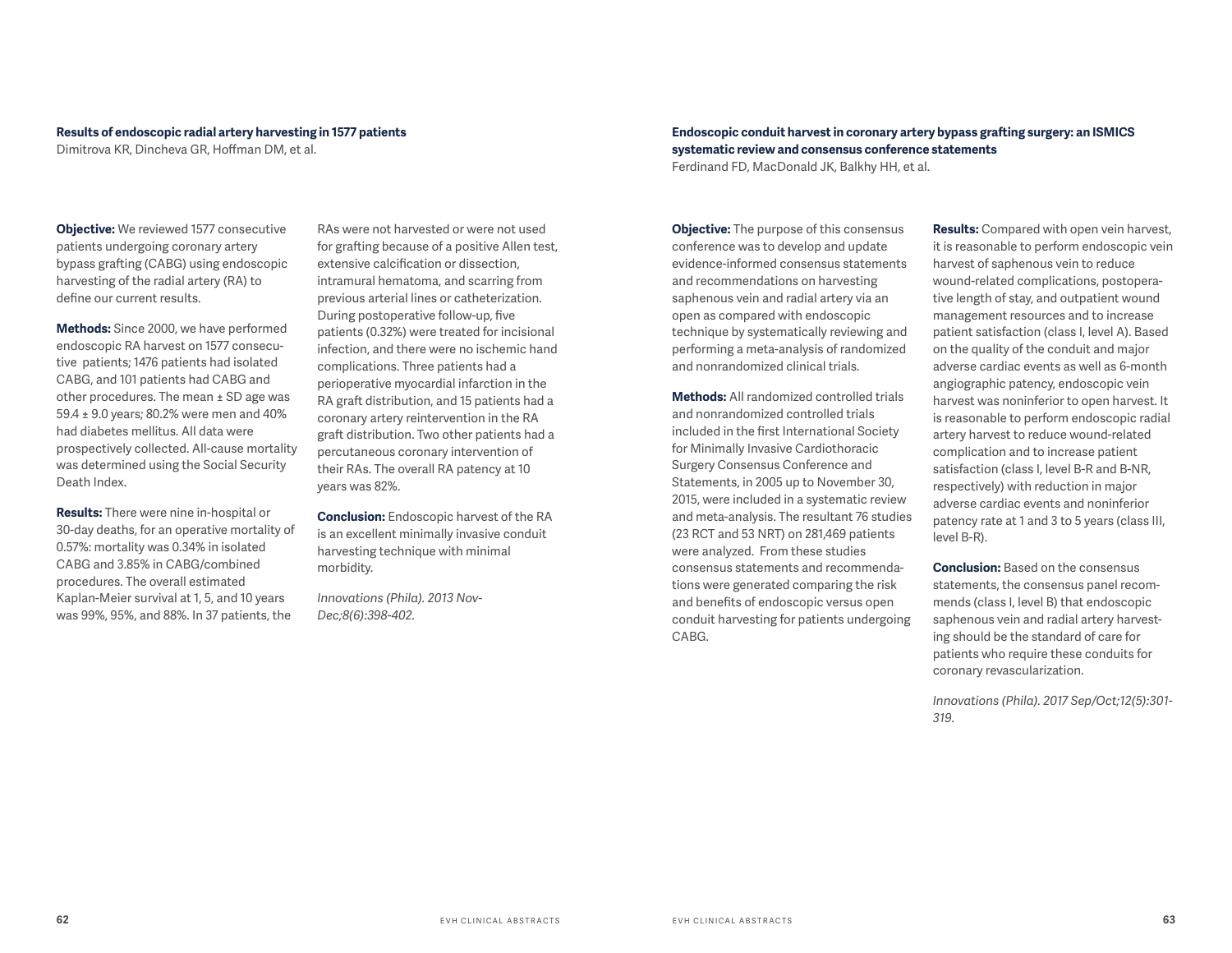#### **Radial-artery or saphenous-vein grafts in coronary-artery bypass surgery**

Gaudino M, Benedetto U, Fremes S, et al.

**Background:** The use of radial-artery grafts for coronary-artery bypass grafting (CABG) may result in better postoperative outcomes than the use of saphenous-vein grafts. However, randomized, controlled trials comparing radial-artery grafts and saphenous-vein grafts have been individually underpowered to detect differences in clinical outcomes. We performed a patient-level combined analysis of randomized, controlled trials to compare radial-artery grafts and saphenous-vein grafts for CABG.

**Methods:** Six trials were identified. The primary outcome was a composite of death, myocardial infarction, or repeat revascularization. The secondary outcome was graft patency on follow-up angiography. Mixed-effects Cox regression models were used to estimate the treatment effect on the outcomes.

**Results:** A total of 1036 patients were included in the analysis (534 patients with radial-artery grafts and 502 patients with saphenous-vein grafts). After a mean (±SD) follow-up time of 60±30 months, the incidence of adverse cardiac events was significantly lower in association with

radial-artery grafts than with saphenousvein grafts (hazard ratio, 0.67; 95% confidence interval [CI], 0.49 to 0.90; P=0.01). At follow-up angiography (mean follow-up, 50±30 months), the use of radial-artery grafts was also associated with a significantly lower risk of occlusion (hazard ratio, 0.44; 95% CI, 0.28 to 0.70; P<0.001). As compared with the use of saphenous-vein grafts, the use of radialartery grafts was associated with a nominally lower incidence of myocardial infarction (hazard ratio, 0.72; 95% CI, 0.53 to 0.99; P=0.04) and a lower incidence of repeat revascularization (hazard ratio, 0.50; 95% CI, 0.40 to 0.63; P<0.001) but not a lower incidence of death from any cause (hazard ratio, 0.90; 95% CI, 0.59 to 1.41; P=0.68).

**Conclusion:** As compared with the use of saphenous-vein grafts, the use of radialartery grafts for CABG resulted in a lower rate of adverse cardiac events and a higher rate of patency at 5 years of follow-up. (Funded by Weill Cornell Medicine and others.).

*N Engl J Med. 2018 May 31;378(22):2069- 2077.*

#### **What is the impact of endoscopic vein harvesting on clinical outcomes following coronary artery bypass graft surgery?**

Grant SW, Grayson AD, Zacharias J, et al.

**Objective:** Endoscopic vein harvesting (EVH) is increasingly used as an alternative to open vein harvesting (OVH) for coronary artery bypass graft (CABG) surgery. Concerns about the safety of EVH with regard to midterm clinical outcomes following CABG have been raised. The objective of this study was to assess the impact of EVH on short-term and midterm clinical outcomes following CABG.

**Methods:** This was a retrospective analysis of prospectively collected multi-centre data. A propensity score was developed for EVH and used to match patients who underwent EVH to those who underwent OVH. Setting Blackpool Victoria Hospital, Plymouth Derriford Hospital and the University Hospital of South Manchester were the main study settings.

**Patients:** There were 4709 consecutive patients who underwent isolated CABG using EVH or OVH between January 2008 and July 2010. Main outcome measures The main outcome measure was a

combined end point of death, repeat revascularisation or myocardial infarction. Secondary outcome measures included in-hospital morbidity, in-hospital mortality and midterm mortality.

**Results:** Compared to OVH, EVH was not associated with an increased risk of the main outcome measure at a median follow-up of 22 months (HR 1.15; 95% CI 0.76 to 1.74). EVH was also not associated with an increased risk of in-hospital morbidity, in-hospital mortality (0.9% versus 1.1%, p = 0.71) or midterm mortality (HR 1.04; 95% CI 0.65 to 1.66).

**Conclusion:** This multi-centre study demonstrates that at a median follow-up of 22 months, EVH was not associated with adverse short-term or midterm clinical outcomes. However, before the safety of EVH can be clearly determined, further analyses of long-term clinical outcomes are required.

*Heart. 2012;98:60–64.*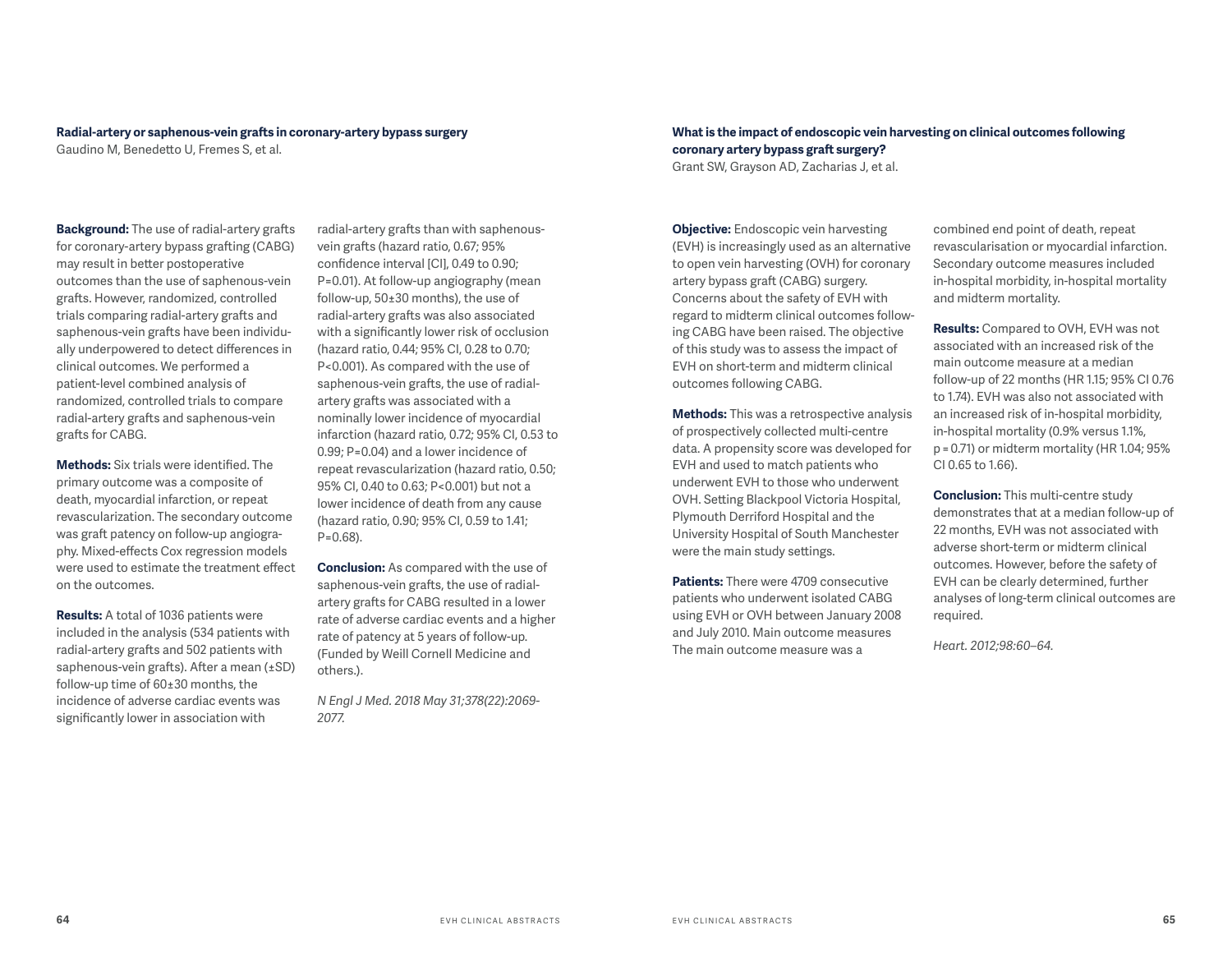#### **Secondary surgical-site infection after coronary artery bypass grafting: a multi-institutional prospective cohort study**

Gulack BC, Kirkwood KA, Shi W, et al.

**Objective:** To analyze patient risk factors and processes of care associated with secondary surgical-site infection (SSI) after coronary artery bypass grafting (CABG).

**Methods:** Data were collected prospectively between February and October 2010 for consenting adult patients undergoing CABG with saphenous vein graft (SVG)conduits. Patients who developed a deep or superficial SSI of the leg or groin within 65 days of CABG were compared with those who did not develop a secondary SSI.

**Results:** CAmong 2174 patients identified, 65 (3.0%) developed a secondary SSI. Median time to diagnosis was 16 days (interquartile range 11-29) with the majority (86%) diagnosed after discharge. Gram-positive bacteria were most common. Readmission was more common in patients with a secondary SSI (34% vs 17%, P < .01). After adjustment, an open

SVG harvest approach was associated with an increased risk of secondary SSI (adjusted hazard ratio [HR], 2.12; 95% confidence interval [CI], 1.28-3.48). Increased body mass index (adjusted HR, 1.08, 95% CI, 1.04-1.12) and packed red blood cell transfusions (adjusted HR, 1.13; 95% CI, 1.05-1.22) were associated with a greater risk of secondary SSI. Antibiotic type, antibiotic duration, and postoperative hyperglycemia were not associated with risk of secondary SSI.

**Conclusion:** Secondary SSI after CABG continues to be an important source of morbidity. This serious complication often occurs after discharge and is associated with open SVG harvesting, larger body mass, and blood transfusions. Patients with a secondary SSI have longer lengths of stay and are readmitted more frequently.

*J Thorac Cardiovasc Surg. 2018 Apr;155(4):1555-1562.*

#### **Current practice of state-of-the-art surgical coronary revascularization**

Head SJ, Milojevic M, Taggart DP, et al.

Coronary artery bypass grafting remains one of the most commonly performed major surgeries, with well-established symptomatic and prognostic benefits in patients with multivessel and left main coronary artery disease. This review summarizes current indications, contemporary practice, and outcomes of coronary artery bypass grafting. Despite an increasingly higher-risk profile of patients, outcomes have significantly improved over time, with significant reductions in operative mortality and perioperative complications. Five- and 10-year survivalrates are ≈85% to 95% and 75%,

respectively. A number of technical advances could further improve short- and long-term outcomes after coronary artery bypass grafting. Developments in off-pump and no-touch procedures; epiaortic scanning; conduit selection, including bilateral internal mammary artery and radial artery use; intraoperative graft assessment; minimally invasive procedures, including robotic-assisted surgery; and hybrid coronary revascularization are discussed.

*Circulation. 2017 Oct 3;136(14):1331-1345.*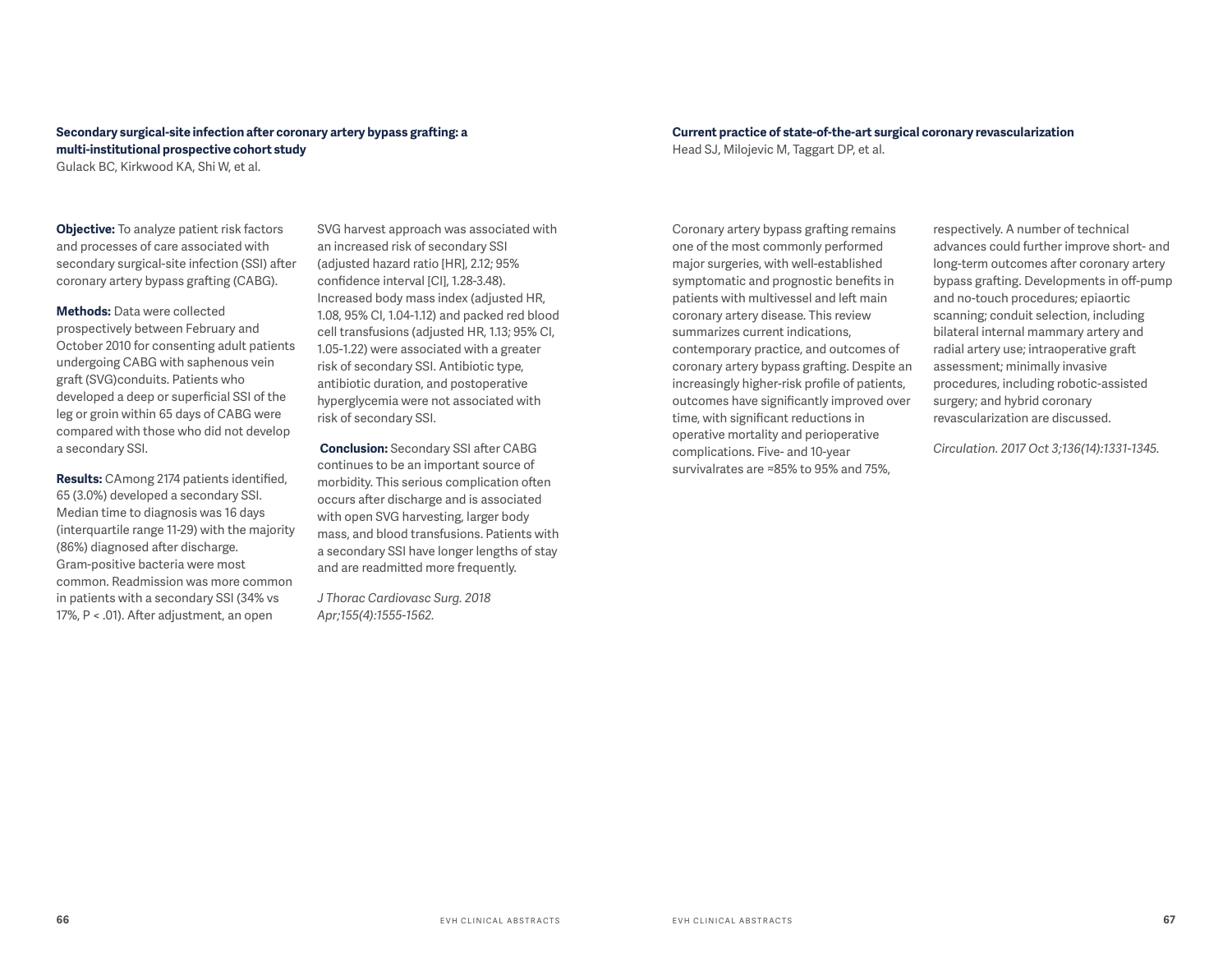#### **Current perspectives in endoscopic vessel harvesting for coronary artery bypass grafting** Kempfert J, Rastan A, Leontyev S, et al.

**Background:** Coronary artery bypass grafting is still the most commonly performed procedure in cardiac surgery. Minimally invasive or endoscopic vessel harvesting was developed a decade ago. It has been shown that these less traumatic techniques significantly reduce wound healing problems and improve patient satisfaction. However, there are some concerns regarding bypass patency and

long-term outcomes. The aim of this article is to describe the historic development of endoscopic vessel harvesting, different harvesting techniques and to give an update of the scientific evidence and the current debate regarding outcome and safety of these minimally invasive techniques.

*Expert Review of Cardiovascular Therapy. 2011;9:1481–1488.*

#### **High-pressure distention of the saphenous vein during preparation results in increased markers of inflammation: a potential mechanism for graft failure**

Khaleel MS, Dorheim TA, Duryee MJ, et al.

**Background:** Coronary artery disease is the single leading cause of death in the United States. Commonly it is treated with coronary bypass grafting using the saphenous vein (SV) or internal mammary artery (IMA) as a conduit. Unfortunately, the SV has much lower patency rates compared with the IMA. Several hypotheses exist as to why occlusion occurs more commonly in SV grafts than in IMA grafts. However detailed studies in this area have been limited. This study investigates the effects of pressure distention on inflammation in SV conduit used in coronary artery bypass grafting (CABG).

**Methods:** Saphenous vein distention pressure was measured intraoperatively during 48 CABG procedures. A segment of SV was excised from the conduit before distention. Because the vein was used for coronary artery grafting, sequential pieces were archived for evaluation. Real-time polymerase chain reaction (RT-PCR) and immunohistochemical analyses were performed to investigate a change in the expression of biomarkers.

**Results:** Upregulation of various biomarkers occurred. These biomarkers included scavenger receptors A and B (SR-A, SR-B), toll-like receptors 2 and 4 (TLR2, TLR4), platelet endothelial cell adhesion molecule (PECAM), vascular cell adhesion molecule (VCAM), and intercellular cell adhesion molecule (ICAM) in segments of SV that were subjected to distention. Immunohistochemical results mirrored RT-PCR findings. A significant correlation was observed between biomarkers and pressure values.

**Conclusion:** These studies demonstrate that markers of inflammation are upregulated in response to SV distention. The data suggest that the pressure used in graft preparation procedures should be regulated to avoid inflammation and its potential to induce graft failure.

*Annals of Thoracic Surgery. 2012;93:552– 558.*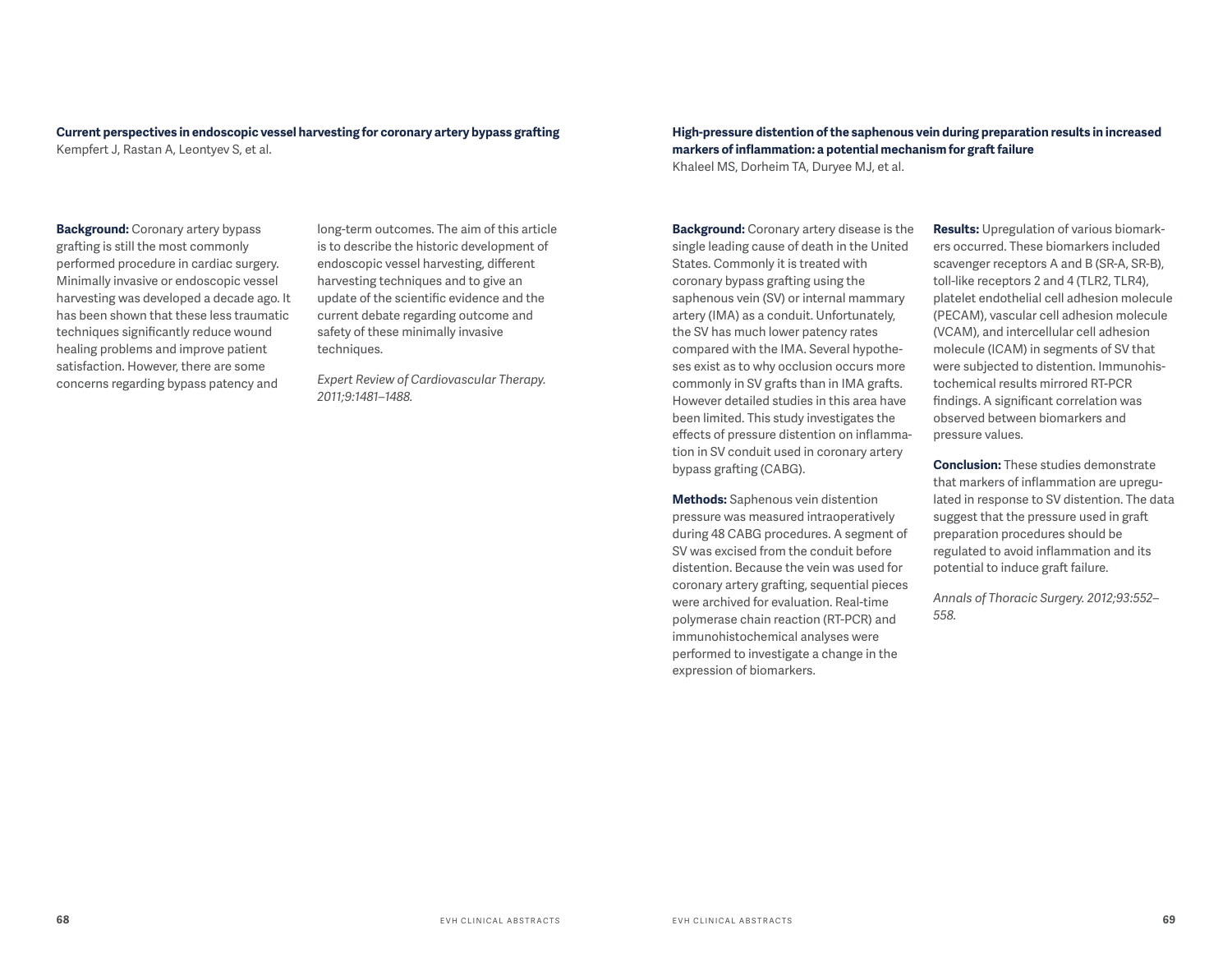#### **A prospective randomized study of endoscopic versus conventional harvesting of the radial artery**

Kiaii BB, Swinamer SA, Fox SA, et al.

**Objectives:** The aims of the study were to determine whether endoscopic harvesting of the radial artery (RA) reduces morbidity due to pain, infection, and disability with improvement in satisfaction and cosmesis compared to the conventional technique and (2) to compare the 6-month angiographic patency of the RA harvested conventionally and endoscopically.

**Methods:** In a prospective randomized study, 119 patients undergoing coronary artery bypass grafting using the RA were randomized to have RA harvested either conventionally (n = 59) or endoscopically (n  $= 60$ ).

**Results:** Radial artery harvest time (open wound time) was significantly reduced in the endoscopic group (36.5  $\pm$  9.4 vs 57.7  $\pm$ 9.4 minutes, P < 0.001). Only one patient developed wound infection (1.6%) in the endoscopic group compared with six patients (10.2%), P = 0.061, in the conventional group. Although this was not statistically significant, clinically this was relevant in terms of reduction in postoperative morbidity. Postoperative pain in the arm incision was significantly lower in the endoscopic group at

postoperative day 2 (P < 0.001) and at discharge (P < 0.001) and similar to the conventional open group at 6 weeks' follow-up (P = 0.103). Overall patient satisfaction and cosmesis were significantly better in the endoscopic group at postoperative day 2 (P < 0.001), at discharge (P < 0.001), and at 6 weeks' follow-up (P < 0.001). There was no difference in the arm disability postoperatively (P = 0.505) between the two groups. Six-month angiographic assessment of 23 patients (12 endoscopic and 11 open) revealed no difference in the patency rate (10/12 in endoscopic and 9/11 in open group).

**Conclusion:** Endoscopic RA harvesting reduced the incidence of postoperative wound infection and wound pain and improved patient satisfaction and cosmesis compared with conventional harvesting technique. There was no difference in the 6-month angiographic patency of the RA harvested conventionally and endoscopically.

*Innovations (Phila). 2017 Jul/Aug;12(4):231- 238.*

**A prospective randomized trial of endoscopic versus conventional harvesting of the saphenous vein in coronary artery bypass surgery** Kiaii B, Moon BC, Massel D, et al.

**Objectives:** Our objectives were (1) to determine whether minimally invasive endoscopic harvesting of the saphenous vein reduces morbidity due to postoperative wound infection and pain with improved cosmetic results and mobilization as compared with the conventional technique and (2) to compare the histologic properties of the saphenous veins harvested conventionally and endoscopically.

**Methods:** One hundred forty-four patients undergoing coronary artery bypass grafting were randomized to have vein harvesting performed by either the conventional (n = 72) or an endoscopic (n = 72) minimally invasive technique.

**Results:** Vein harvest time (open leg wound time) was significantly reduced in the endoscopic group (27.6 versus 64.4 minutes; P < .0001). The rate of leg wound infection was significantly reduced in the endoscopic group (4.3%) as compared with the conventional group (24.6%), a relative

risk reduction of 83% (95% confidence interval: 36%-129%; P = .0006). The majority of infections (84.2%) occurred after hospital discharge. Postoperative leg pain, mobilization, and overall patient satisfaction were also significantly improved in the endoscopic group. Double blinded histologic assessment of harvested vein (n = 28) showed no evidence of any clinically important significant damage to the specimens in either group.

**Conclusion:** In this prospective randomized trial, endoscopic harvesting of the saphenous vein significantly reduced postoperative leg wound complications, including infection, and improved patient satisfaction as compared with the conventional harvesting technique. There were no significant histologic differences between the conventional and endoscopically harvested saphenous veins.

*Erratum in Journal of Thoracic Cardiovascular Surgery. 2002;123:204–212.*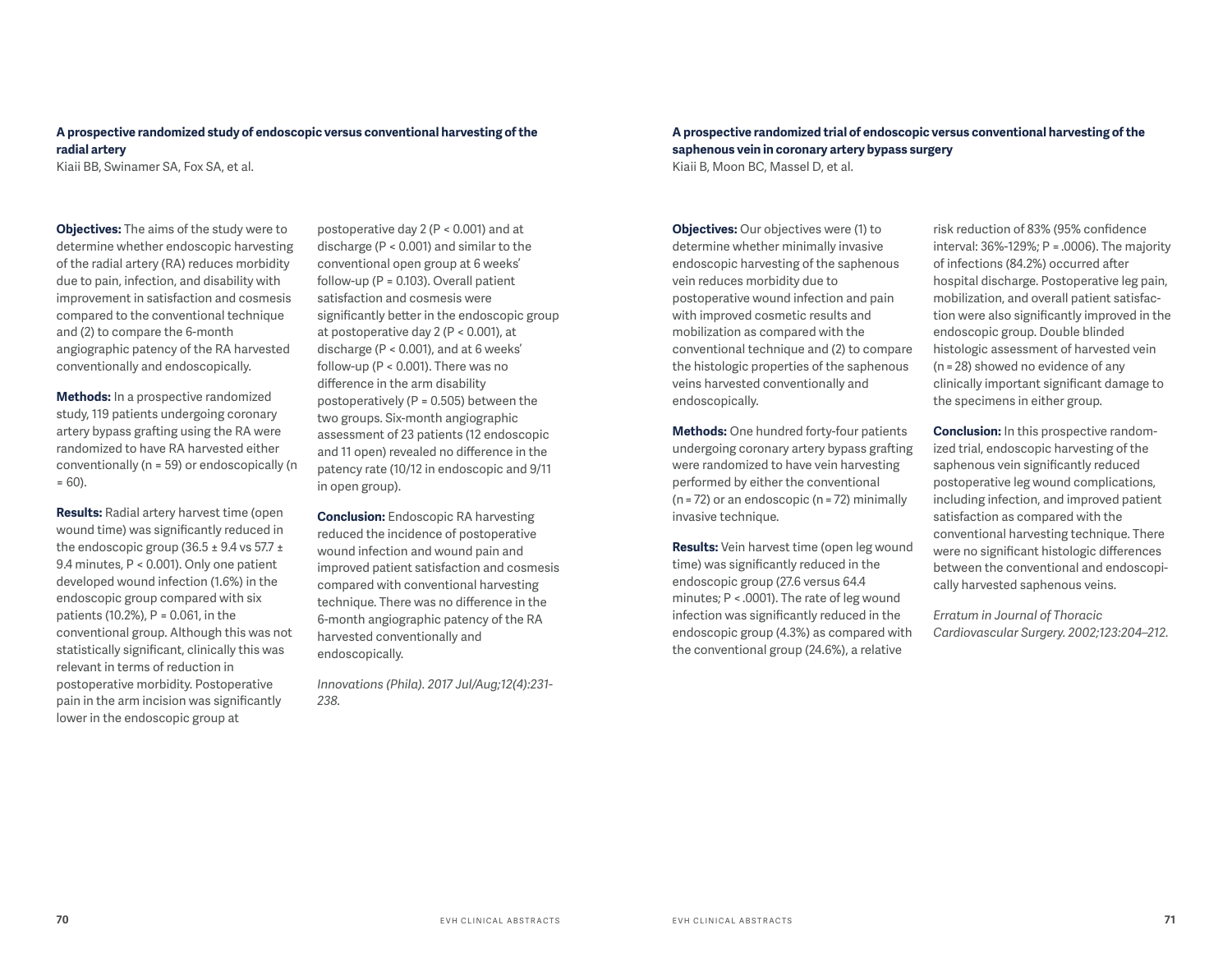#### **A comprehensive review on learning curve associated problems in endoscopic vein harvesting and the requirement for a standardised training programme**

Krishnamoorthy B, Critchley WR, Venkateswaran RV, et al.

Endoscopic vein harvesting is becoming one of the most favourable vein harvesting techniques in multiple bypass coronary surgery, due to its short term postoperative benefits with high patient satisfaction. However, long-term graft patency has been both supported and questioned in the literature. Graft failure can be affected by harvesting methods and operator's experience. Endoscopic vein harvesting is associated with a learning curve period, during which the incidence of vein trauma is high due to unfamiliarity with the surgical technique. There is a paucity of structured learning tools for novice practitioners, meaning that training

differs significantly between hospital centres. Inconsistent training methods can lead to poor surgical technique, which can have a significant impact on vein quality and stress level of the practitioner. In turn, this can lead to increased postoperative complications and longer surgical duration. The main aim of this literature review is to understand the impact of the learning curve on the vein conduit and whether there is a requirement for a standardised training programme for the novice practitioners.

*J Cardiothorac Surg. 2016 Apr 8;11:45.* 

#### **Endoscopic versus open vein-graft harvesting in coronary-artery bypass surgery** Lopes RD, Hafley GE, Allen KB, et al.

**Background:** Vein-graft harvesting with the use of endoscopy (endoscopic harvesting) is a technique that is widely used to reduce postoperative wound complications after coronary-artery bypass grafting (CABG), but the long-term effects on the rate of vein-graft failure and on clinical outcomes are unknown.

**Methods:** We studied the outcomes in patients who underwent endoscopic harvesting (1753 patients) as compared with those who underwent graft harvesting under direct vision, termed open harvesting (1247 patients), in a secondary analysis of 3000 patients undergoing CABG. The method of graft harvesting was determined by the surgeon. Vein-graft failure was defined as stenosis of at least 75% of the diameter of the graft on angiography 12 to 18 months after surgery (data were available in an angiographic subgroup of 1817 patients and 4290 grafts). Clinical outcomes included death, myocardial infarction, and repeat revascularization. Generalized estimating equations were used to adjust for baseline covariates associated with vein-graft failure and to account for the potential correlation between grafts within a patient. Cox proportional-hazards modeling was used to assess long-term clinical outcomes.

**Results:** The baseline characteristics were similar between patients who underwent endoscopic harvesting and those who underwent open harvesting. Patients who underwent endoscopic harvesting had higher rates of vein-graft failure at 12 to 18 months than patients who underwent open harvesting (46.7% versus 38.0%, P < 0.001). At 3 years, endoscopic harvesting was also associated with higher rates of death, myocardial infarction, or repeat revascularization (20.2% versus 17.4%; adjusted hazard ratio, 1.22; 95% confidence interval [CI], 1.01 to 1.47; P = 0.04), death or myocardial infarction (9.3% versus 7.6%; adjusted hazard ratio, 1.38; 95% CI, 1.07 to 1.77; P = 0.01), and death (7.4% versus 5.8%; adjusted hazard ratio, 1.52; 95% CI, 1.13 to  $2.04; P = 0.005$ ).

**Conclusion:** Endoscopic vein-graft harvesting is independently associated with vein-graft failure and adverse clinical outcomes. Randomized clinical trials are needed to further evaluate the safety and effectiveness of this harvesting technique.

*New England Journal of Medicine. 2009;361:235–244.*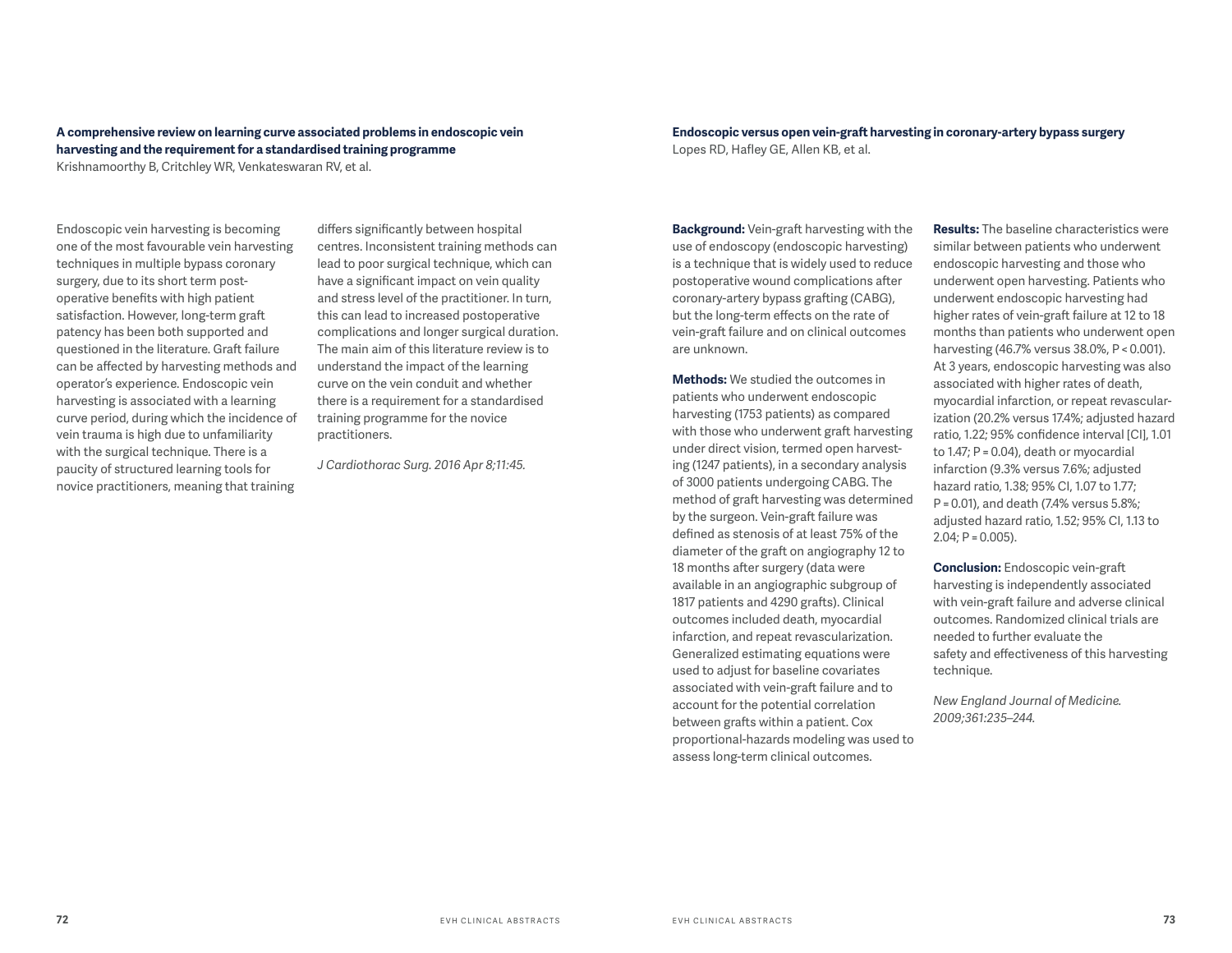#### **Endoscopic vein harvest in patients at high risk for leg wound complications: a cost-benefit analysis of an initial experience**

Luckraz H, Kaur P, Bhabra M, et al.

**Background:** A cost-benefit analysis of endoscopic vein harvesting (EVH) versus open vein harvest (OVH) was performed in patients at high risk for wound complications.

**Methods:** Risk factors for leg wound infection were identified as age older than 75 years, being a woman, body mass index > 28, having diabetes, being a smoker, and diagnosis of peripheral vascular disease. Patients who had at least 2 of these risk factors were selected for a pilot use of EVH and were matched to patients undergoing OVH (n = 50 patients/group). Costs incurred included costs of dressings, additional hospital stay, and costs for attending our outpatient wound clinic (OWC), amongst others. For the EVH group, there was the additional cost of the kit (£650 per patient). Data were prospectively collected.

**Results:** There were no significant differences in the preoperative characteristics between the 2 groups. During in-hospital stay, 18% (9 out of 50) versus 32% (16 out of 50) (P = .08) of patients (EVH vs OVH, respectively) had minor leg-wound suppurations. Patients in the OVH group had longer hospital stay (P = .01). Attendance at the OWC for leg-wound issues was 4% (2 out of 50) versus 48% (24 out of 50), respectively (P < .01), costing a total of £2,758 for the EVH group compared with £78,036 for the OVH group (P < .01). This amounted to cost savings of £42,778 (including EVH kit costs) favoring EVH.

**Conclusion:** In patients at high-risk of leg wound complications, EVH was associated with significant cost-savings and less leg wound complications.

*Am J Infect Control. 2016 Dec 1;44(12):1606- 1610.*

**Histologic evidence of the safety of endoscopic saphenous vein graft preparation** Meyer DM, Rogers TE, Jessen ME, et al.

**Background:** Endoscopic methods of saphenous vein procurement have recently been introduced. These techniques have been successful in limiting pain and wound complications, but less information on assessing potential trauma to the harvested vein segment is available.

**Methods:** Fourteen male patients undergoing coronary artery bypass grafting were included in the study. Nine patients underwent endoscopic procurement of saphenous vein whereas 5 patients underwent procurement using standard open techniques. Histologic appearance and immunohistochemical studies (factor VIII:vWF [von Willebrand factor protein] and CD34) of the vein segments were reviewed in a blinded fashion.

**Results:** On histologic analysis, no differences in the intima, media, or adventitia were found between endoscopically and conventionally obtained vein segments. Immuno-histochemical staining for factor VIII:vWF and CD34 showed no differences between veins harvested by the two techniques.

**Conclusion:** Endoscopic saphenous vein harvesting does not appear to traumatize the vessel wall any more than open techniques. Longitudinal assessment is necessary to evaluate long-term patency in vein grafts procured using this method.

*Annals of Thoracic Surgery. 2000;70:487– 491.*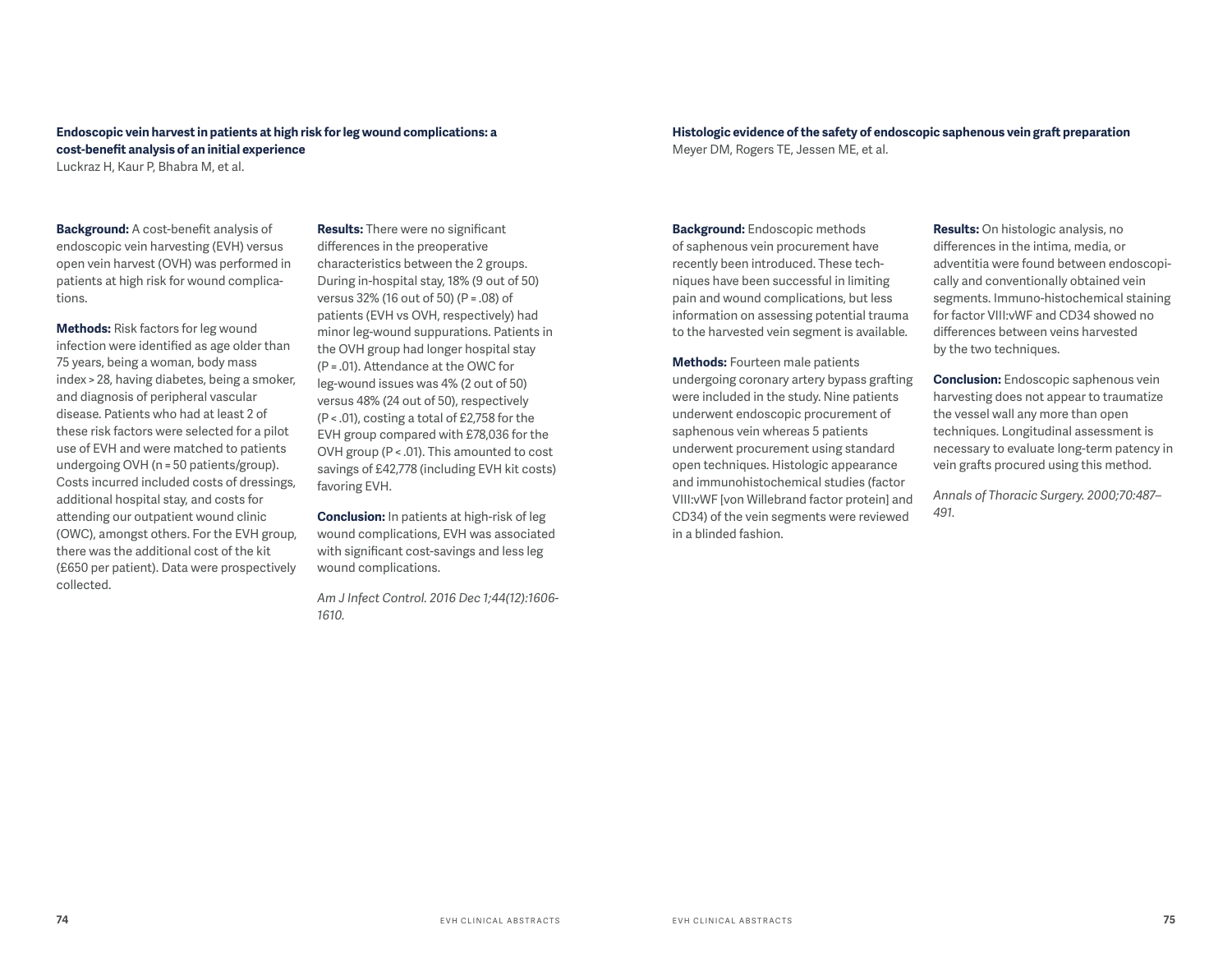#### **Minimally invasive saphenous vein harvesting**

Morris RJ, Butler MT, Samuels LE

#### **Endoscopic radial artery harvesting procedure for coronary artery bypass grafting**

Navia JL, Olivares G, Ehasz P, et al.

Development and adoption of endoscopic minimally invasive saphenous vein harvesting prompted its application to the radial artery in an effort to minimize surgical trauma. Recently, we reported that endoscopic radial artery harvesting was associated with better wound appearance and it proved to be safe and effective, with less pain and fewer wound complications

than the open surgical technique. Based on this positive experience, our institution adopted endoscopic radial artery harvesting, hence the aim of this manuscript is to describe the minimally invasive endoscopic radial artery harvesting for coronary artery bypass grafting.

*Ann Cardiothorac Surg. 2013 Jul;2(4):557-64.*

**Background:** Minimally invasive techniques to harvest the saphenous vein for coronary artery bypass grafting continue to improve and evolve. Smaller cutaneous incisions have been shown to decrease postoperative discomfort and improve healing. We describe a technique involving carbon dioxide insufflation and endoscopic dissection to allow easier and atraumatic dissection.

**Methods:** The VasoView endoscope system (Origin Medsystems, Inc) was used to harvest the saphenous vein for coronary artery bypass grafting in 27 patients. This group was compared with 24 patients having traditional saphenous vein harvesting. Wounds were examined for complications daily. Pain and postoperative mobility were quantified independently by physical therapists.

**Results:** Comparison of patients in the two groups revealed greater edema in the legs with traditional harvesting. Patients with endoscopic removal also had less pain and increased mobility postoperatively. On average, minimally invasive harvesting allowed patients to ambulate to a predischarge goal of 300 ft. 2 days earlier.

**Conclusion:** Minimally invasive harvesting of the saphenous vein by insufflation techniques is safe, effective, and atraumatic to the conduit. Discomfort is minimized, promoting earlier and improved ambulation.

*Annals of Thoracic Surgery. 1998;66:1026– 1028.*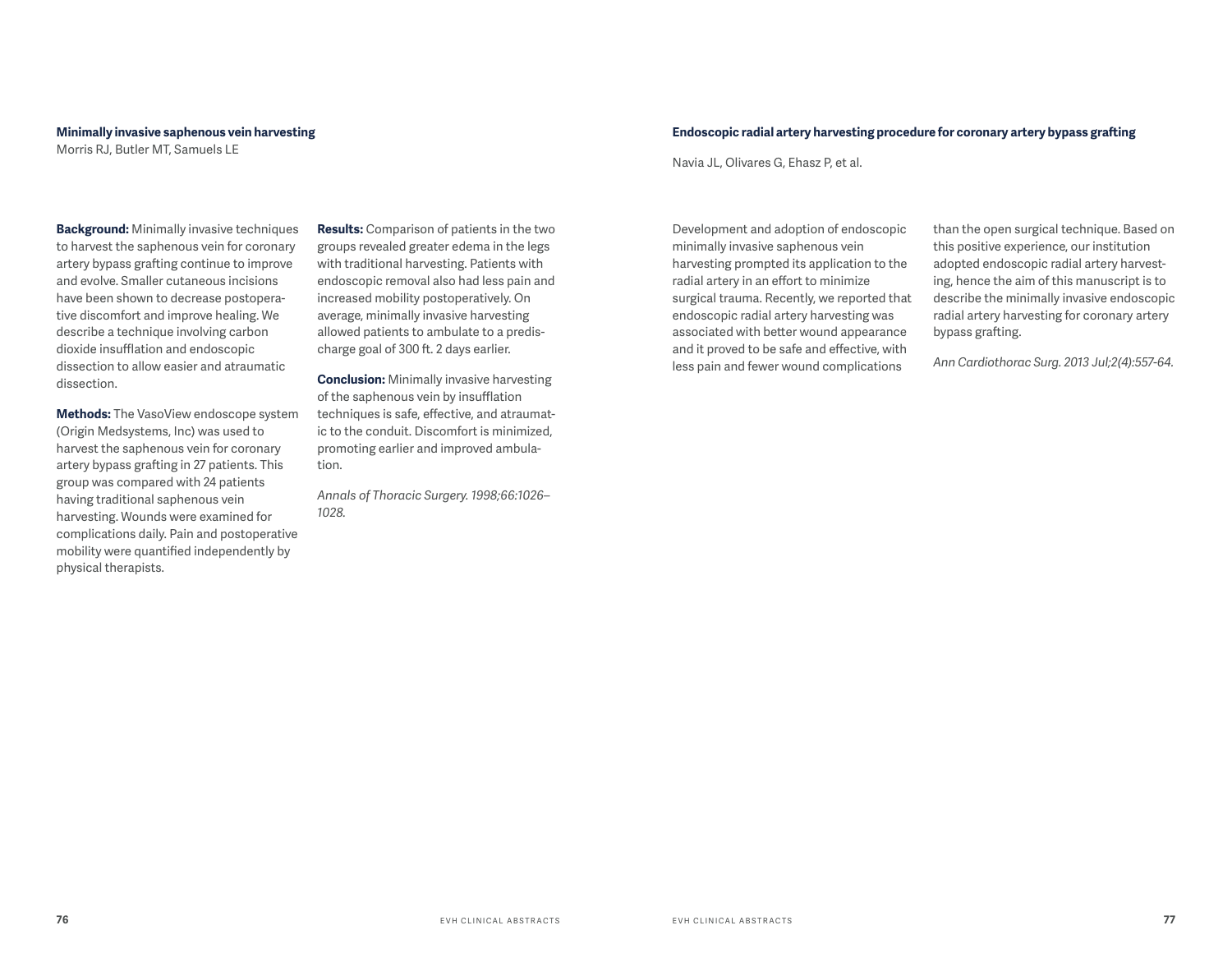#### **Risk factors for leg harvest surgical site infections after coronary artery bypass graft surgery**

Olsen MA, Sundt TM, Lawton JS, et al.

**Objective:** Harvest site infections are more common than chest surgical infections after coronary artery bypass surgery, yet few studies detail risk factors for these infections. We sought to determine independent risk factors for leg surgical site infections using our institutional Society of Thoracic Surgeons database.

**Methods:** We retrospectively analyzed data collected from 1980 coronary artery bypass patients undergoing surgery at our institution from January 1, 1996, through June 30, 1999, using The Society of Thoracic Surgeons database. Independent risk factors for leg harvest site infection were identified by multivariate logistic regression.

**Results:** Seventy-six patients (4.5%) were coded as having had a leg harvest site infection, of which 67 were confirmed by infection control. The length of hospital stay after surgery was significantly longer in patients with leg harvest site infection (mean 10.1 days) compared with that of

patients without infection (mean 7.1 days, P <.001), and infected patients were more likely to be readmitted to the hospital within 30 days of surgery. Independent risk factors for leg harvest site infection included previous cerebrovascular accident (odds ratio, 2.9), postoperative transfusion of 5 units or more of red blood cells (odds ratio, 2.8), obesity (odds ratio, 2.5), age 75 years or older (odds ratio, 1.9), and female gender (odds ratio, 1.8).

**Conclusion:** Consistent with previous studies, female gender and obesity were identified as independent risk factors for leg harvest site infection, while previous cerebrovascular accident, postoperative transfusion, and older age are newly described risk factors. The Society of Thoracic Surgeons database is a useful tool for identification of predictors of leg harvest site infections.

*J Thorac Cardiovasc Surg. 2003 Oct;126(4):992-9.*

#### **Impact of endoscopic versus open saphenous vein harvest techniques on outcomes after coronary artery bypass grafting**

Ouzounian M, Hassan A, Buth KJ, et al.

**Background:** Endoscopic saphenous vein harvest (EVH) decreases leg wound infections and improves cosmesis after coronary artery bypass grafting (CABG). Recent data, however, suggest that EVH may be associated with reduced graft patency rates. The objective of this study is to assess the effect of EVH on short-term and midterm outcomes after CABG.

**Methods:** Data were prospectively collected on all first-time isolated CABG and combined valve/CABG with saphenous vein graft between 1998 and 2007 at a single center. Patients having traditional "open" vein harvest (OVH) were compared with patients having EVH. Multivariate models were used to examine the risk-adjusted impact of EVH on postoperative leg infection, composite in-hospital adverse events, and individual and composite midterm adverse events.

**Results:** The study included 5,825 patients, of whom 2,004 (34.4%) had EVH. Patients having EVH were more likely to have ejection fraction less than 50% (32.0%

versus 29.3%, p = 0.04), recent myocardial infarction (24.2% versus 18.3%, p < 0.0001), and left main disease (26.0% versus 22.1%, p = 0.0009). Median follow-up was 2.6 years. After risk adjustment, EVH was associated with reduced rates of leg infection (odds ratio 0.48, p = 0.003) but had no association with either in-hospital (odds ratio 0.93, p = 0.56) or midterm adverse outcomes (hazard ratio 0.93, p = 0.22). Endoscopic saphenous vein harvest was associated with reduced readmission to hospital for unstable angina (odds ratio 0.74, p = 0.01).

**Conclusion:** Endoscopic saphenous vein harvest is associated with a lower rate of leg infection and is not an independent predictor of in-hospital or midterm adverse outcomes. Endoscopic saphenous vein harvest is a safe alternative to OVH for patients undergoing CABG with saphenous vein.

*Annals of Thoracic Surgery. 2010;89:403–408.*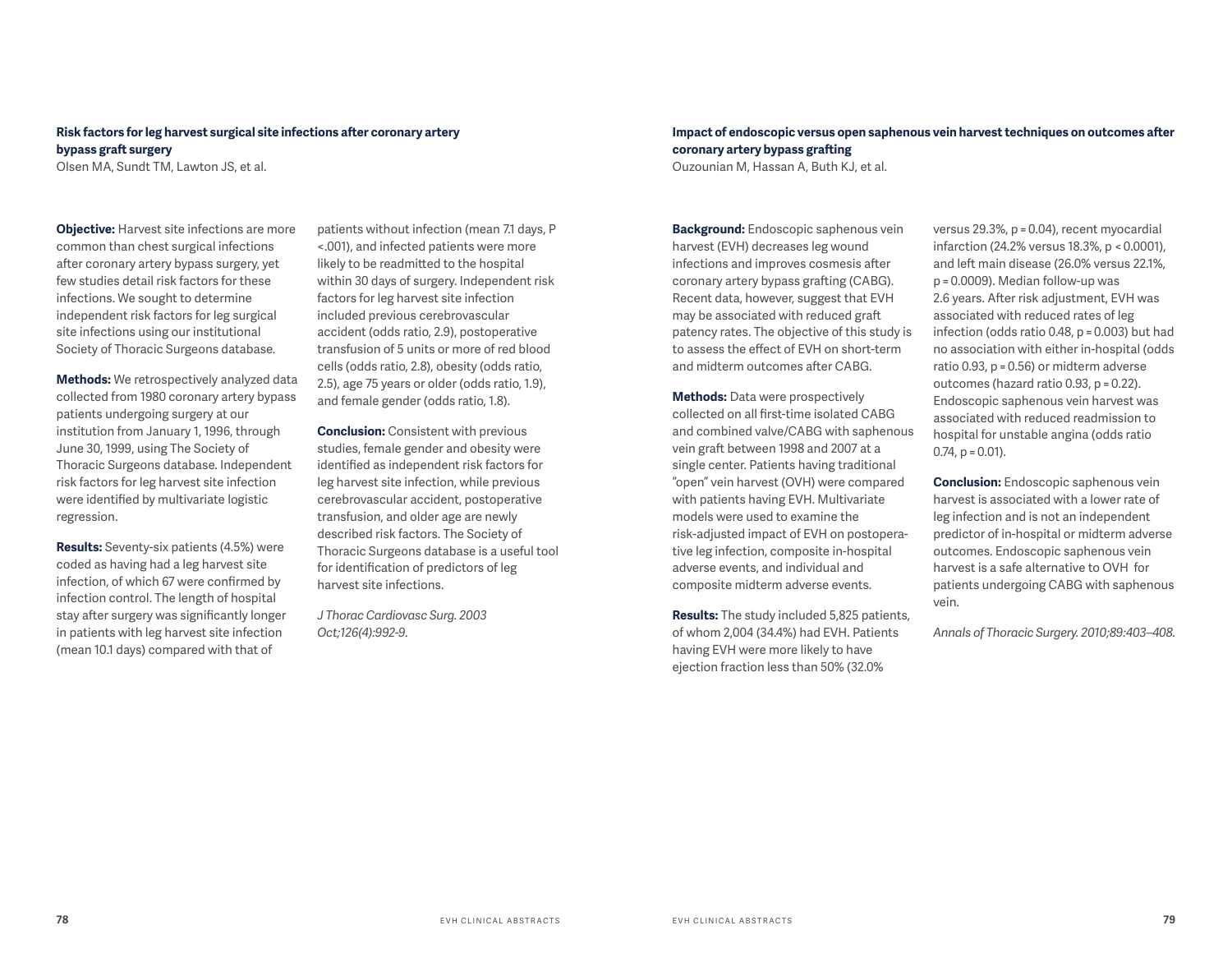#### **Endoscopic radial artery harvesting is better than the open technique**

Patel AN, Henry AC, Hunnicutt C, et al.

**Background:** Radial arteries are being used more often for coronary artery bypass grafting. A minimally invasive technique was devised for harvesting vessels and compared with the traditional harvesting technique.

**Methods:** In a prospective study of 200 consecutive patients undergoing coronary artery bypass grafting, 100 patients had traditional open radial artery harvesting and 100 underwent endoscopic radial artery harvesting. All patients had a preoperative modified Allen's test with Doppler imaging. The traditional technique involved a longitudinal incision over the radial aspect of the arm from the wrist to the antecubital fossa. The radial artery was dissected subfascially and removed. The endoscopic technique involved a 3-cm incision over the radial aspect of the arm. A vessel loop was placed around the artery and carbon dioxide was insufflated into the wound. The radial artery was dissected to the brachial artery and ligated with an Endo-loop ligature. The branches were divided with bipolar electrocautery and ligated with clips. Patients were evaluated for postoperative pain, bleeding, neuralgias, infection, and any adverse events. A p value of less than 0.05 was considered significant.

**Results:** All 200 radial arteries were successfully harvested and used as grafts. Patients who had undergone endoscopic radial artery harvesting had significantly fewer major complications than patients who underwent the open technique: hematomas (five versus no complications) or wound infections requiring antibiotics (seven versus one complication). The occurrence of major neuralgias that restricted function were also significantly lower postoperatively and 1, 3, and 6 months later (ten versus one, eight versus one, five versus zero, and one versus zero, respectively).

**Conclusion:** Endoscopic radial artery harvesting results in good cosmetic results, useable grafts, and minimal neuralgias. Endoscopic radial artery harvesting is better than traditional open radial artery harvesting.

*Annals of Thoracic Surgery. 2004;78:149– 153.*

#### **Prospective analysis of endoscopic vein harvesting**

Patel AN, Hebeler RF, Hamman BL, et al.

**Background:** Utilization of bridging vein harvesting (BVH) of saphenous vein grafts (SVG) for coronary artery bypass grafting results in large wounds with great potential for pain and infection. Endoscopic vein harvesting (EVH) may significantly reduce the morbidity associated with SVG harvesting.

**Methods:** A prospective database of 200 matched patients receiving EVH and BVH was compared. The patients all underwent CABG done over a period of 4 months (April to August 2000). Patients were excluded if they had prior vein harvesting.

**Results:** The EVH and BVH group included 100 patients each with similar demographics. The patients in the EVH group had significantly fewer wound complications, mean days to ambulation, and total length of stay (p < 0.05). There was no difference in harvest time or vein injuries.

**Conclusion:** Endoscopic vein harvesting results in significantly fewer wound complications, decrease in days to ambulation, and the total length of stay. EVH is superior to BVH in patients undergoing CABG.

*American Journal of Surgery. 2001;182:716– 719.*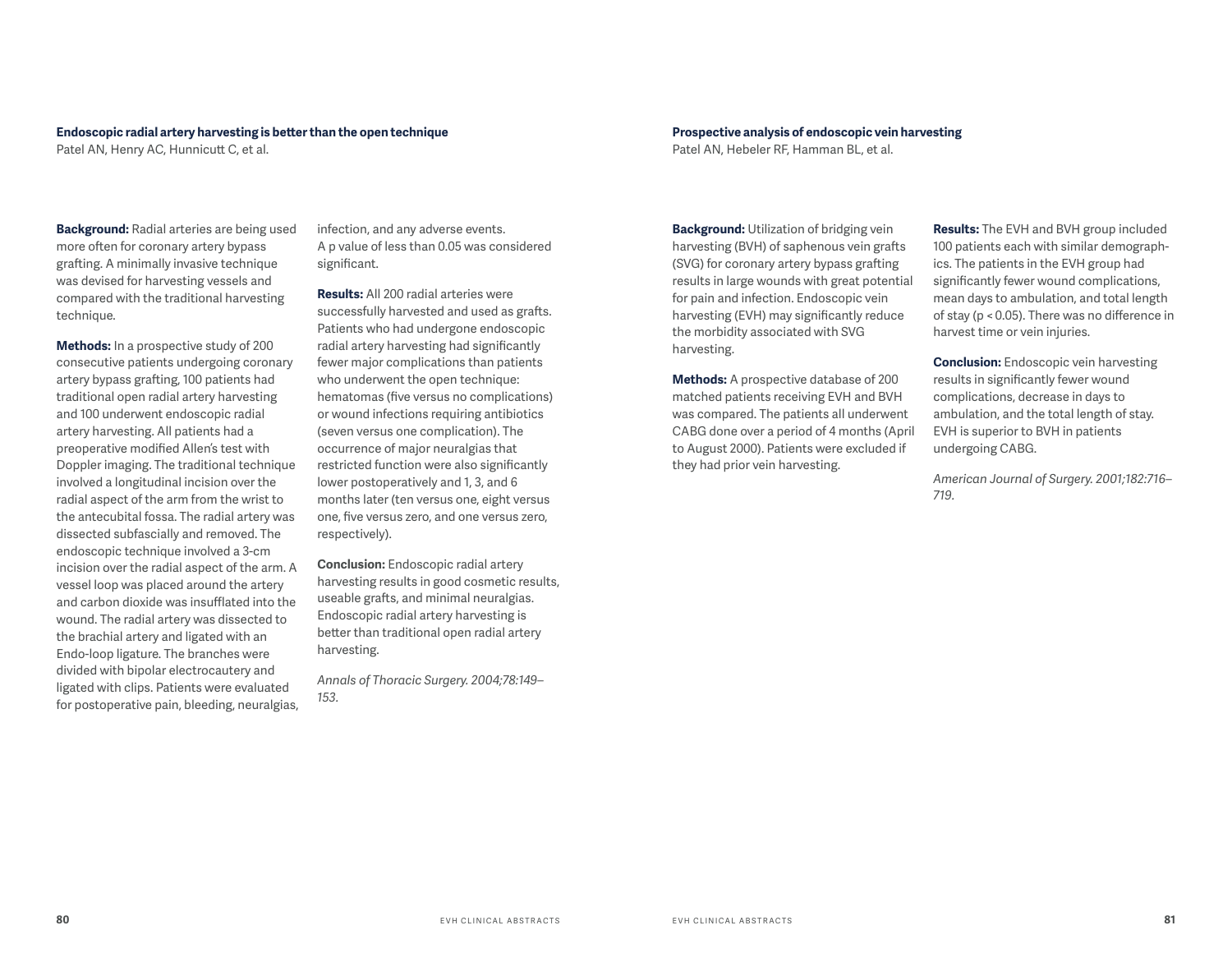#### **A prospective randomized angiographic study of open versus endoscopic saphenectomy for CABG**

Perrault LP, Bilodeau L, Jeanmart H, et al.

**Objective:** Although endoscopic saphenectomy for coronary artery bypass grafting surgery (CABG) is associated with a decreased incidence of wound complications and has shown no increased incidence of histological trauma or endothelial dysfunction, a concern remains about the angiographic results of saphenous vein grafts (SVG) harvested with this technique in regard to the development of intimal hyperplasia in the body of the graft due to bipolar cauterisation of side branches. The purpose of this study was to compare the angiographic appearance of SVG harvested with the open versus endoscopic technique after CABG.

**Methods:** Forty patients undergoing primary CABG surgery with at least one internal mammary artery (IMA) and one SVG were randomized preoperatively to open versus endoscopic saphenectomy using the Guidant Vasoview system with bipolar cauterisation of side branches. Quantitative coronary angiography was performed (mean 3 months) after CABG.

**Results:** There were no significant differences between preoperative variables between both groups. There was no statistically significant difference in the patency rates of IMA grafts and in the patency rate of SVG (85.2% versus 84.4 % respectively) (P < 0.05) between the two groups and no difference in graft stenosis in the body of the SVG between both groups (P < 0.05).

**Conclusion:** The angiographic appearance and patency rate of SVG harvested for CABG by the endoscopic technique with bipolar cauterization are similar to those harvested with the open technique. These results support use of endoscopic saphenectomy for CABG because of the lower incidence of wound and infectious complications and superior functional results.

*Heart Surgery Forum. 2003;6(suppl 1):S48.*

#### **Heparin administration prior to endoscopic vein harvest limits clot retention and improves graft patency** Poston R, Desai P

**Objective:** Residual clot strands within the saphenous vein (SV) is an increasingly recognized sequela of endoscopic vein harvest (EVH). CO $_{\rm 2}$  insufflation, used to facilitate visualization, causes stagnation of blood within the SV yet anticoagulation is not usually given until after harvest. We hypothesized that heparinization prior to  $\mathrm{CO}_2$  insufflation would reduce the severity of this residual clot and improve graft patency.

**Methods:** We prospectively studied acute graft patency in 460 patients that underwent OPCAB using IMA and SV procured endoscopically using CT angiography on POD 5. Patients receiving no heparin prior to EVH (n = 306) were compared to those receiving a heparin bolus of 2500U (n = 55), 5000U (n = 60), or 200U/kg (n = 31) prior to the onset of EVH. In a subset of the most recent 110 patients, the full tract of harvested SV was imaged using catheter-based infrared imaging (OCT) in order to measure residual clot within the conduit, quantified as clot volume (mm^3) and %SV length that contained clot (%clot). Baseline and intraoperative characteristics were compared between the groups receiving heparin versus no heparin.

**Results:** Graft patency was significantly greater in those patients that received any heparin bolus (n = 146) versus no heparin (n = 306) prior to EVH (98.9 versus 95.2% patency, p < 0.05). Compared to no heparin control group that underwent OCT imaging, those receiving heparin prior to EVH showed significantly reduced the incidence (85 versus 42%,  $p < 0.05$ ) and volume of clot (1.2 ± 1.3 versus 0.18 ± 0.37 mm^3, p < 0.05) and %clot (72 ± 39 versus 19 ± 18 %, p < 0.001). All analyzed perioperative risk factors were similar between the pre-heparinized and control groups.

**Conclusion:** Giving a heparin bolus as low as 2500U prior to EVH was found to be associated with a reduced quantity of retained clot and improved SV graft patency compared to SV procured without preheparinization. The inconsistent use of this strategy in centers participating in the PREVENT IV trial may help explain the disappointing SV graft patency rates seen in conduits procured using EVH.

*Paper presented at the 2009 annual meeting of the International Society of Minimally Invasive Cardiothoracic Surgery; June 3–6, 2009; San Francisco, CA.*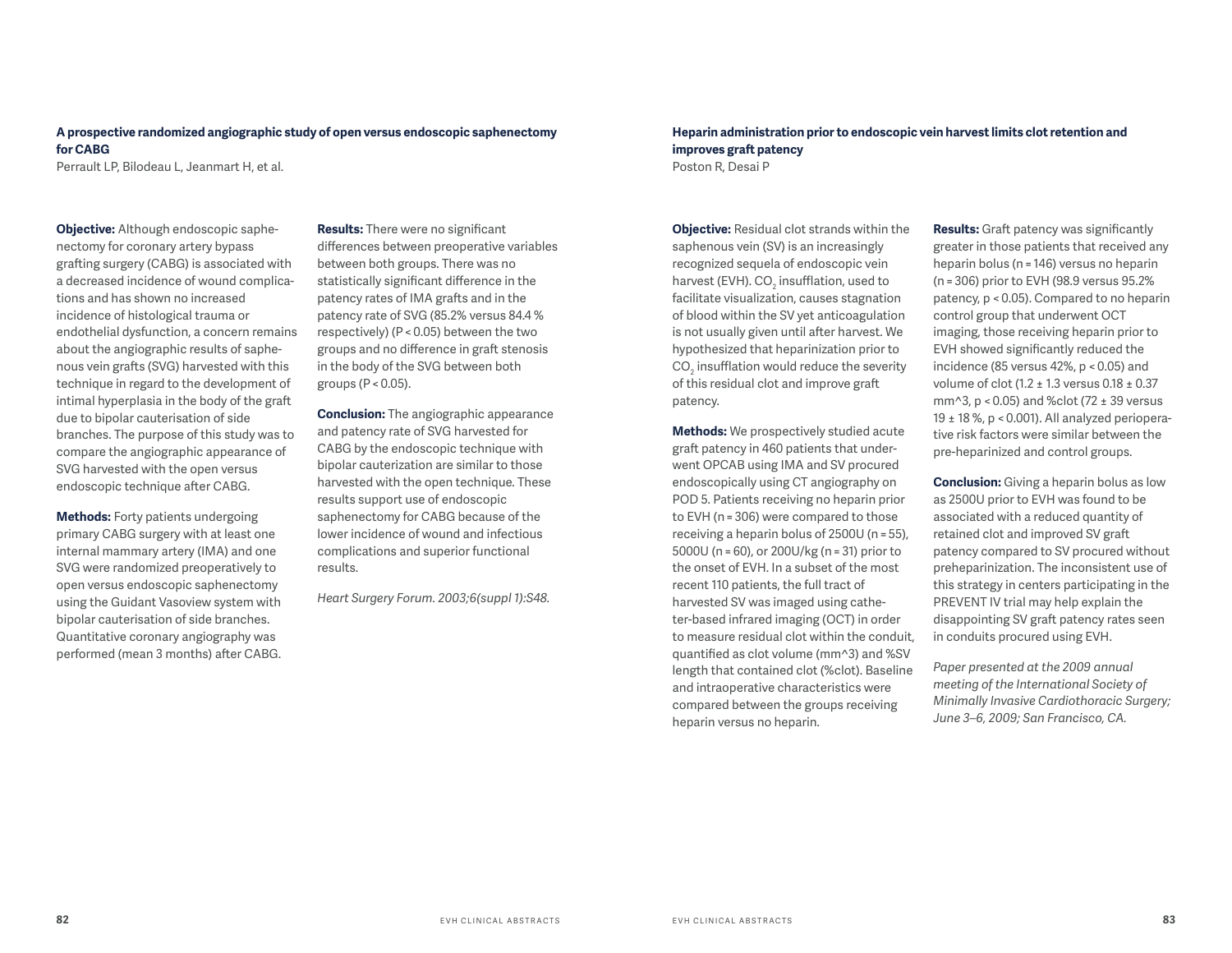#### **The influence of endoscopic vein harvesting on outcomes after coronary bypass grafting: a meta-analysis of 267,525 patients**

Sastry P, Rivinius R, Harvey R, et al.

In recent times, practice in cardiac surgery has shifted towards using endoscopic techniques to harvest the saphenous vein from the leg for use as a bypass graft. A paper published in the New England Journal of Medicine (NEJM) in 2009 raised concerns over increased graft occlusion rates in veins harvested endoscopically. This NEJM paper has been criticized, but has nonetheless been influential in guiding practice. We have undertaken this meta-analysis to provide evidence on the clinical outcomes of endoscopic vein harvesting (EVH), so that clinicians can make an informed judgement about whether this technique, popular as it is with patients, should still be offered. We systematically reviewed the global literature and performed a meta-analysis of clinical outcomes after endoscopic and

open vein harvesting. In all outcomes, endoscopic harvesting appears to be equal, if not superior, to open harvesting. The suspicion of higher rates of vein graft occlusion was not borne out by randomized studies. When considering evidence from only randomized studies, there is no statistical difference in vein graft stenosis or occlusion between open and endoscopically harvested veins. In conclusion, EVH reduces pain and leg wound complications. At a median follow-up of 2.6 years, we found no significant difference in mortality, myocardial infarction, repeat revascularization, angina recurrence, vein graft stenosis or occlusion. Therefore, the authors support the ongoing use of endoscopic harvesting techniques.

*Eur J Cardiothorac Surg. 2013 Dec;44(6):980-9.*

#### **The Society of Thoracic Surgeons 2008 cardiac surgery risk models: part 1—coronary artery bypass grafting surgery**

Shahian DM, O'Brien SM, Filardo G, et al.

**Background:** The first version of The Society of Thoracic Surgeons National Adult Cardiac Surgery Database (STS NCD) was developed nearly 2 decades ago. Since its inception, the number of participants has grown dramatically, patient acuity has increased, and overall outcomes have consistently improved. To adjust for these and other changes, all STS risk models have undergone periodic revisions. This report provides a detailed description of the 2008 STS risk model for coronary artery bypass grafting surgery (CABG).

**Methods:** The study population consisted of 774,881 isolated CABG procedures performed on adult patients aged 20 to 100 years between January 1, 2002, and December 31, 2006, at 819 STS NCD participating centers. This cohort was randomly divided into a 60% training (development) sample and a 40% test (validation) sample. The development sample was used to identify predictor variables and estimate model coefficients. The validation sample was used to assess model calibration and discrimination. Model outcomes included operative mortality, renal failure, stroke, reoperation for any cause, prolonged ventilation, deep sternal wound infection, composite major morbidity or mortality, prolonged length of stay (> 14 days), and short length of stay (< 6 days and alive). Candidate predictor variables were selected based on their availability in versions 2.35, 2.41, and 2.52.1 of the STS NCD and their presence in (or ability to be mapped to) version 2.61. Potential predictor variables were screened for overall prevalence in the study population, missing data frequency, coding concerns, bivariate relationships with outcomes, and their presence in previous STS or other CABG risk models. Supervised backwards selection was then performed with input from an expert panel of cardiac surgeons and biostatisticians. After successfully validating the fit of the models, the development and validation samples were subsequently combined, and the final regression coefficients were estimated using the overall combined (development plus validation) sample.

**Results:** The c-index for the mortality model was 0.812, and the c-indices for other endpoints ranged from 0.653 for reoperation to 0.793 for renal failure in the validation sample. Plots of observed versus predicted event rates revealed acceptable calibration in the overall population and in numerous subgroups. When patients were grouped into categories of predicted risk, the absolute difference between the observed and expected event rates was less than 1.5% for each endpoint. The final model intercept and coefficients are provided.

**Conclusion:** New STS risk models have been developed for CABG mortality and eight other endpoints. Detailed descriptions of model development and testing are provided, together with the final algorithm. Overall model performance is excellent.

*Annals of Thoracic Surgery. 2009;88(1 suppl):S2–22*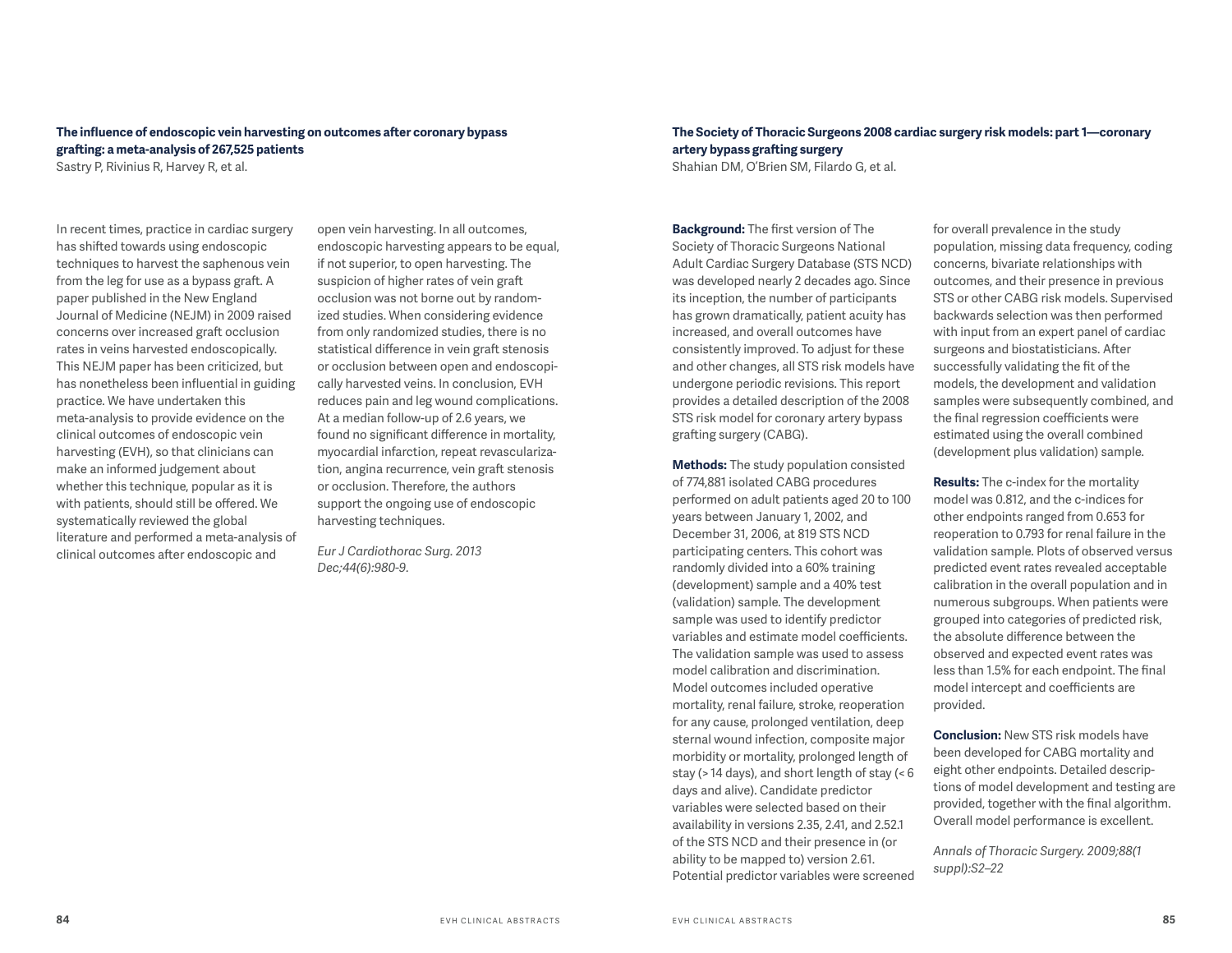#### **Risk factors for radial artery harvest site infection following coronary artery bypass graft surgery**

Trick WE, Scheckler WE, Tokars JI, et al.

Radial arteries increasingly are used during coronary artery bypass graft (CABG) surgery. Although risk factors for saphenous vein harvest site infection (HSI) have been reported, rates of and risk factors for radial artery HSI are not well established. We compared rates of radial artery HSI that were detected by 2 surveillance methods, regular and heightened. Risk factors were determined by a case-control study. We identified 35 radial artery HSIs ("case sites") in 26 case patients. The radial artery HSI rate was significantly higher during heightened surveillance than during routine surveillance (12.3% vs. 3.1%,

respectively; P=.002). Multivariate analysis showed that diabetes mellitus with a preoperative glucose level >/=200 mg/dL (odds ratio [OR], 4.4; P=. 01) and duration of surgery >/=5 h (OR, 3.1; P=.02) were independent risk factors for radial artery HSI. Infection is a common complication of radial artery harvesting for CABG surgery, and infection rates are dependent on the intensity of surveillance. We identified preoperative hyperglycemia and surgery duration as independent risk factors for radial artery HSI.

*Clin Infect Dis. 2000 Feb;30(2):270-5.*

#### **Preoperative correlates of impaired wound healing after saphenous vein excision**

Utley JR, Thomason ME, Wallace DJ, et al.

Although major wound complications after saphenous vein excision are infrequent, we have found broadly defined impairment in leg wound healing to be relatively common. Wound healing impairment is defined in this study as inflammation, separation, cellulitis, lymphangitis, drainage, necrosis, or abscess necessitating dressing, antibiotics, or débridement before wound healing with complete epithelialization without eschar. Healing was impaired in 245 of 1047 patients (24.3%). Significant

correlations were found between impaired wound healing and female sex (p less than 0.005), body mass index (obesity) (p less than 0.005), diabetes mellitus (p less than 0.005), left ventricular end-diastolic pressure greater than 15 mm Hg (p = 0.0074), arterial occlusive disease of the legs (p = 0.0124), and preoperative hematocrit value (p = 0.0491).

*J Thorac Cardiovasc Surg. 1989 Jul;98(1):147-9.*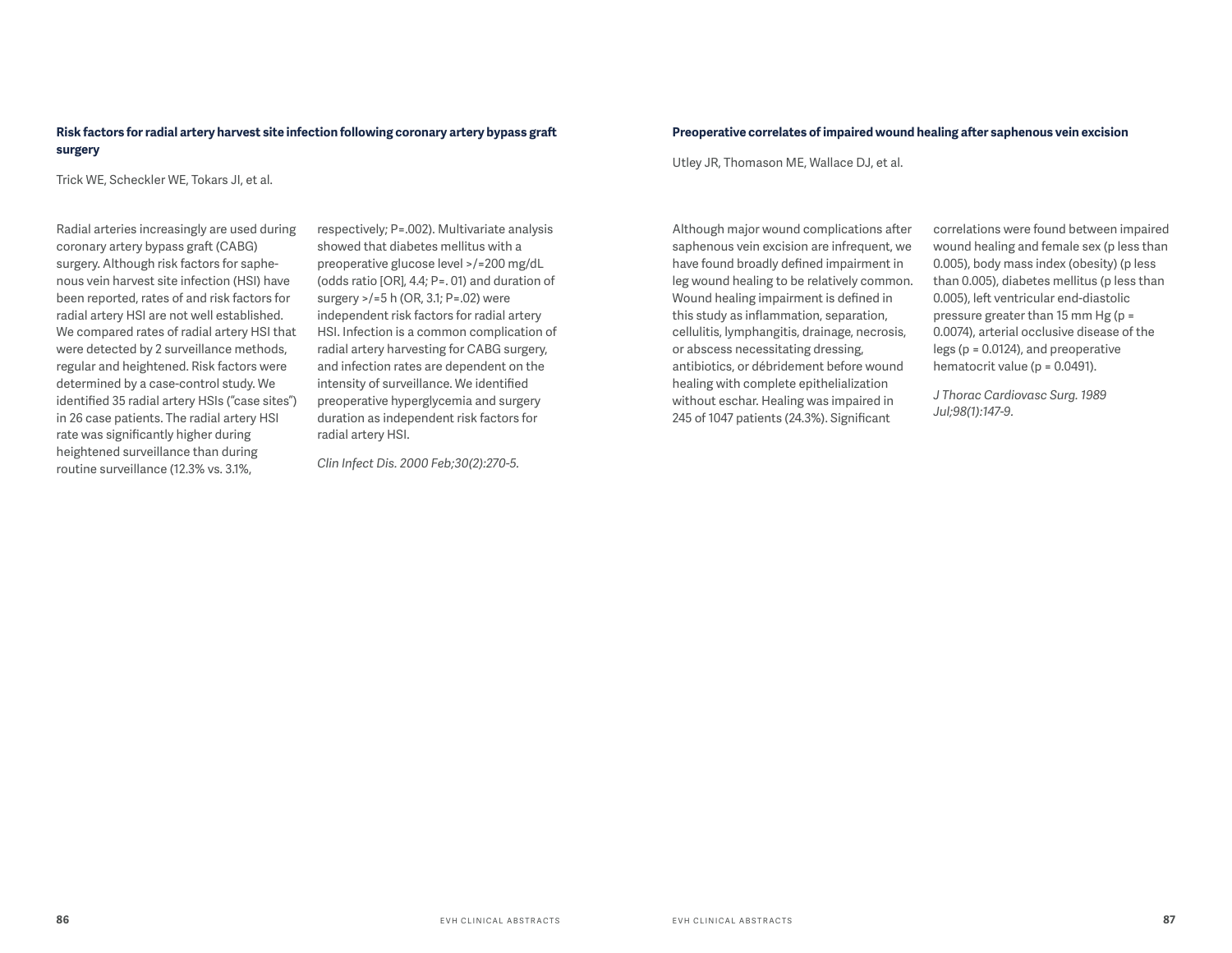#### **Association between endoscopic versus open vein-graft harvesting and mortality, wound complications, and cardiovascular events in patients undergoing CABG surgery** Williams JB, Peterson ED, Brennan JM, et al.

**Context:** The safety and durability of endoscopic vein graft harvest in coronary artery bypass graft (CABG) surgery has recently been called into question.

**Objective:** To compare the long-term outcomes of endoscopic versus open vein-graft harvesting for Medicare patients undergoing CABG surgery in the United States.

**Design, Setting, and Patients:** An observational study of 235,394 Medicare patients undergoing isolated CABG surgery between 2003 and 2008 at 934 surgical centers participating in the Society of Thoracic Surgeons (STS) national database. The STS records were linked to Medicare files to allow longitudinal assessment (median 3-year follow-up) through December 31, 2008.

**Main Outcome Measures:** All-cause mortality. Secondary outcome measures included wound complications and the composite of death, myocardial infarction, and revascularization.

**Results:** Based on Medicare Part B coding, 52% of patients received endoscopic vein-graft harvesting during CABG surgery. After propensity score adjustment for clinical characteristics, there were no significant differences between long-term mortality rates (13.2% [12,429 events] versus 13.4% [13,096 events]) and the composite of death, myocardial infarction, and revascularization (19.5% [18,419 events] versus 19.7% [19,232 events]). Time-to-event analysis for those patients receiving endoscopic versus open vein-graft harvesting revealed adjusted hazard ratios [HRs] of 1.00 (95% CI, 0.97–1.04) for mortality and 1.00 (95% CI, 0.98–1.05) for the composite outcome. Endoscopic vein-graft harvesting was associated with lower harvest site wound complications relative to open vein-graft harvesting (3.0% [3654/122,899 events] versus 3.6% [4047/112,495 events]; adjusted HR, 0.83; 95% CI, 0.77–0.89; P < .001).

**Conclusion:** Among patients undergoing CABG surgery, the use of endoscopic vein-graft harvesting compared with open vein-graft harvesting was not associated with increased mortality.

*Journal of the American Medical Association. 2012;308:475–484.*

#### **Randomized trial of endoscopic versus open vein harvest for coronary artery bypass grafting: six-month patency rates**

Yun KL, Wu Y, Aharonian V, et al.

**Objective:** We sought to compare the 6-month angiographic patency rates of greater saphenous veins removed during coronary artery bypass grafting with the endoscopic vein harvest or open vein harvest techniques.

**Methods:** Two hundred patients undergoing nonemergency on-pump coronary artery bypass grafting were prospectively randomized to either endoscopic vein harvest or open vein harvest. Follow-up angiography of all vein grafts was scheduled at 6 months. Graft patency and disease grades were assigned independently by 2 interventional cardiologists. Leg wound healing was evaluated at discharge, 1 month, and 6 months for evidence of complications.

**Results:** There were 3 conversions from endoscopic vein harvest to open vein harvest because of vein factors. Leg wound complications were significantly lower in the endoscopic vein harvest group (7.4% versus 19.4%, P = .014). On multivariable analysis, endoscopic vein harvest emerged as the only factor affecting wound complications (odds ratio, 0.33). Three deaths (2 perioperative and 1 late) occurred in the endoscopic vein harvest group that were unrelated to vein graft closure. Twenty-four and 29 patients in the endoscopic vein harvest and open vein harvest cohorts, respectively, refused the follow-up 6-month angiography. Therefore

a total of 144 angiograms (73 endoscopic vein harvests and 71 open vein harvests) and 336 vein grafts (166 endoscopic vein harvests and 170 open vein harvests) were available for analysis. The overall occlusion rates at 6 months were 21.7% for endoscopic vein harvest and 17.6% for open vein harvest. Additionally, there was evidence of significant disease (> 50% stenosis) in 10.2% and 12.4% of endoscopic vein harvest and open vein harvest grafts, respectively. By means of ordinal hierarchic logistic regression, endoscopic vein harvest was not found to be a risk factor for vein graft occlusion or disease (odds ratio, 1.15). Significant predictors were congestive heart failure (odds ratio, 2.87), graft to the diagonal artery territory (odds ratio, 1.76), larger vein conduit size (odds ratio, 1.32), and graft flow (odds ratio, 0.90).

**Conclusion:** Endoscopic vein harvest reduces leg wound complications compared with open vein harvest without compromising the 6-month patency rate. The overall patency rate depends on target and vein-related variables and patient characteristics rather than the method of vein harvesting.

*Journal of Thoracic and Cardiovascular Surgery. 2005;129:496–503.* 

#### *Comment in:*

*Journal of Thoracic and Cardiovascular Surgery. 2005;129:488–490.*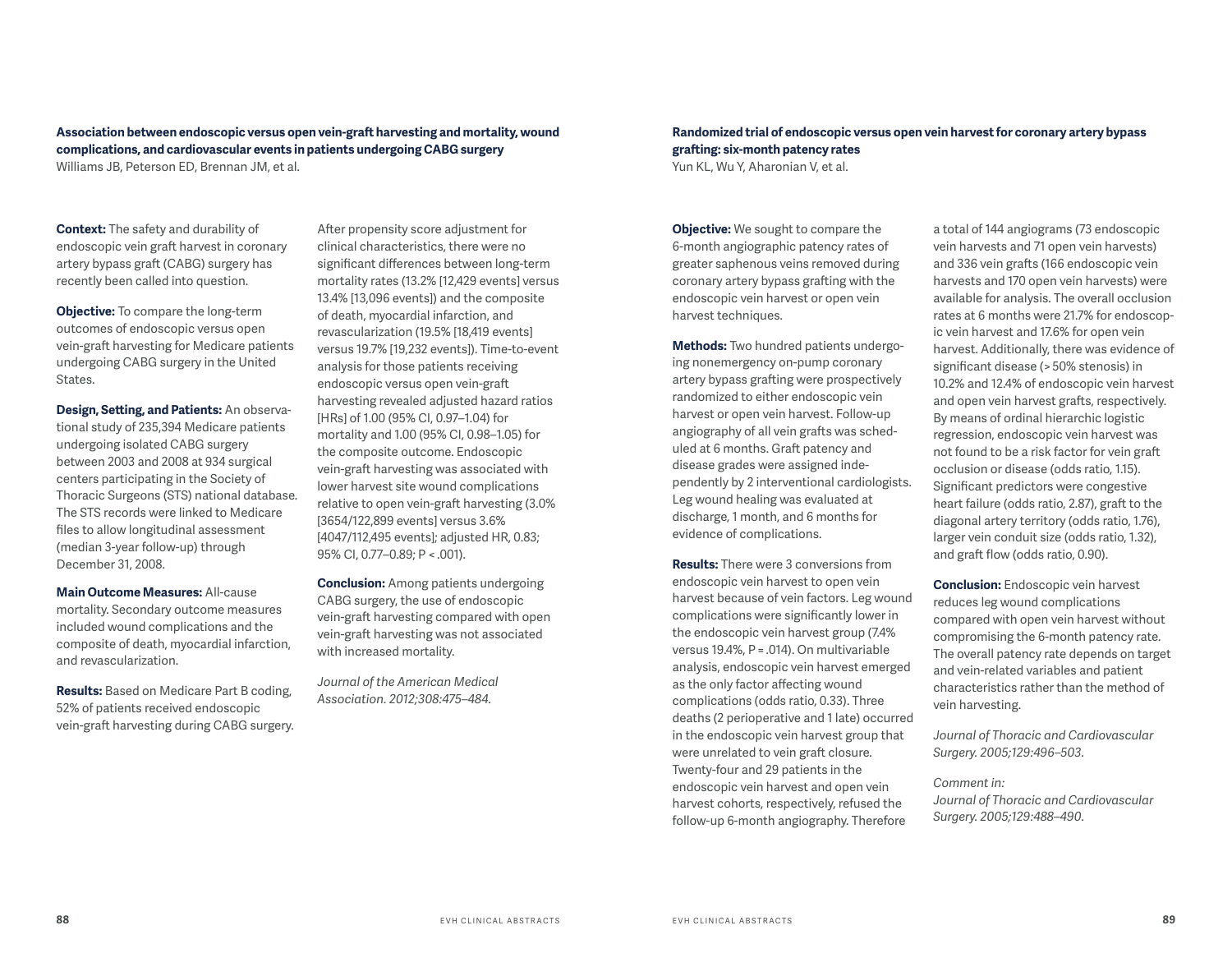#### **Randomized trial of endoscopic or open vein-graft harvesting for coronary-artery bypass**

Zenati MA, Bhatt DL, Bakaeen FG, et al.

**Background:** The saphenous-vein graft is the most common conduit for coronaryartery bypass grafting (CABG). The influence of the vein-graft harvesting technique on long-term clinical outcomes has not been well characterized.

**Methods:** We randomly assigned patients undergoing CABG at 16 Veterans Affairs cardiac surgery centers to either open or endoscopic vein-graft harvesting. The primary outcome was a composite of major adverse cardiac events, including death from any cause, nonfatal myocardial infarction, and repeat revascularization. Leg-wound complications were also evaluated.

**Results:** A total of 1150 patients underwent randomization. Over a median follow-up of 2.78 years, the primary outcome occurred in 89 patients (15.5%) in the open-harvest group and 80 patients (13.9%) in the endoscopic-harvest group (hazard ratio, 1.12; 95% confidence interval [CI], 0.83 to 1.51; P=0.47). A total of 46 patients (8.0%) in the open-harvest group and 37 patients (6.4%) in the endoscopic-harvest group

died (hazard ratio, 1.25; 95% CI, 0.81 to 1.92); myocardial infarctions occurred in 34 patients (5.9%) in the open-harvest group and 27 patients (4.7%) in the endoscopicharvest group (hazard ratio, 1.27; 95% CI, 0.77 to 2.11), and revascularization occurred in 35 patients (6.1%) in the open-harvest group and 31 patients (5.4%) in the endoscopic-harvest group (hazard ratio, 1.14; 95% CI, 0.70 to 1.85). Leg-wound infections occurred in 18 patients (3.1%) in the open-harvest group and in 8 patients (1.4%) in the endoscopic-harvest group (relative risk, 2.26; 95% CI, 0.99 to 5.15).

**Conclusion:** Among patients undergoing CABG, we did not find a significant difference between open vein-graft harvesting and endoscopic vein-graft harvesting in the risk of major adverse cardiac events. (Funded by the Cooperative Studies Program, Office of Research and Development, Department of Veterans Affairs; REGROUP ClinicalTrials.gov number, NCT01850082 .).

*N Engl J Med. 2019 Jan 10;380(2):132-141.*

#### **Impact of endoscopic versus open saphenous vein harvest technique on late coronary artery bypass grafting patient outcomes in the ROOBY (Randomized On/Off Bypass) Trial**

Zenati MA, Shroyer AL, Collins JF, et al.

**Objective:** In the Randomized On/Off Bypass (ROOBY) Trial, the efficacy of on-pump versus off-pump coronary artery bypass grafting was evaluated. This ROOBY Trial planned subanalysis compared the effects on postbypass patient clinical outcomes and graft patency of endoscopic vein harvesting and open vein harvesting.

**Methods:** From April 2003 to April 2007, the technique used for saphenous vein graft harvesting was recorded in 1471 cases. Of these, 894 patients (341 endoscopic harvest and 553 open harvest) also underwent coronary angiography 1 year after coronary artery bypass grafting. Univariate and multivariable analyses were used to compare patient outcomes in the endoscopic and open groups.

**Results:** Preoperative patient characteristics were statistically similar between the endoscopic and open groups. Endoscopic vein harvest was used in 38%

of the cases. There were no significant differences in both short-term and 1-year composite outcomes between the endoscopic and open groups. For patients with 1-year catheterization follow-up (n=894), the saphenous vein graft patency rate for the endoscopic group was lower than that in the open harvest group (74.5% vs 85.2%, P<.0001), and the repeat revascularization rate was significantly higher (6.7% vs 3.4%, P<.05). Multivariable regression documented no interaction effect between endoscopic approach and off-pump treatment.

**Conclusion:** In the ROOBY Trial, endoscopic vein harvest was associated with lower 1-year saphenous vein graft patency and higher 1-year revascularization rates, independent of the use of off-pump or on-pump cardiac surgical approach.

*J Thorac Cardiovasc Surg. 2011 Feb;141(2):338-44.*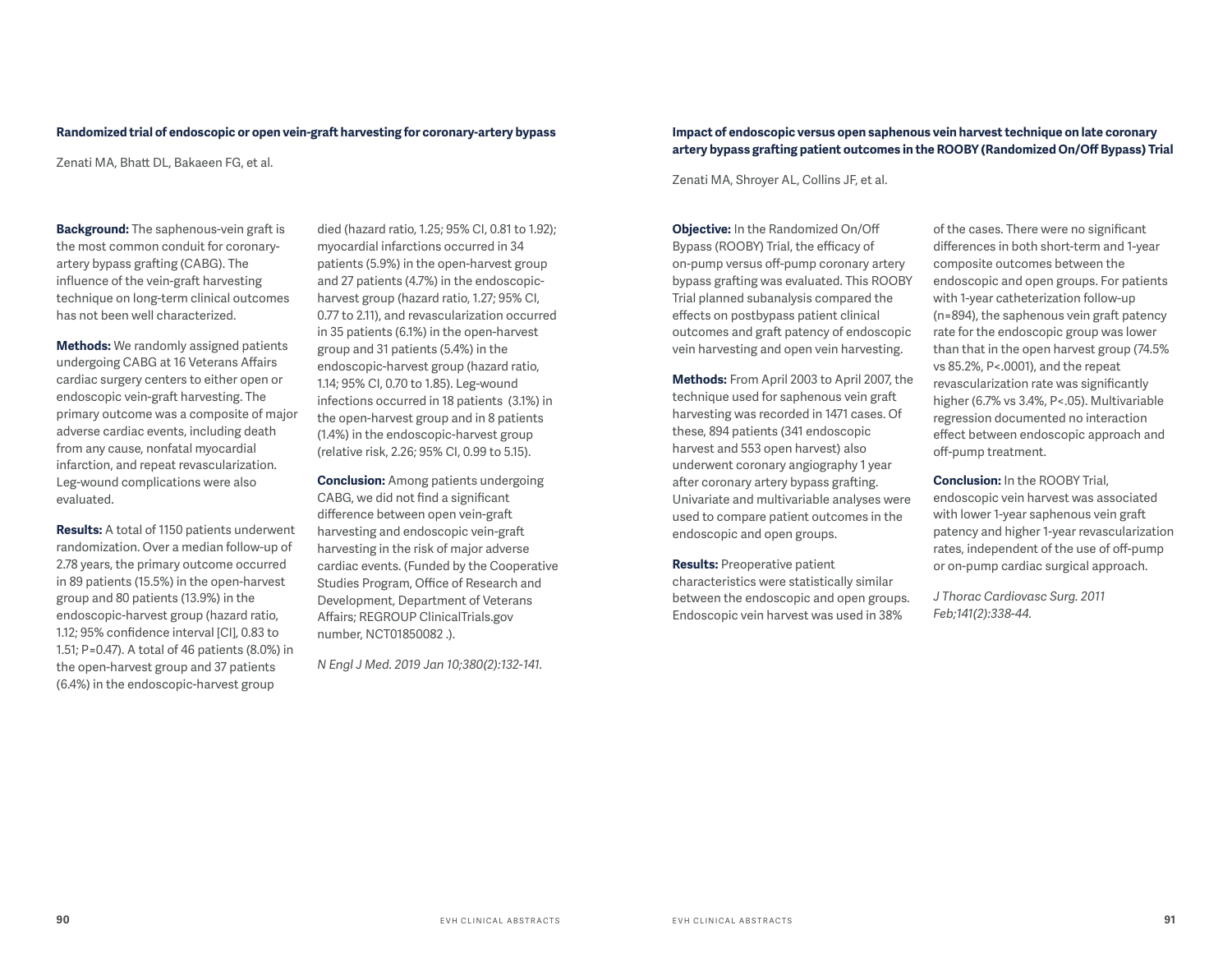**Notes Notes**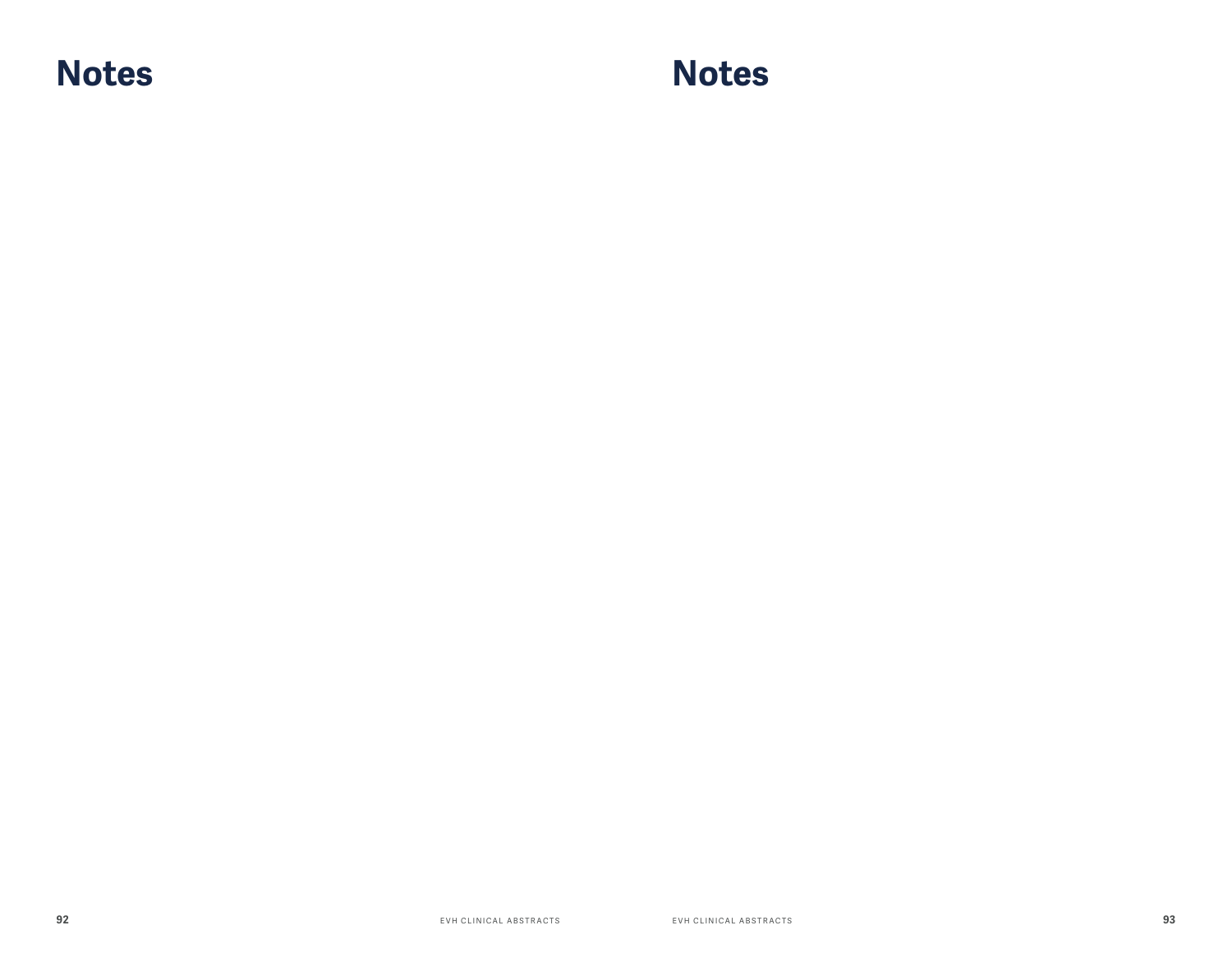### **Notes**